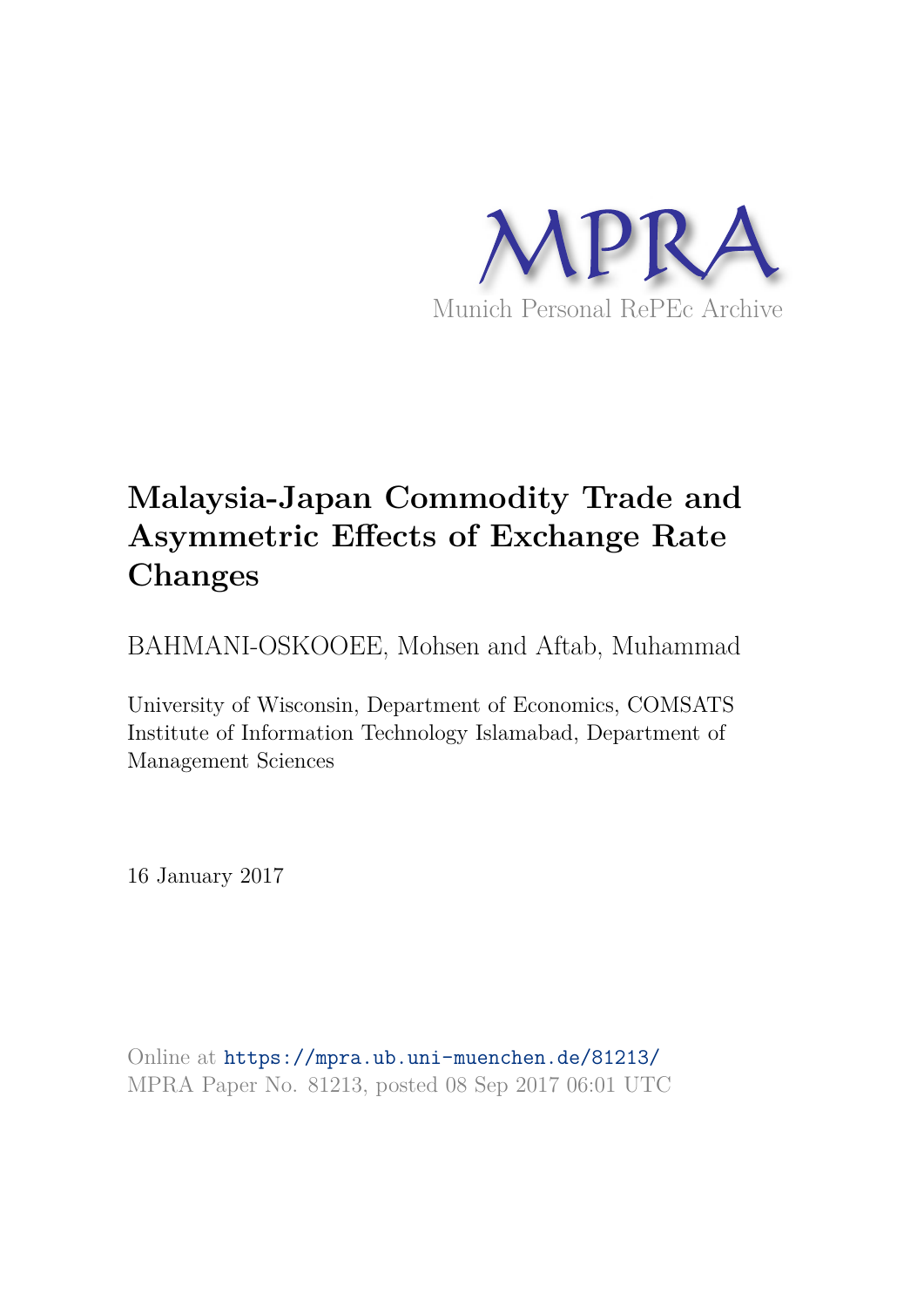## **Malaysia-Japan Commodity Trade and Asymmetric Effects of Exchange Rate Changes**

**Mohsen Bahmani-Oskooee**

Center for Research on International Economics and Department of Economics The University of Wisconsin-Milwaukee

[bahmani@uwm.edu](mailto:bahmani@uwm.edu)

and

#### **Muhammad Aftab**

Department of Management Sciences

COMSATS Institute of Information Technology Islamabad

[maftab@comsats.edu.pk](mailto:maftab@comsats.edu.pk)

#### **ABSTRACT**

Asymmetry analysis is a new norm in applied research and the link between the trade balance and the exchange rate is no exception. In this paper we investigate the asymmetric response of the trade balance of each of the 60 industries that trade between Malaysia and Japan. We find short-run asymmetric effects of exchange rate changes on the trade balance of 50 industries (including the two largest industries), short-run adjustment asymmetry in 47 industry, and short-run impact asymmetry in 30 industries. However, short-run asymmetric effects lasted into the long run only in limited number of industries. Results were industry-specific at best.

**JEL Classification**: F31

**Key words:** Nonlinear ARDL, Asymmetry, 60 Industries, Malaysia, Japan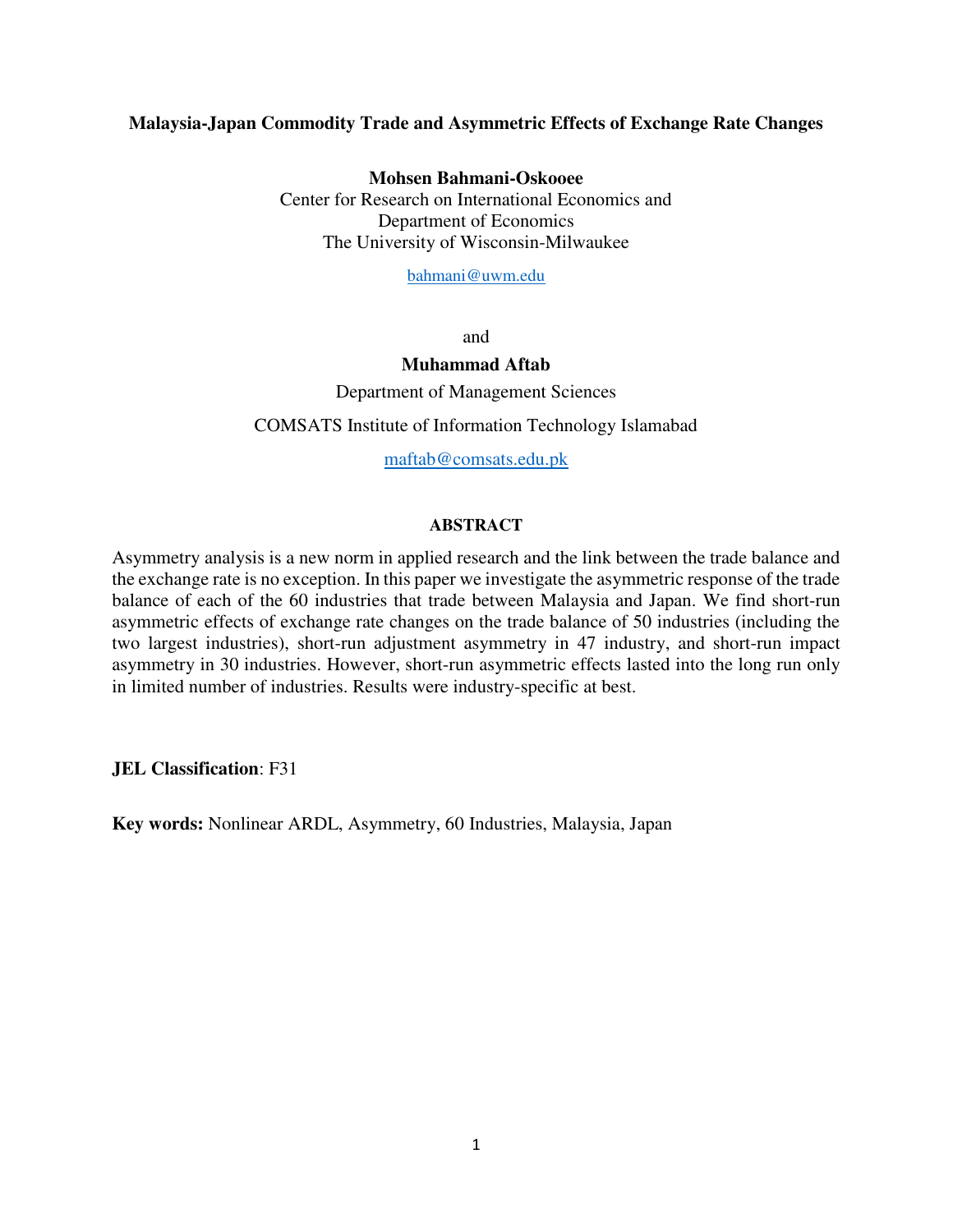#### **I. Introduction**

 $\overline{a}$ 

 As more and more economies in Asia move toward industrialization and specialize in hightech industries, trade among themselves, especially with advanced economies such as Japan grows. Malaysia is one such example that has transferred itself from an agriculture-based economy to industry-based economy. Indeed, almost 45% of the trade between Malaysia and Japan is conducted by two industries one of which is electronic. Gas, natural and manufactured has 23% share and electrical machinery, apparatus and appliances has 20.6% trade share. The rest of trade is conducted by 58 other industries with different shares, mostly small but some with relatively large shares.<sup>1</sup> Which industry's trade balance is sensitive to changes in the real bilateral ringgityen exchange rate? This question was recently addressed by Bahmani-Oskooee and Harvey (2017) as far as aggregate bilateral trade balance between the two countries was concerned. They found no evidence of any long-run significant effects of real ringgit-yen rate on the bilateral trade balance. Even introducing nonlinear adjustment of the exchange rate for the purpose of asymmetry analysis was futile.<sup>2</sup>

Suspecting that Bahmani-Oskooee and Harvey's (2017) findings suffer from aggregation bias, we disaggregate bilateral trade flows of the two countries by industry and consider the response of trade balance of 60 industries that trade between the two countries to changes in the real bilateral exchange rate. Our hope is to identify industries that could benefit from ringgit-yen depreciation and those that are hurt by ringgit-yen appreciation. To gain insight to movement of the real ringgit-yen exchange rate we plot it over our study period in Figure 1.

<sup>&</sup>lt;sup>1</sup> The evidence from Bahmani-Oskooee and Harvey (2017) suggests that Japan is the third largest partner of Malaysia, next to China and Singapore.

<sup>&</sup>lt;sup>2</sup> A few old studies also did not find any significant link between Malaysia's trade balance with the world. The list includes Lal and Lowinger (2001), Duasa (2007) and Yusoff (2007, 2010). Since these studies used trade data between Malaysia and rest of the world, they also suffer from aggregation bias.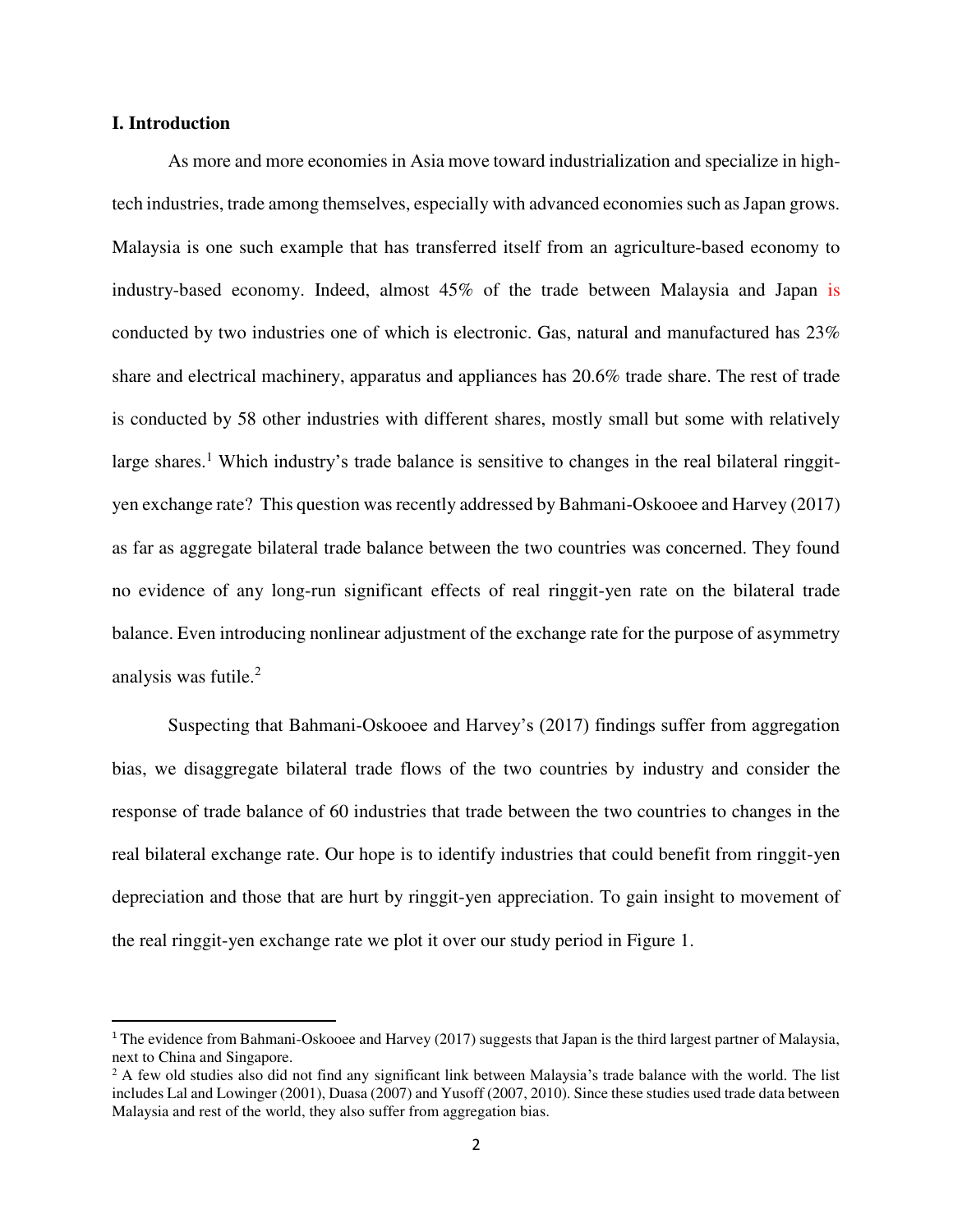#### Figure 1 goes about here

Rest of the paper is organized in the following manner. In Section II we introduce the models and methods. We then report our findings in Section III and provide a summary in Section IV. Variables definitions and data sources appear in an Appendix.

## **II. The Models and Methods<sup>3</sup>**

l

 Almost all studies that try to assess the short-run and long-run effects of exchange rate changes on the trade balance rely upon error-correction modelling and cointegration approach. These methods require specifying a reduced form trade balance model. Theoretical derivation by Rose and Yellen (1987) has identified level of economic activities in two trading partners and the real bilateral exchange rate as three main determinants of the trade balance between two countries. Indeed, Bahmani-Oskooee and Harvey (2017) included the three determinants in their model. Therefore, we follow their specification with a slight modification so that our specification is suitable to commodity level data, as follows:

$$
LnTB_{j,t} = \alpha_o + \alpha_1 LnIP_t^{ML} + \alpha_2 LnIP_t^{IP} + \alpha_3 LnREX_{t} + \varepsilon_t
$$
 (1)

where  $TB_i$  is the trade balance of industry j. In order to be able to specify the model in log linear form, the trade balance is defined as Malaysian imports of industry j from Japan over its exports of the same industry to Japan. Since data used in this study are monthly, the only measure of economic activity at monthly frequency is index of industrial production. Therefore, in (1) IPML and IPJP denote index of industrial production in Malaysia and Japan, respectively. Finally, the real bilateral exchange rate, i.e., the real ringgit-yen rate is identified by REX.

<sup>&</sup>lt;sup>3</sup> The models and methods in this section closely follows Bahmani-Oskooee and Harvey (2017).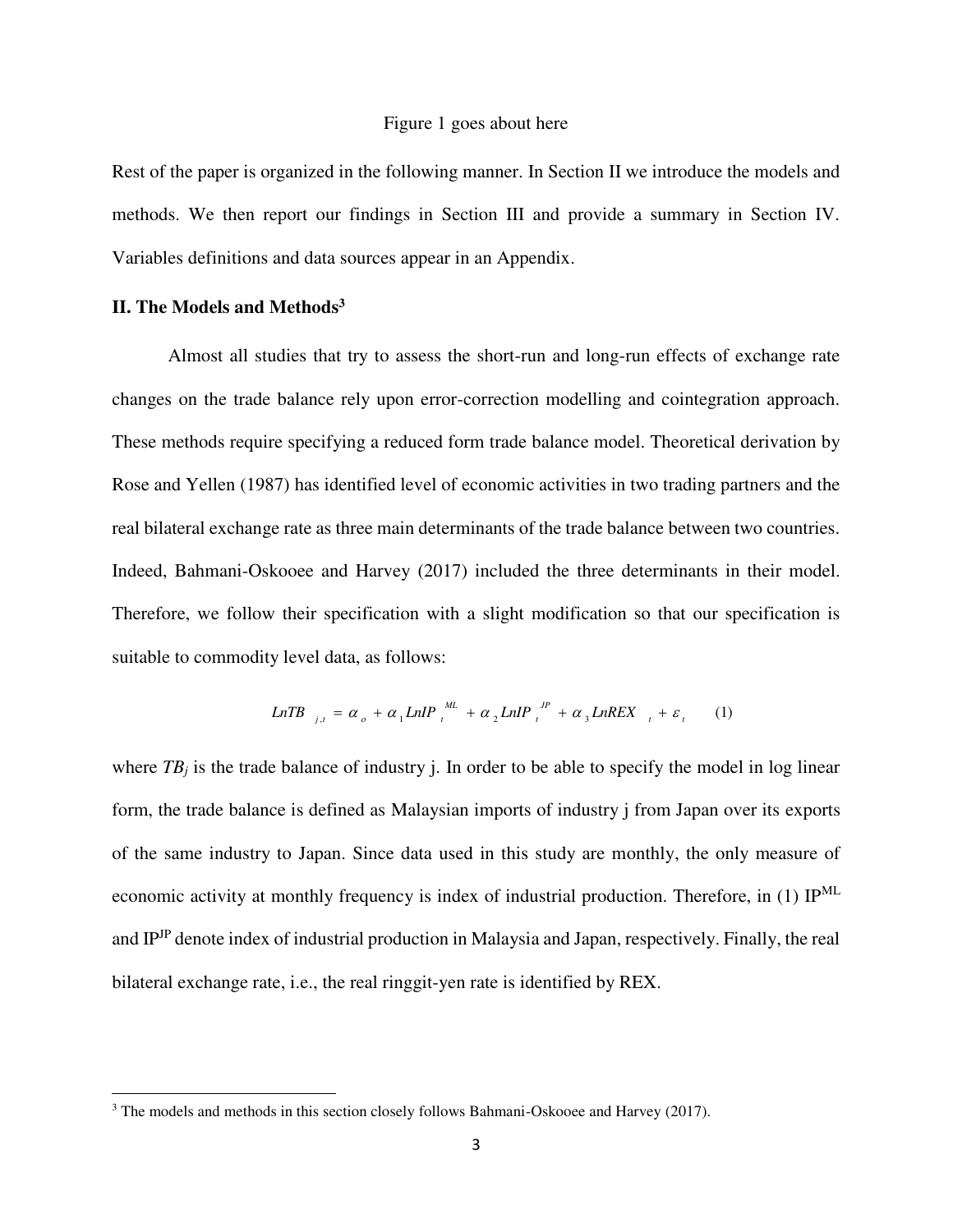Once (1) is estimated by the Ordinary Least Squares method or any method, we expect and estimate of  $\alpha_1$  to be positive and an estimate of  $\alpha_2$  to be negative. This is mostly due to the fact that an increase in Malaysian economic activity is supposed to lead to a rise in its imports and an increase in Japanese economic activity is expected to lead to an increase in Malaysian exports.<sup>4</sup> As for expected estimate of  $\alpha_3$ , if a real depreciation of ringgit against the yen or a decline in REX is to reduce Malaysian imports of industry j and boost its exports of industry j to Japan, a positive estimate is expected.

 Magee (1973) argued theoretically and Bahmani-Oskooee (1985) demonstrated empirically that short-run effects of exchange rate changes could be different than its long-run effects. Specifying (1) in an error-correction format will enable us to assess the short-run effects too. Indeed, Pesaran *et al*.'s (2001) ARDL approach has the advantage of obtaining the short-run and long-run estimates in one step as outlined below:

$$
\Delta LnTB_{j,t} = \beta_o + \sum_{i=1}^{n_1} \beta_{1,i} \Delta LnTB_{j,t-i} + \sum_{i=0}^{n_2} \beta_{2,i} \Delta LnIP_{t-i}^{ML} + \sum_{i=0}^{n_3} \beta_{3,i} \Delta LinIP_{t-i}^{JP} + \sum_{i=0}^{n_4} \beta_{4,i} \Delta LnREX_{t-i} + \gamma_0 LnTB_{j,t-1} + \gamma_1 LinIP_{t-1}^{ML} + \gamma_2 LinIP_{t-1}^{JP} + \gamma_3 LnREX_{t-1}^{JP} + \zeta_t
$$
 (2)

Once (2) is estimated by the OLS method, short-run effects are embodied in the coefficient estimates that are attached to first-differenced variables. The long-run effects are inferred by the estimates of  $\gamma_1$ - $\gamma_3$  normalized on  $\gamma_0$ . To avoid spurious regression problem, Pesaran *et al.* (2001) recommend applying the F test to establish joint significance of lagged level variables as a sign of cointegration. They tabulate new critical values for the F test that account for integrating properties

 $\overline{a}$ 

<sup>&</sup>lt;sup>4</sup> Note that if the increase in economic activity is due to an increase in production of import-substitute goods, an estimate of  $\alpha_1$  could be negative and that of  $\alpha_2$  could be positive (Bahmani-Oskooee 1986).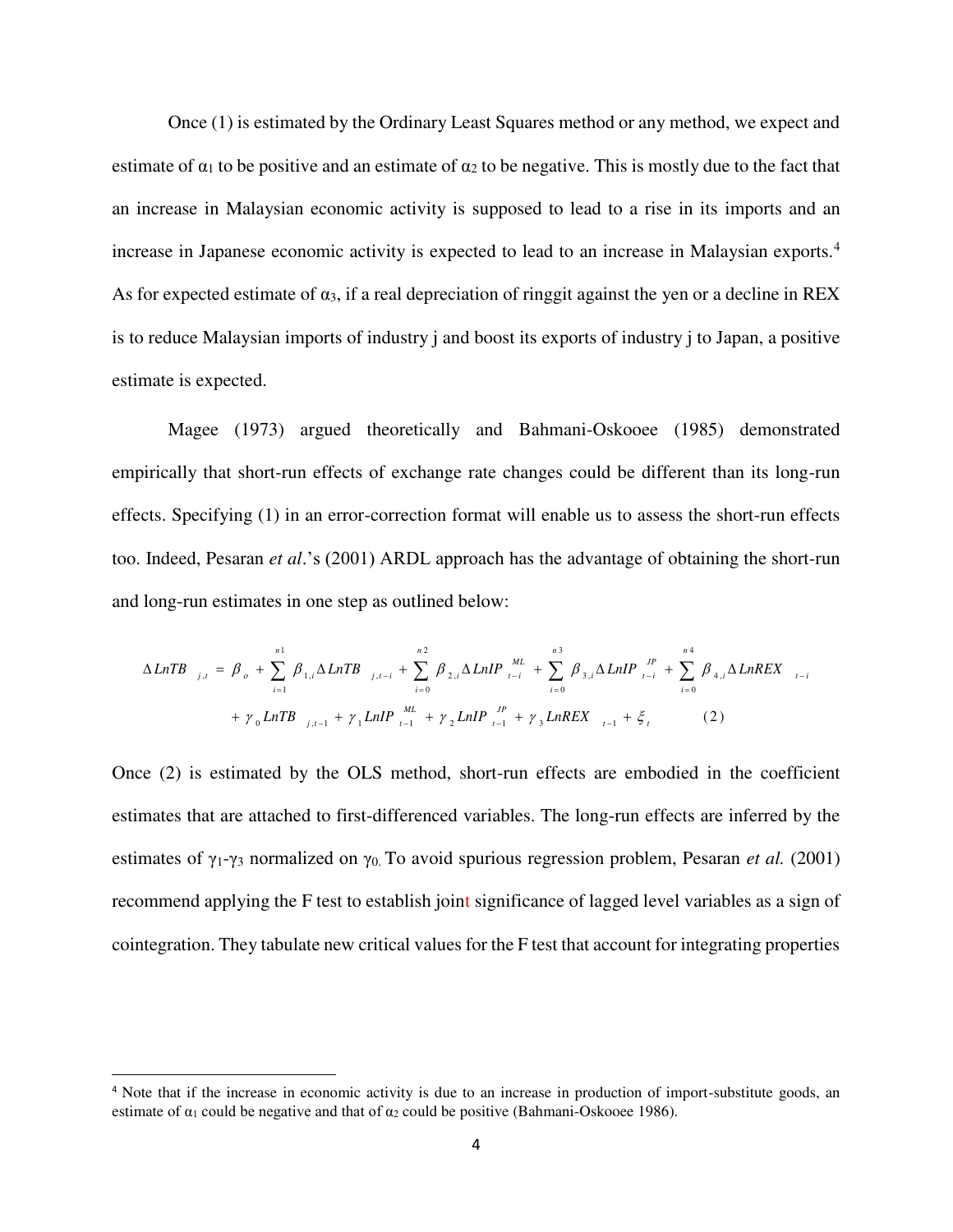of variables. Indeed, we could have combination of  $I(0)$  and  $I(1)$  variables and this is another advantage of this method.

 Suppose we estimate (2) and find out that like most previous studies the normalized longrun exchange rate elasticity is insignificant. Should we conclude that the real bilateral exchange rate has no significant long-run effects on the trade balance of that specific industry? Recent asymmetry analysis by Bahmani-Oskooee and Fariditavana (2015, 2016) says no. Nonlinear adjustment of the real exchange rate which is used to assess asymmetric effects of exchange rate changes may change the picture and yield significant outcome. The main reason for asymmetric effects is traders' expectations which are said to be different to currency depreciations compared to appreciations. Another reason is the evidence that import and export prices react to exchange rate changes asymmetrically (Bussiere 2013) which implies that the trade balance should also react to exchange rate changes asymmetrically.

In order to assess possibility of asymmetric effects of exchange rate changes, we too follow Shin *et al.* (2014) and construct *ΔLnREX* first. We then generate two new time-series variables, one representing only ringgit appreciation and the other one only ringgit depreciation. The first one we denote by POS that is constructed as partial sum of positive changes in *ΔLnREX* and the second one is denoted by NEG and constructed as partial sum of negative changes in *ΔLnREX.<sup>5</sup>* Shin et al. (2014) then recommend replacing *LnREX* in (2) by POS and NEG variables to arrive at:

l

<sup>5</sup> Note that at any time t, the partial sum of positive changes in a variable is the cumulative sum of that variable up to time t where negative values are replaced by zeros. By the same token, partial sum of negative changes are the cumulative sum where positive values are replaced by zeros.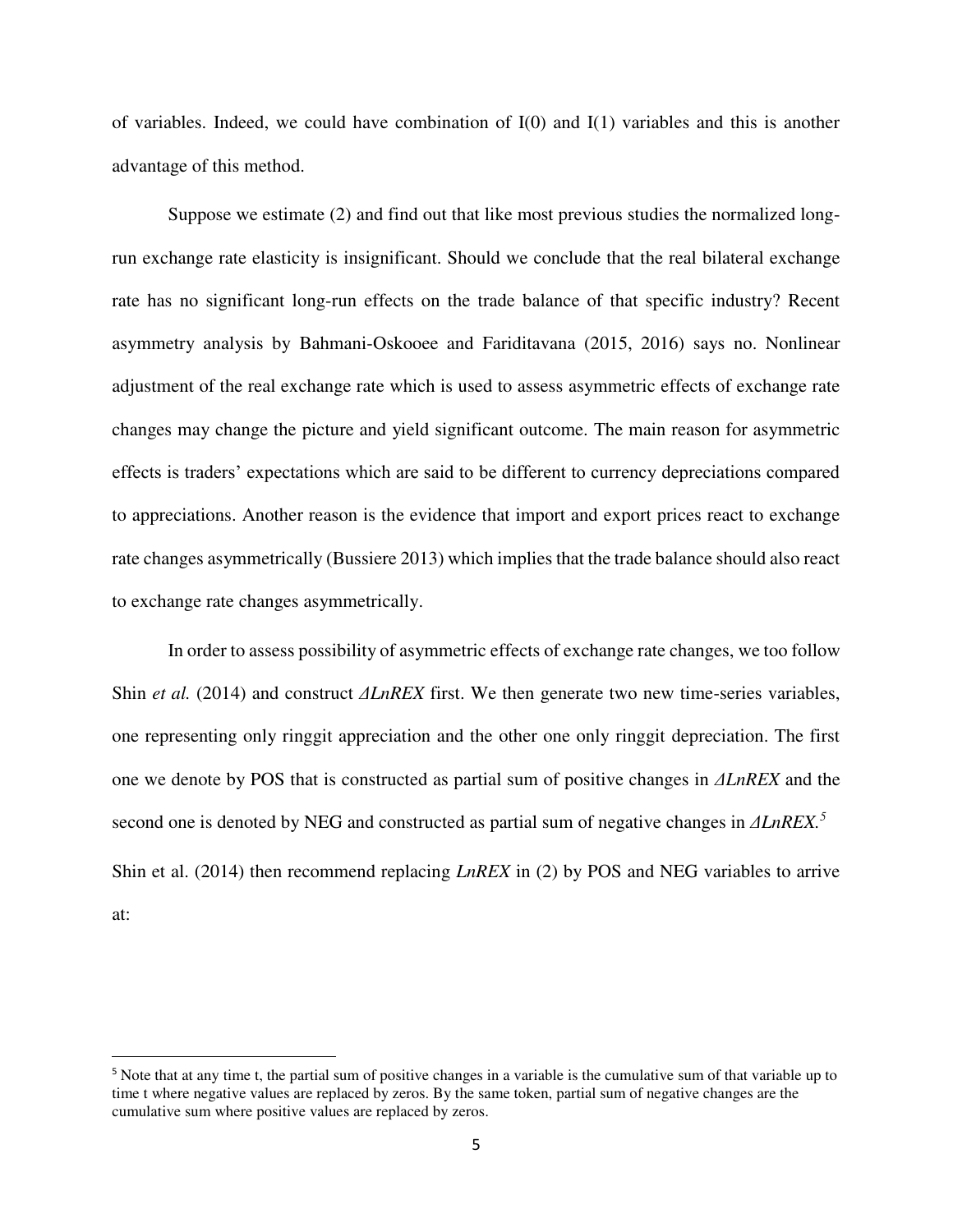$$
\Delta LnTB_{j,t} = \beta_o + \sum_{i=1}^{n_1} \beta_{1,i} \Delta LnTB_{j,t-i} + \sum_{i=0}^{n_2} \beta_{2,i} \Delta LinIP_{i-i} \frac{ML}{i-i} + \sum_{i=0}^{n_3} \beta_{3,i} \Delta LinIP_{i-i} \frac{M}{i-i} + \sum_{i=0}^{n_4} \beta_{4,i} \Delta POS_{i-i} + \sum_{i=0}^{n_5} \beta_{5,i} \Delta NEG_{i-i} + \gamma_0 LnTB_{j,t-1} + \gamma_1 LinIP_{i-1} \frac{M}{i-1} + \gamma_2 LinIP_{i-1} \frac{M}{i-1} + \gamma_3 POS_{i-1} + \gamma_4 NEG_{i-1} + \xi_i
$$
 (3)

Since constructing the partial sum variables introduce nonlinearity into the adjustment of the exchange rate, Shin et al. (2014) label models like (3) as nonlinear ARDL models whereas, (2) is referred to as the linear ARDL model.

 Once (3) is estimated by the OLS method, a few asymmetry hypothesis could be tested. First, short-run asymmetric effects will be established if  $\hat{\beta}_{4,i}$  is different than  $\hat{\beta}_{5,i}$  at each lag order i. Second, short-run "adjustment asymmetry" will be established if number of optimum lags assigned to ΔPOS is different than the number of optimum lags assigned to ΔNEG variable, i.e., if n<sub>4</sub> $\neq$  n<sub>5</sub>. Third, short-run cumulative or impact asymmetry will be established if  $\sum \hat{\beta}_{A,i} \neq \sum \hat{\beta}_{5,i}$ . Finally, long-run asymmetric effects of exchange rate changes will be verified if  $-\frac{r_3}{r_0} \neq -\frac{r_4}{r_0}$ . *ˆ ˆ ˆ* 0 4  $\bf{0}$ 3 γ γ γ  $-\frac{\gamma_3}{\gamma_2}$   $\neq$   $-$ The Wald test will be applied to establish the last two inequalities. Note also that the F test has to be applied first to verify asymmetry cointegration. Indeed, Shin *et al.* (2014, p. 291) recommend treating the POS and NEG variables as a single variable in testing for cointegration such that the critical value of the F test remains the same when we move from (2) to (3). This is mostly due to dependency between POS and NEG variables.<sup>6</sup>

l

<sup>6</sup> For some other application of these methods see Delatte and Lopez-Villavicencio (2012), Verheyen (2013), Gogas and Pragidis (2015), Durmaz (2015)[, Baghestani a](http://www.emeraldinsight.com/author/Baghestani%2C+Hamid)nd [Kherfi](http://www.emeraldinsight.com/author/Kherfi%2C+Samer) (2015), Pal and Mitra (2016)[, Al-Shayeb a](http://www.emeraldinsight.com/author/Al-Shayeb%2C+Abdulrahman)nd Hatemi-J.(2016), Lima et al. (2016), Nusair (2017), Arize et al. (2017), and [Gregoriou](http://www.emeraldinsight.com/author/Gregoriou%2C+Andros) (2017).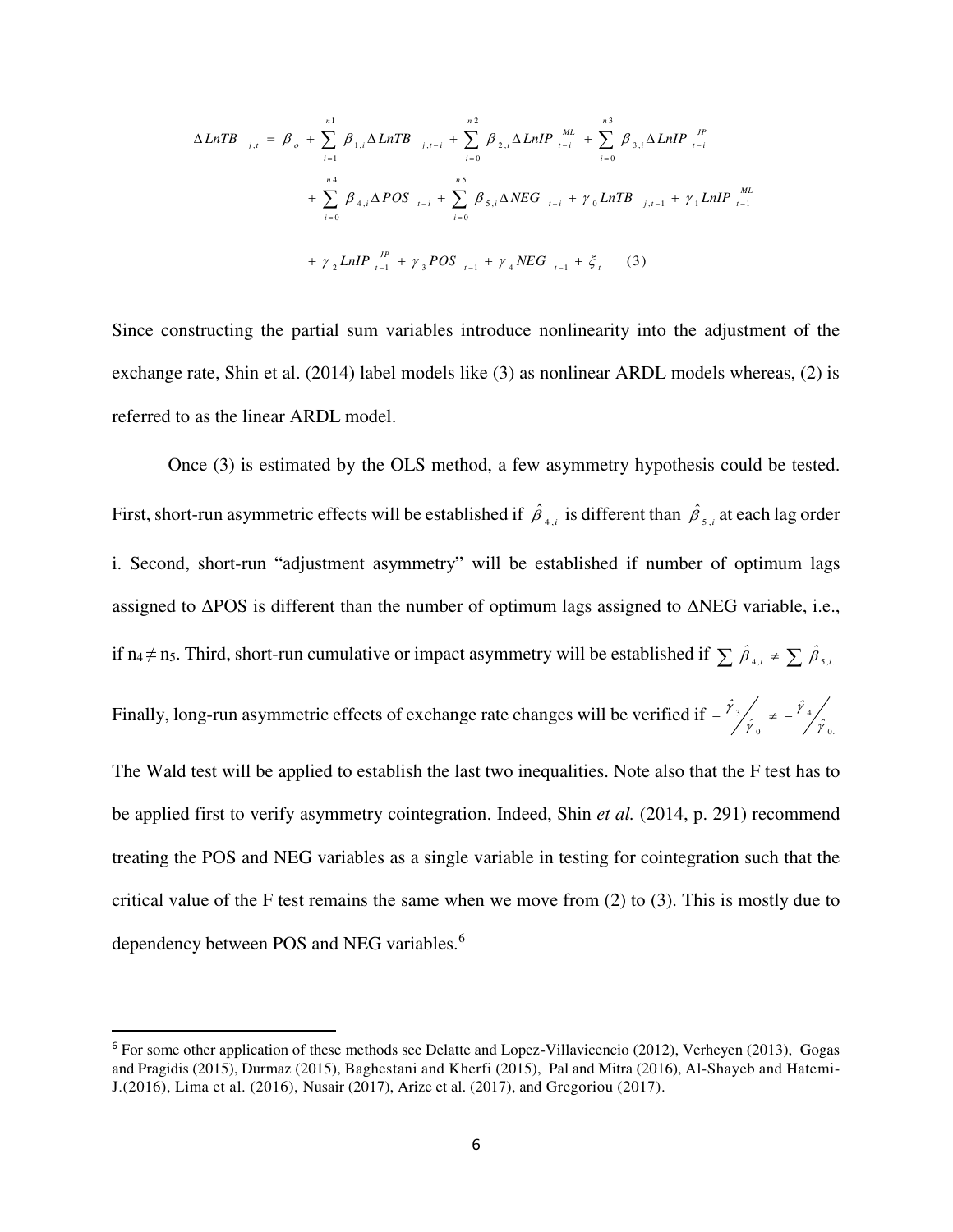#### **III. The Results**

 $\overline{a}$ 

 Although our goal is to assess asymmetric effects of the real ringgit-yen changes by estimating the nonlinear model (3), in the absence of any previous study and for comparison purpose we also estimate the linear model (2). As mentioned before, we consider the trade balance of 60 industries that trade between the two countries. These industries all together engage in almost 100% of the trade between Malaysia and Japan. A few points deserve attention. First, monthly data beginning with April 2001- December 2015 (total of 177 observations) are used to carry out the empirical exercise. Second, a dummy variable is included in every model to account for the impact of (if any) Global Financial Crisis of 2008. This dummy is denoted by DMFC in the tables. Third, a maximum of eight lags is imposed on each first-differenced variable and Akaike's Information Criterion (AIC) is used to select an optimum model in each case. Thus, all estimates in all tables belong to optimum models. Finally, since different estimates and different diagnostic statistics are subject to different critical values, we collect them in the notes to each table and use them to identify significant estimates. If an estimate is significant at the 10% level, we identify it by \*. If it is significant at the 5% level, we identify it by \*\*. This makes it easy to review the tables and summarize the results.

 Estimates of the linear ARDL model (2) are considered first by reporting the estimates in Tables 1-3

#### Tables 1-3 go about here

As can be seen, we report short-run effects of exchange rate changes in Table  $1.^7$  Clearly, there is at least one significant short-run coefficient estimate in 36 industries, implying that the trade

<sup>&</sup>lt;sup>7</sup> Due to high volume of short-run estimates, in order to save space, we restrict ourselves to reporting only the shortrun effects of exchange rate changes.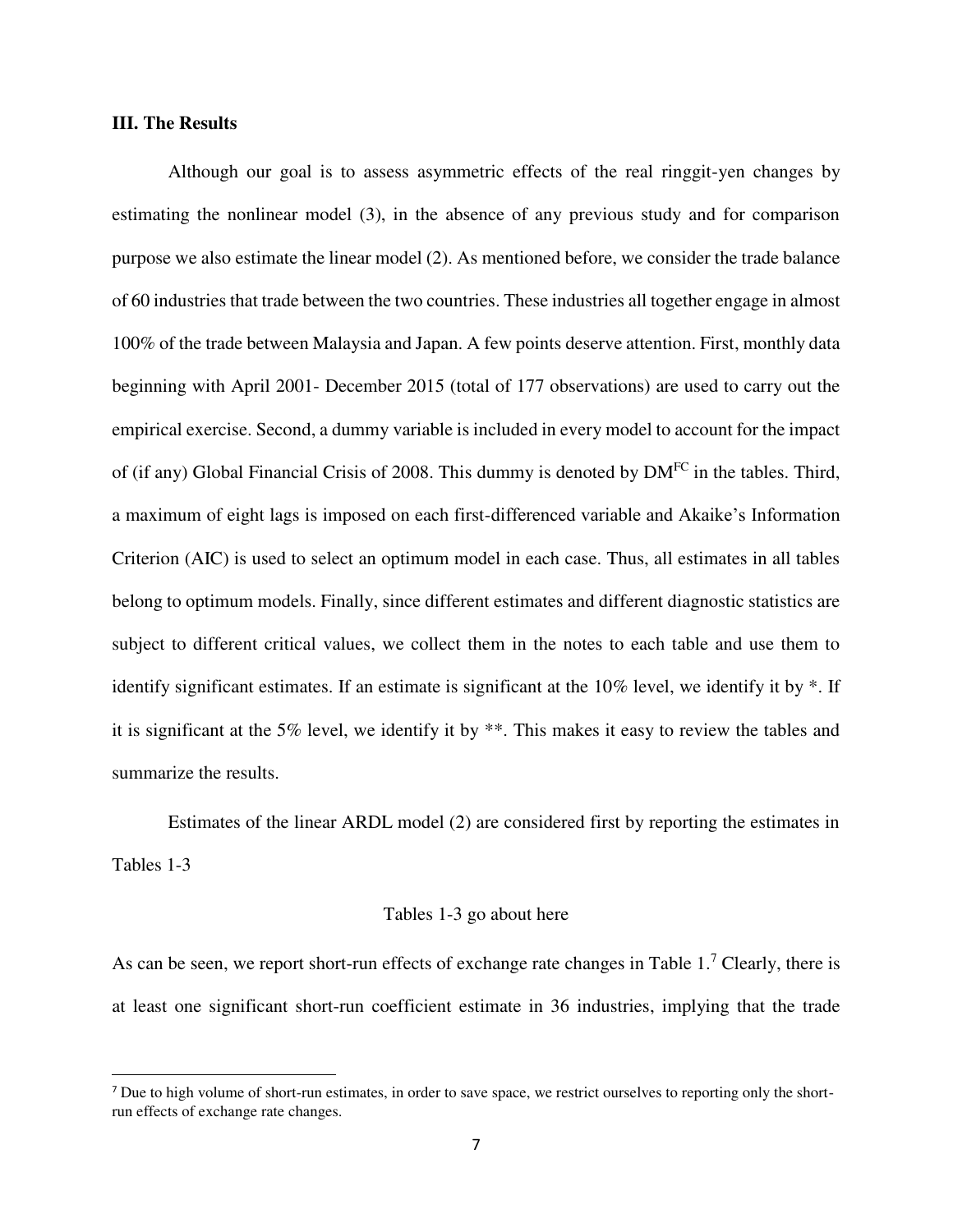balance of 36 industries are affected by changes in the real value of ringgit against yen. However, the short-run effects translated into the long-run significant effects are in nine industries only. These long-run estimates are reported in Table 2. Out of nine industries, only two coded as 42 and 59 will benefit from ringgit depreciation since the coefficient estimate is positive. $8$  The remaining seven industries coded as 43, 61, 74, 79, 83, 85, and 88 will be hurt by ringgit depreciation. These are industries for which either the Malaysian or Japanese import demands are price inelastic. None of the two largest industries, i.e., 34 (Gas, natural and manufactured) with 23% share of trade and 77 (Electrical machinery, apparatus, and appliances) with 20.5% share of trade are affected in the long run. The level of economic activity in Malaysia and Japan seem to have significant long-run effects in more industries than the real exchange rate, reflected by significant coefficient estimate attached to *LnIPMY* variable in 23 industries and to *LnIPJP* in 22 industries.

 In order for the long-run effects to be valid, we now must establish cointegration. The results of the F test and several other diagnostic statistics are reported in Table 3. In most industries in which at least one of the variables was significant in the long run, our calculated F statistic is significant, supporting cointegration. In some industries (e.g., 02, Dairy products) in which there was at least one significant long-run coefficient estimate but the F statistic is insignificant, we use an alternative test known as  $ECM_{t-1}$  or the t-test. Under this alternative test, we use normalized long-run estimates and long-run model (1) and generate the error term. Denoting this error term by ECM, we go back to error-correction model (2) and replace the linear combination of lagged level variables by  $ECM_{t-1}$ . We then impose the same optimum number of lags that are reported in Table 1 and estimate the new specification. A significantly negative coefficient obtained for ECMt-

l

<sup>&</sup>lt;sup>8</sup> In sum, the Rose and Yellen (1989, p. 67) definition of the J-curve, i.e., short-run negative or insignificant effects combined with long-run significant and positive effects is supported only in two small industries coded as 42 and 59. For a review article on the J-curve effect see Bahmani-oskooee and Hegerty (2010).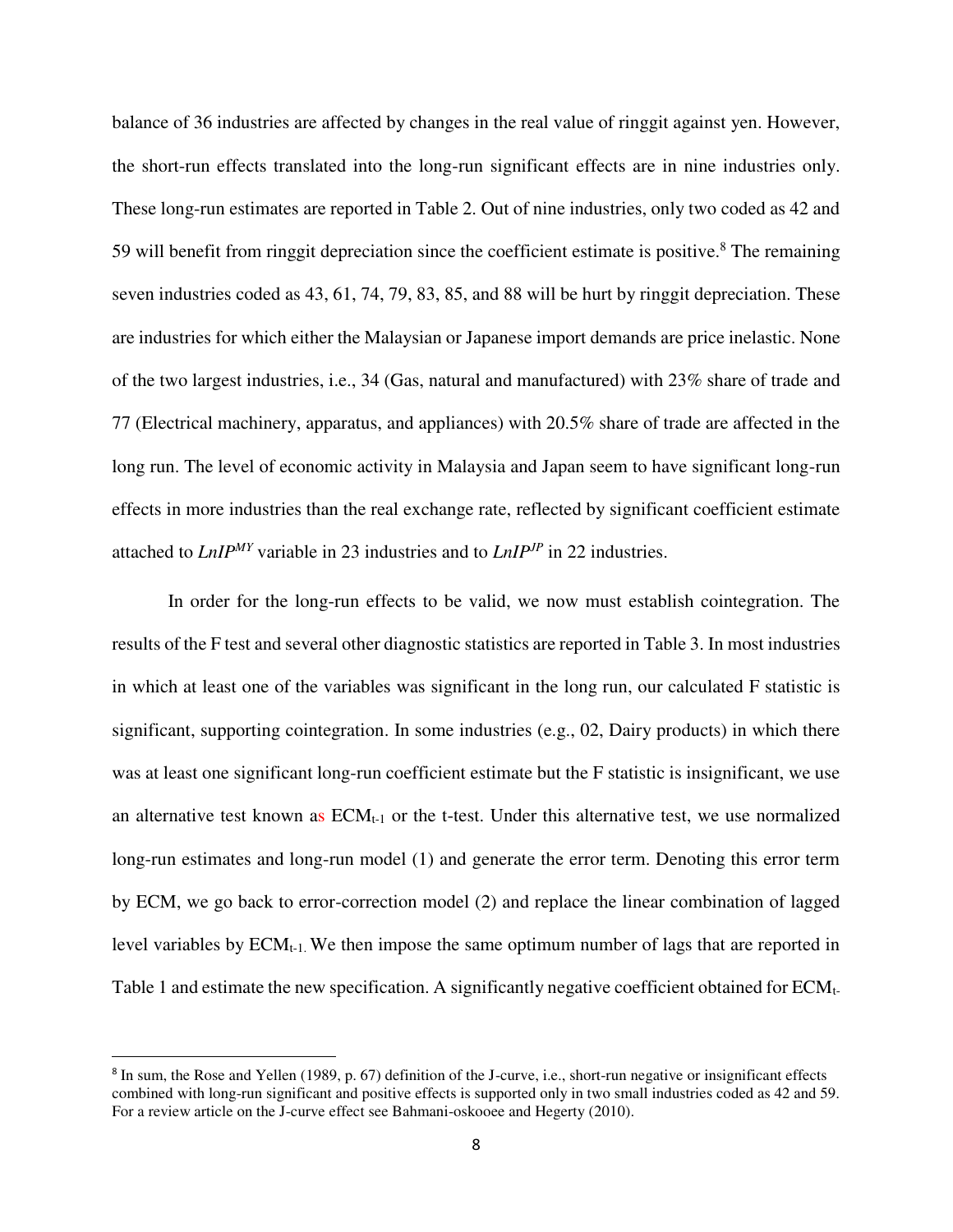<sup>1</sup> will support cointegration. It must be noted that the t-test that is used to judge significance of this coefficient has a non-standard distribution. Like the F test, Pesaran et al. (2001, p. 303) also tabulate an upper bound and a lower bound critical values for this t-test. Using these critical values, cointegration is supported not just in industry 02 but also in others.

 Reported in Table 3 are some additional diagnostic statistics. First, to test for serial correlation in each optimum model, we report the Lagrange Multiplies statistic. From Table 3 we gather that it is significant only in one industry coded 04. Clearly, in 59 remaining models residuals are autocorrelation free. To determine if optimum models are correctly specified, we report Ramsey's RESET test. It is significant in almost half of the models, implying misspecified models in half of the cases. How stable are short-run and long-run coefficient estimates? To answer this question, we apply the well-known CUSUM and CUSUMSQ tests to the residuals of each model. These two tests are denoted by CU and CUQ in Table 3. Indicating stable estimates by "S" and unstable ones by "U", as can be seen, most estimates are stable, at least by CUSUM test. Finally, we report size of adjusted  $\mathbb{R}^2$  to infer goodness of fit in each model.

 How do the results change if we shift to the estimates of nonlinear models that are reported in Tables 4-7.

#### Tables 4-7 go about here

Due to volume of the results, short-run effects of ringgit appreciation (ΔPOS) are reported in Table 4 and those of ringgit depreciation (ΔNEG) are reported in Table 5. From these two tables we gather that either ΔPOS or ΔNEG carry at least one significant coefficient except in industries coded 08, 11, 23, 24, 25, 29, 41, 59, 81, and 97. This increase in significant short-run effects in 50 industries in the nonlinear models compared to only 36 industries from the linear model (Table 1) must be attributed to separating ringgit appreciation from ringgit depreciation or to nonlinear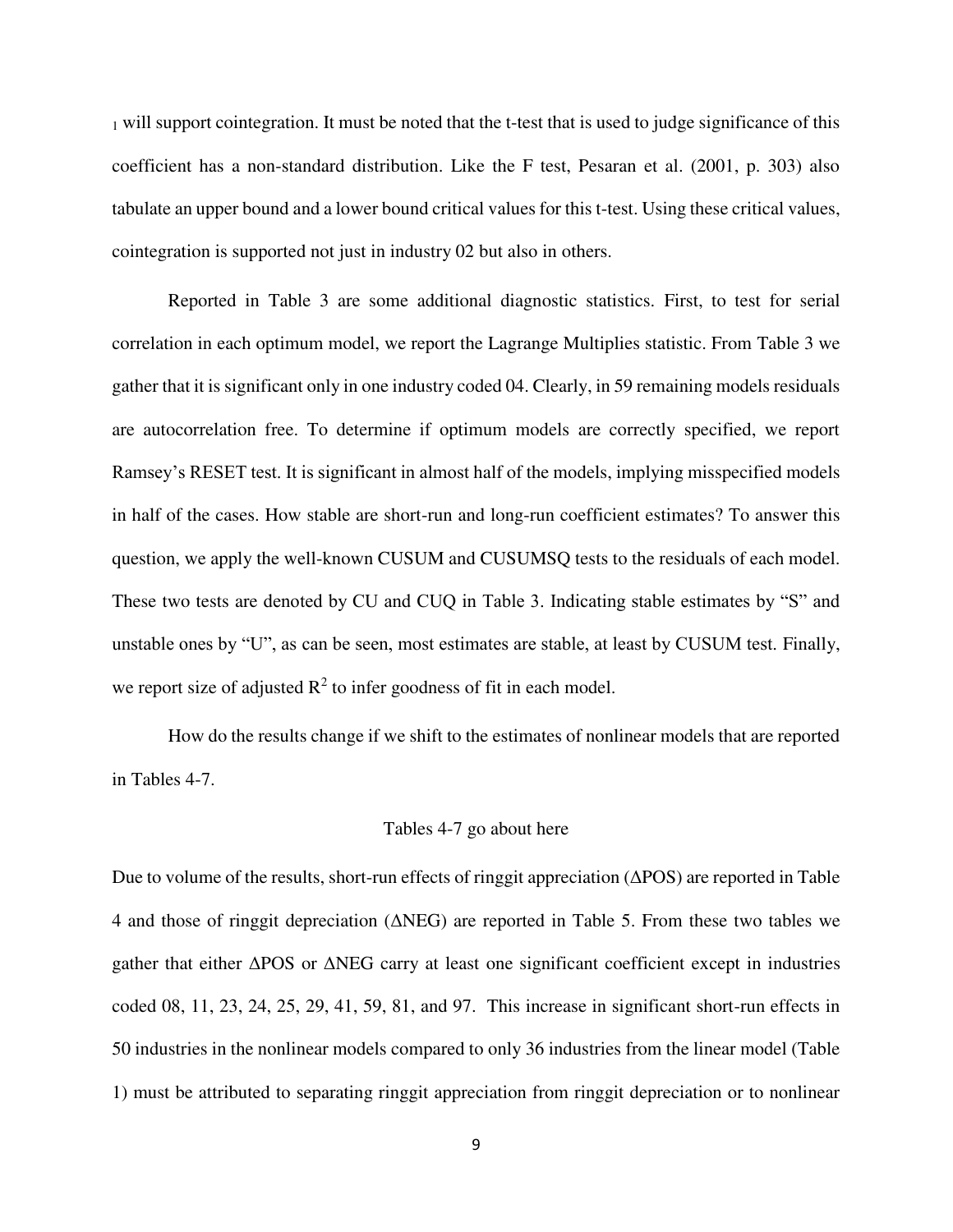adjustment of the real exchange rate. The two largest industries 34 and 77 are among those that are affected by changes in the value of ringgit. Comparing the lag length associated with ΔPOS in Table 4 to the lag length associated with ΔNEG in Table 5, we gather that the lag lengths are different in all industries except those that are coded as 11, 23, 24, 25, 28, 29, 41, 52, 59, 67, 72, 81, and 97. This supports short-run "adjustment asymmetry" in most industries including the two largest industries, 34 and 77. Comparing the size of coefficient estimates in Table 4 to those in Table 5, we also gather that they are different in every lag length almost in all industries. This supports short-run asymmetric effects of ringgit appreciation versus ringgit depreciation. However, the sum of these coefficient are significantly different in 30 industries. This is judged by the significant Wald test that is reported as Wald-S in Table 7. As mentioned in the previous section, a significant Wald test rejects equality of the sum, providing support for short-run cumulative or impact asymmetric effects of ringgit appreciation versus depreciation. While the largest industry, 34 is among the list, the second largest, 77 is not.

In how many industries short-run asymmetric effects translate into long-run asymmetric effects? To answer this question we consider long-run normalized estimates of the nonlinear models reported in Table 6. As can be seen, either the POS or NEG variable carries a significant coefficient in only 11 industries. These industries are coded as 06, 41, 42, 43, 51, 59, 61, 66, 79, 85, and 93. Furthermore, since either the F statistic or  $ECM_{t-1}$  is significant in all of these 11 industries, estimates are meaningful. Since the NEG variable carries significantly positive coefficient in industries 06, 42, and 59 and the POS variable also carries a positive coefficient in industries 66, and 93, Bahmani-Oskooee and Fariditavana's (2016) definition of the J-curve using asymmetry cointegration is supported. Note also that the long-run effects are asymmetric only in five industries coded 02, 06, 41, 43, and 79. Only in these industries the Wald test reported as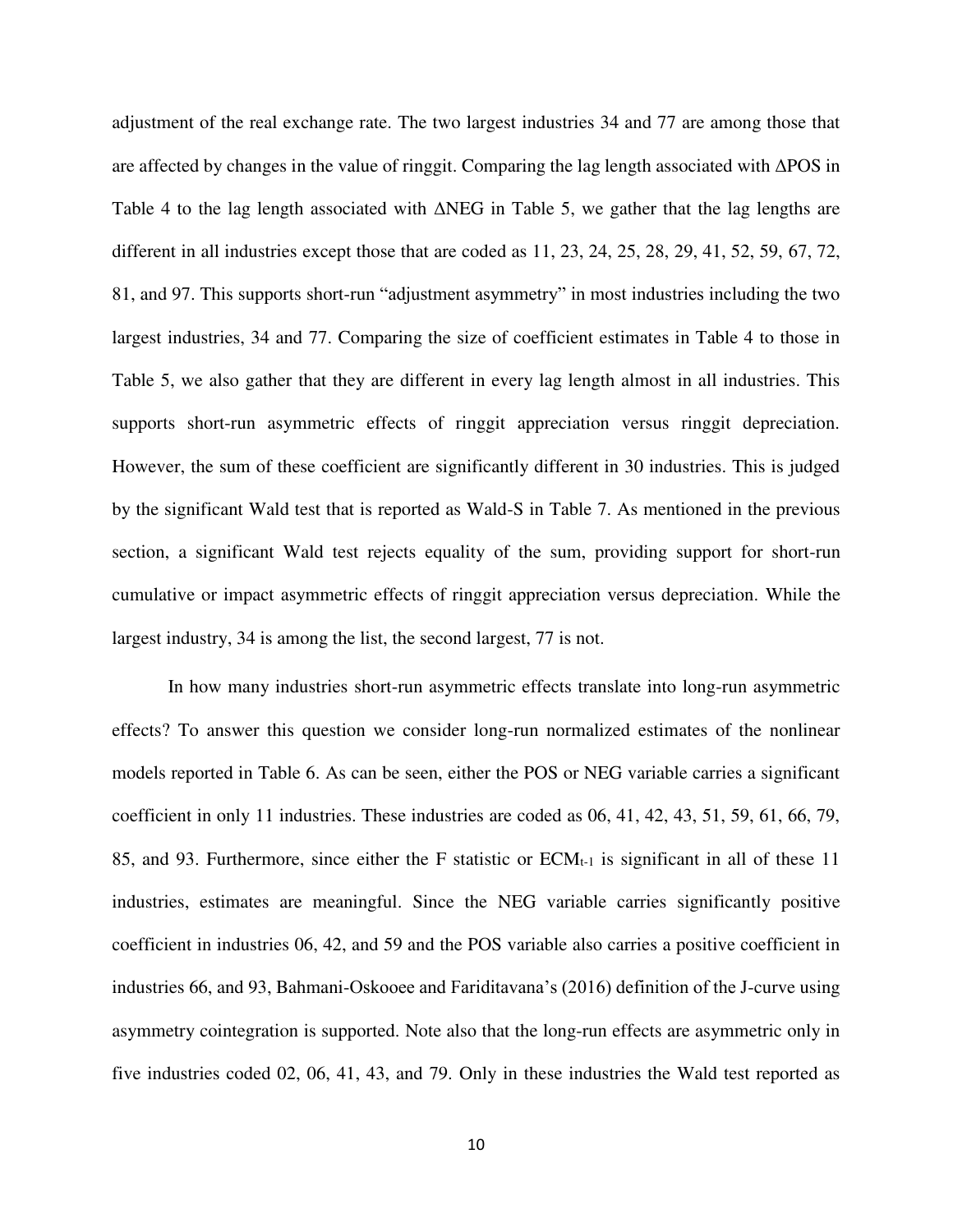Wald-L in Table 7 is significant, rejecting the equality of normalized coefficient estimates attached to the POS and NEG variables. None of the two large industries is in the list. All other diagnostics are similar to those of the linear models.

#### **V. Summary and Conclusion**

Ever since the introduction of the J-curve concept by Magee (1973) and Junz and Rhomberg (1973), the link between the trade balance and the real exchange rate has attracted a great interest by researchers. Application of error-correction modelling and cointegration to distinguish the short run effects of a depreciation on the trade balance from its long-run effects has introduced another avenue of research to test the J-curve phenomenon. Using these methods when the exchange rate carried a long-run insignificant coefficient, that was interpreted as support for lack of the J-curve effect or support for lack of any significant link between the real exchange rate and the trade balance. However, given recent advances in econometric methods, that conclusion seems to be incomplete and could be due to assuming the effects of exchange rate changes to be symmetric. Application of asymmetry error-correction modelling and asymmetry cointegration reveals that currency appreciation could have different effects than currency depreciation. Since separating appreciations from depreciations introduce nonlinear adjustment of the real exchange rate, nonlinear models reveal relatively more significant link between the trade balance and the real exchange rate changes.

 A previous study (Bahmani-Oskooee and Harvey 2017) applied Pesaran et al.'s (2001) linear ARDL approach and Shin et al.'s (2014) nonlinear ARDL approach to investigate the Jcurve phenomenon between Malaysia and its 11 trading partners. In the case of Malaysia-Japan, while they find short-run asymmetric effects of real ringgit-yen rate, no long-run effects were discovered, neither in the linear model nor in the nonlinear model. Suspecting that these results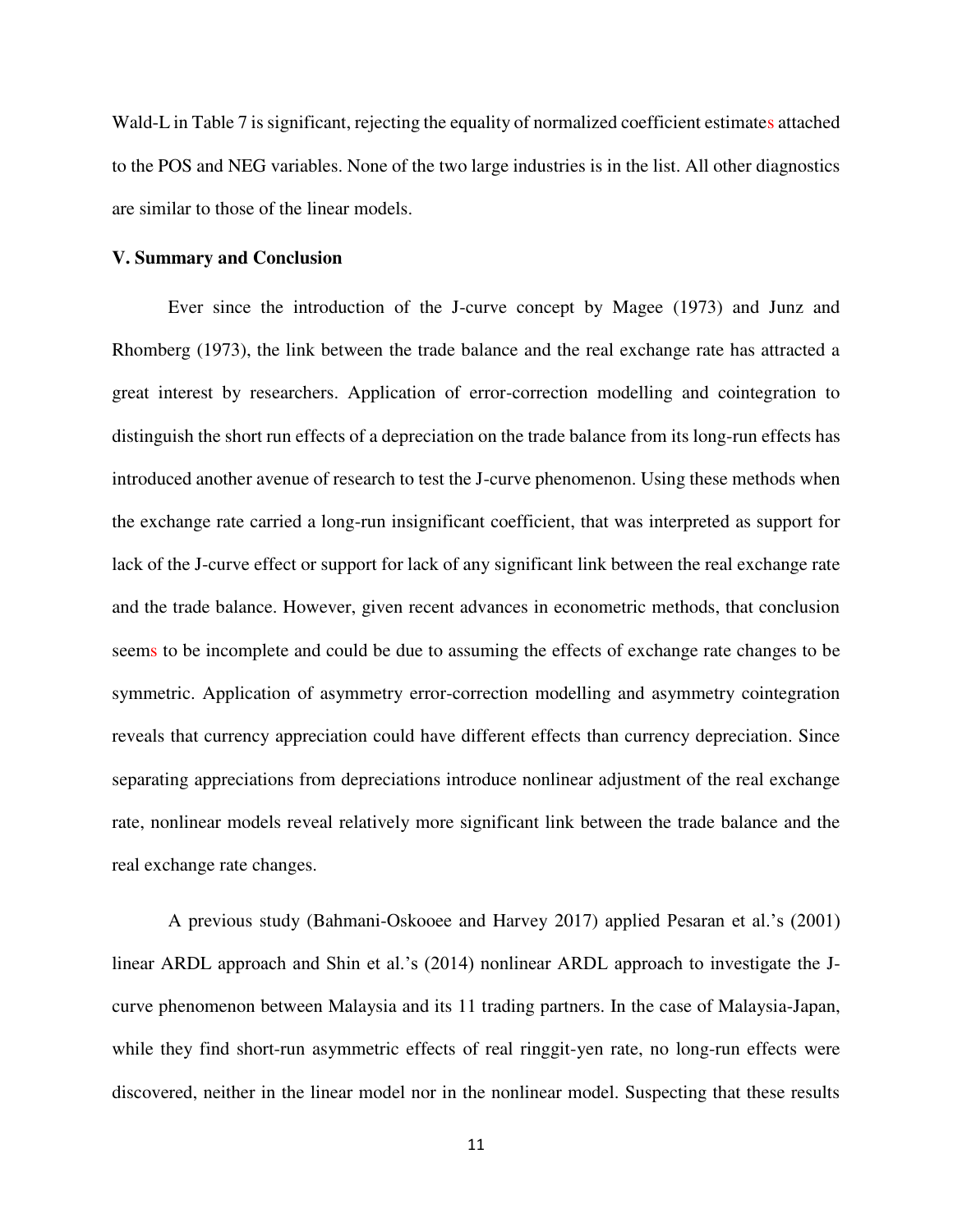suffer from aggregation bias, we disaggregate the bilateral trade flows between Malaysia and Japan by industry and consider the response of the trade balance of 60 industries to exchange rate changes. Our goal is to identify industries that could benefit from ringgit depreciation and those that could be hurt from appreciation.

 Our findings could be best summarized by saying that there was more evidence of the significant results from the nonlinear models compared to linear models. Concentrating on the nonlinear approach, we found support for the short-run asymmetric effects of ringgit-yen changes on the trade balance of 50 out of 60 industries. The two largest industries, i.e., industry coded 34 (Gas, natural and manufactured) with 23% trade share and 77 (Electrical machinery, apparatus, and appliances) with 20.5% trade share were both found to be affected in the short run by ringgit appreciation as well as by ringgit depreciation. We also found evidence of short-run adjustment asymmetry in 47 industries and short-run cumulative or impact asymmetry in 30 industries. However, the short-run asymmetry effects lasted into the long-run asymmetric effects only in five industries none of which was large.

 Like previous studies, our findings are industry specific. For example, in industry coded 06 (Sugar, sugar preparations and honey) the linear model revealed that the real ringgit-yen rate has no long-run significant effects on the trade balance of this industry. If we were to rely upon only the linear model, the process would have stopped here. However, the nonlinear model revealed that when exchange rate nonlinearity is allowed, a depreciation will improve this industry's trade balance and an appreciation will hurt. Or consider industry 52 (Inorganic chemicals). Again, the linear model did not support any significant long-run link between the real ringgit-yen rate and the trade balance of this industry. However, the nonlinear model revealed that while an appreciation will have no significant long-run effects, a depreciation has significant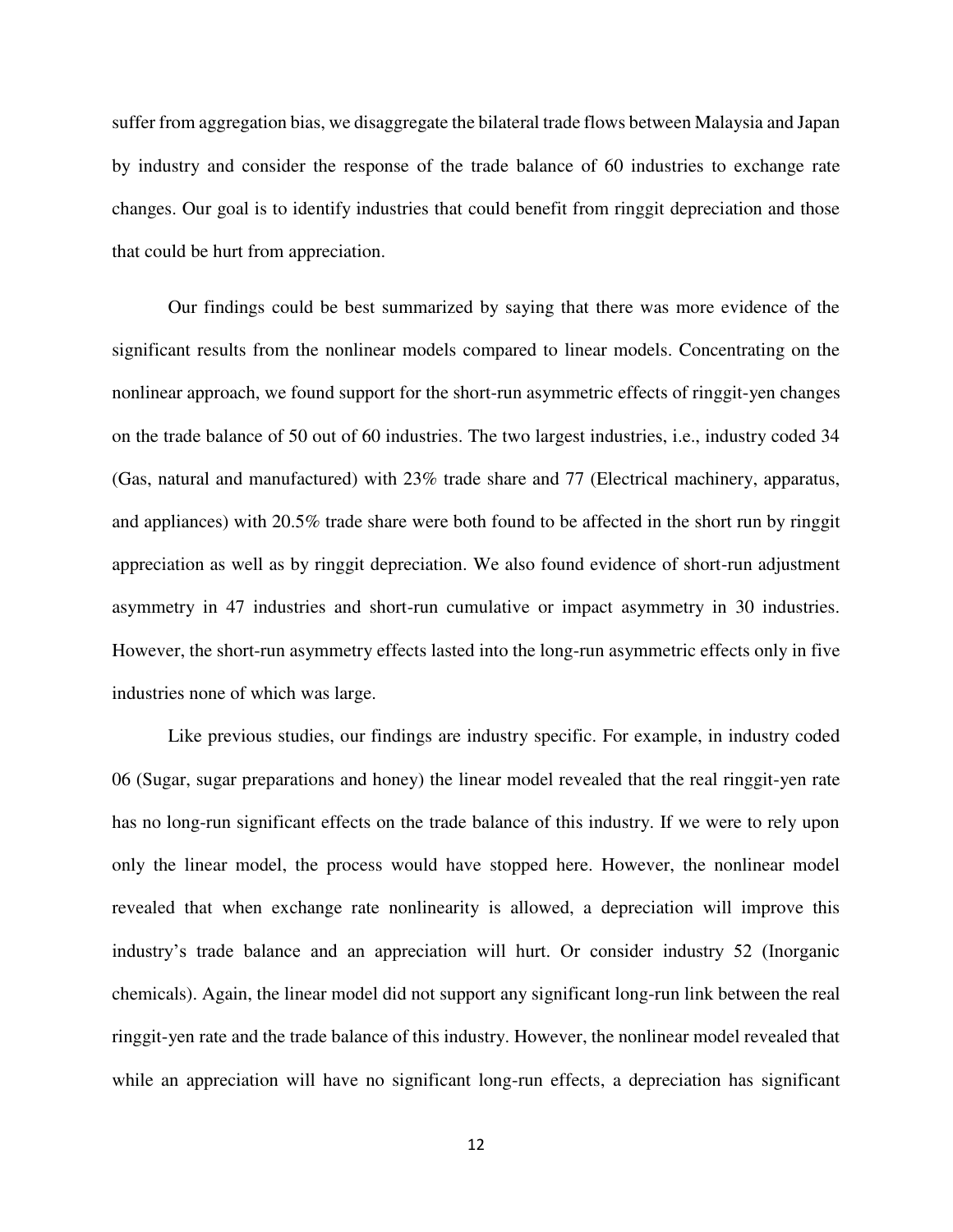adverse effect on the trade balance of this industry. As ringgit depreciates against yen, this industry's trade balance worsens. This could be due to inelastic import demand either by Malaysia or by Japan. Such findings were masked by previous research and could only be discovered by disaggregation. Future research should consider this avenue of research by using industry level data from other countries.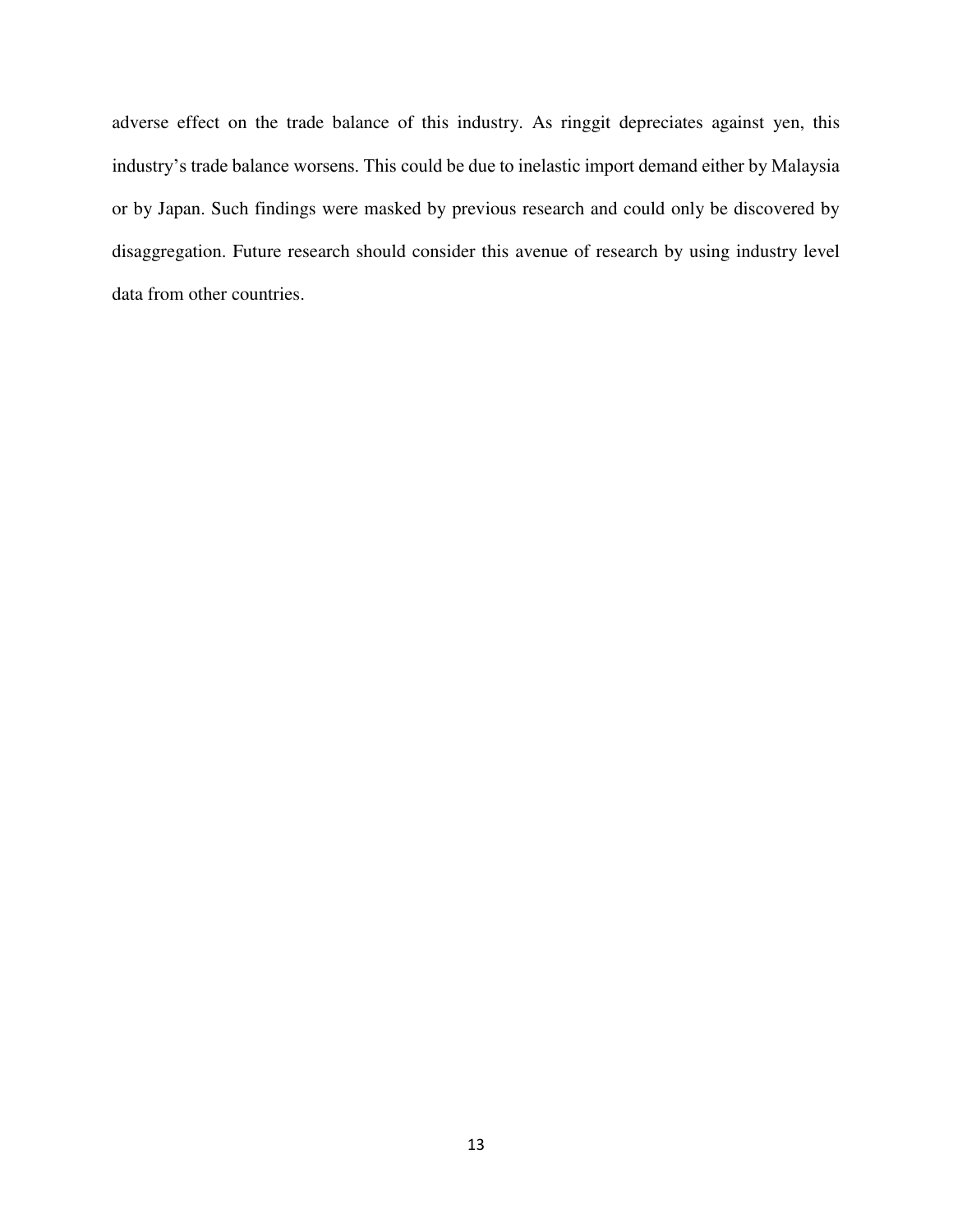# **Appendix**

# **Data Definition and Sources**

Data are retrieved over the period monthly period April 2001 to December 2015 (177 observations for each variable) through the following sources.

- a. Malaysian External Trade Statistics (METS), A Malaysian Department of Statistics database
- b. Datastream

# *Variables*

- $TR<sub>i</sub>$  = Trade balance of industry *j* defined as the ratio of Malaysian imports from Japan over its exports to Japan. The sample contains 60 trading industries based on the Standard International Trade Classification (SITC) 2 digit level (source *a*).
- $DM<sup>FC</sup>$  = Dummy variable to capture the Global Financial Crisis effect such that time 2008=1, otherwise 0.
- $IPI<sup>ML</sup>$  = Industrial production index of Malaysia is used to proxy for economic activity in Malaysian economy (source *b*).
- *= Industrial production index of Japan measures the economic activity in Japanese* economy (source *b*).
- *REX* = The real bilateral exchange rate of the Malaysian Ringgit against Japanese yen. It is defined as  $REX = (P_{MY} \cdot NEXT / P_{JP})$  where *NEX* is the nominal exchange rate defined as the number of yen per ringgit, *PMY* is the price level in Malaysia (measured by CPI) and  $P_{IP}$  is the price level in Japan (also measured by CPI). Thus, a decline in REX reflects a real depreciation of the ringgit. The nominal exchange rate and price levels data come from source b.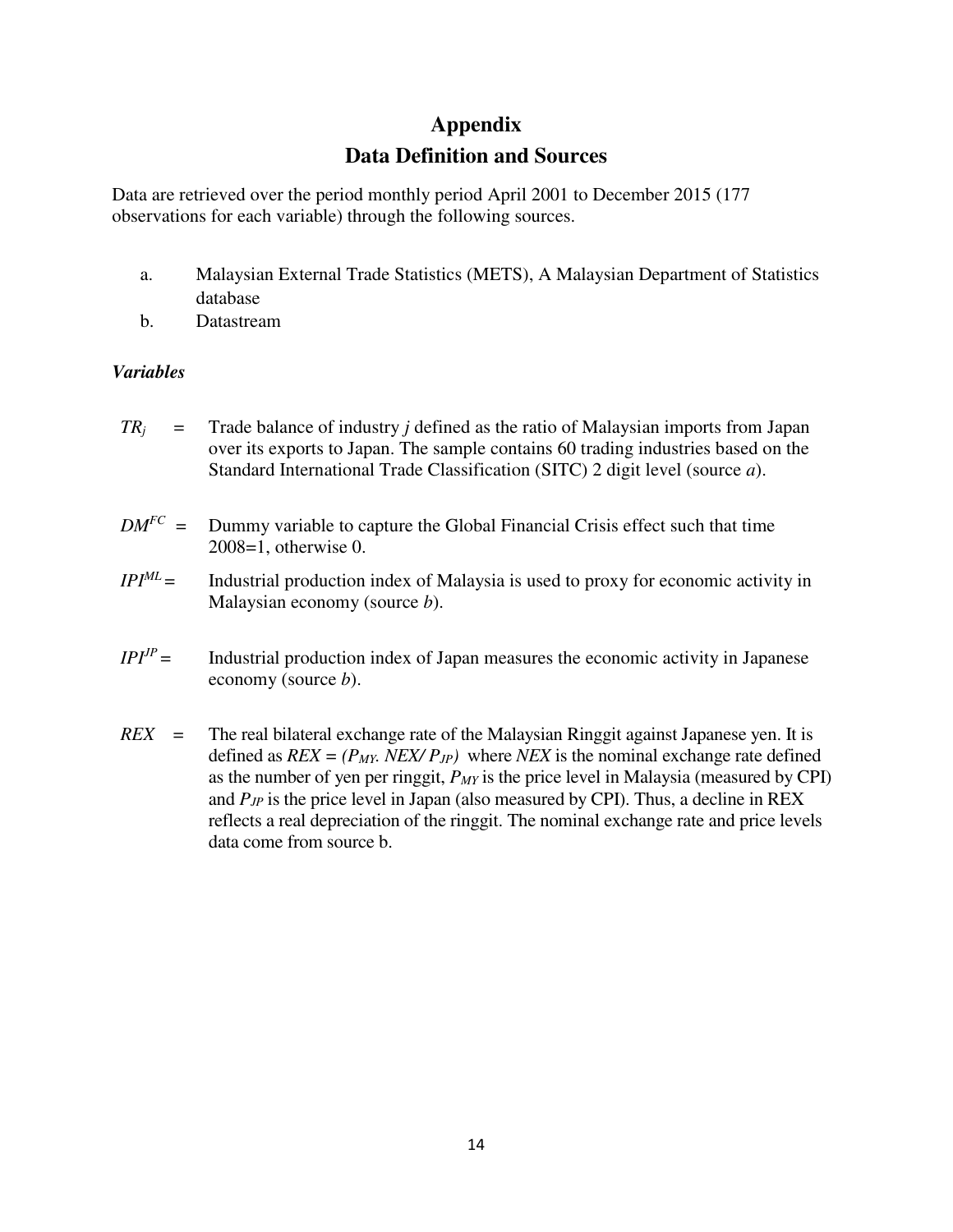## **References**

[Al-Shayeb,](http://www.emeraldinsight.com/author/Al-Shayeb%2C+Abdulrahman) A. and A. Hatemi-J., (2016) "Trade openness and economic development in the UAE: an asymmetric approach", *Journal of Economic Studies*, Vol. 43, pp.587-597.

Arize, A. C., J. Malindretos, and E.U. Igwe, (2017), "Do Exchange Rate Changes Improve the Trade Balance: An Asymmetric Nonlinear Cointegration Approach", *International Review of Economics and Finance,* [Vol. 49, pp. 313-326.](http://www.emeraldinsight.com/author/Baghestani%2C+Hamid) 

[Baghestani,](http://www.emeraldinsight.com/author/Baghestani%2C+Hamid) H. and [S. Kherfi,](http://www.emeraldinsight.com/author/Kherfi%2C+Samer) (2015) "An error-correction modeling of US consumer spending: are there asymmetries?", *Journal of Economic Studies*, Vol. 42, pp.1078-1094.

Bahmani-Oskooee, Mohsen, (1985), "Devaluation and the J-Curve: Some Evidence from LDCs," *The Review of Economics and Statistics*, Vol. 67, pp. 500-504.

Bahmani-Oskooee, M. (1986). "Determinants of International Trade Flows: Case of Developing Countries," *Journal of Development Economics*, 20, 107-123.

Bahmani-Oskooee, M. and Hegerty, S. (2010), "The J- and S-Curves: A Survey of the Recent Literature", *Journal of Economic Studies,* 37, 580-596.

Bahmani-Oskooee, M. and Fariditavana, H. (2015), "Nonlinear ARDL Approach, Asymmetric Effects and the J-Curve", *Journal of Economic Studies,* 42, 519-530.

Bahmani-Oskooee, M. and Fariditavana, H. (2016), "Nonlinear ARDL Approach and the J-Curve Phenomenon," *Open Economies Review*, 27, 51-70.

Bahmani-Oskooee, M. and H. Harvey (2017), "Bilateral Trade Balances of Malaysia with her 11 Largest Trading Partners: New Evidence from Asymmetry Cointegration", *Global Economic Review,* Vol. 46, pp. 143-161**.**

Bussiere, M. (2013), "Exchange Rate Pass-through to Trade Prices: The Role of Nonlinearities and Asymmetries", *Oxford Bulletin of Economics and Statistics*, 75, 731-758.

Delatte, Anne-Laure and Antonio Lopez-Villavicencio (2012), "Asymmetry Exchange Rate Pass-Through: Evidence from Major Countries", *Journal of Macroeconomics*, 34, 833-844.

Durmaz, N. (2015), "Industry Level J-Curve in Turkey," Journal of Economic Studies 42-4, 689- 706.

Duasa, J. (2007), "Determinants of Malaysian Trade Balance: An ARDL Bound Testing Approach", *Global Economic Review*[, 36, 89-102.](http://www.emeraldinsight.com/author/Gogas%2C+Periklis) 

[Gogas,](http://www.emeraldinsight.com/author/Gogas%2C+Periklis) P. and [I. Pragidis,](http://www.emeraldinsight.com/author/Pragidis%2C+Ioannis) (2015) "Are there asymmetries in fiscal policy shocks?", *Journal of Economic Studies*, Vol. 42, pp.303-321.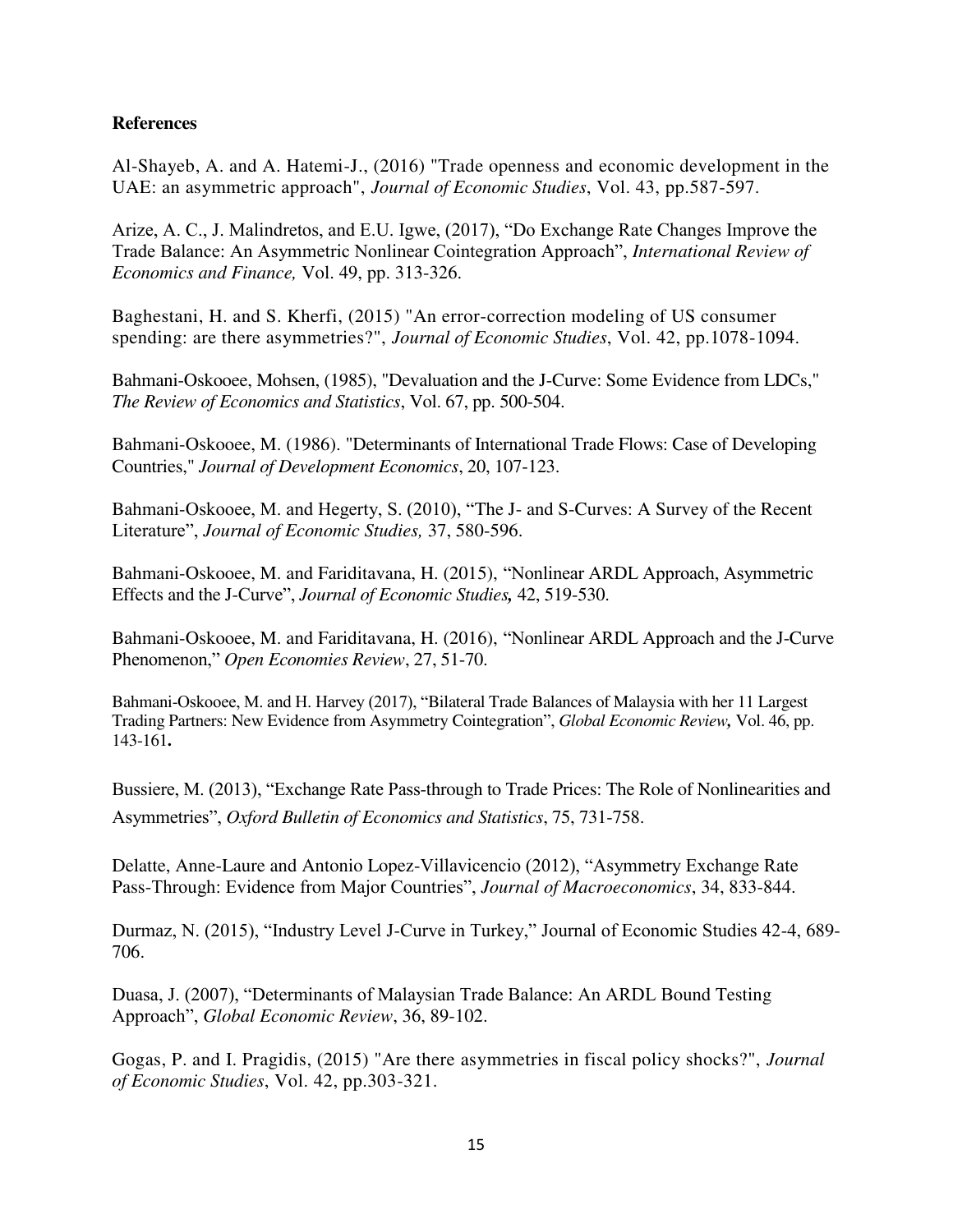[Gregoriou,](http://www.emeraldinsight.com/author/Gregoriou%2C+Andros) A. (2017) "Modelling non-linear behaviour of block price deviations when trades are executed outside the bid-ask quotes.", *Journal of Economic Studies*, Vol. 44, pp. 206-213.

Junz, Helen B. and Rudolf R. Rhomberg (1973), "Price Competitivemess in Export Trade Among Industrial Countries", *American Economic Review*, Vol. 63, 412-419.

Lal, A. K., and T. C. Lowinger (2002), "The J-Curve: Evidence from East Asia", *Journal of Economic Integration*", 17, 3997-415.

Magee, Stephen P., (1973), "Currency Contracts, Pass Through and Devaluation," *Brooking Papers on Economic Activity*[, No 1, pp. 303-325.](http://www.emeraldinsight.com/author/Lima%2C+Luiz) 

[Lima,](http://www.emeraldinsight.com/author/Lima%2C+Luiz) L., [C. Foffano Vasconcelos,](http://www.emeraldinsight.com/author/Vasconcelos%2C+Claudio+Foffano) [J. Simão,](http://www.emeraldinsight.com/author/Sim%C3%A3o%2C+Jose) and [H. de Mendonça,](http://www.emeraldinsight.com/author/de+Mendon%C3%A7a%2C+Helder+Ferreira) (2016) "The quantitative easing effect on the stock market of the USA, the UK and Japan: An ARDL approach for the crisis period", *Journal of Economic Studies*, Vol. 43, pp.1006-1021.

Nusair, Salah A. (2017), "The J-curve Phenomenon in European Transition Economies: A Nonliear ARDL Approach", *International Review of Applied Economics*, Vol. 31, pp. 1-27.

Pal, Debdatta, and Subrata K. Mitra (2016), "Asymmetric Oil Product Pricing in India: Evidence from a Multiple Threshold Nonlinear ARDL Model", *Economic Modelling*, Vol. 59, 314-328.

Pesaran, M. H., Shin, Y. and Smith, R.J.. (2001), "Bound Testing Approaches to the Analysis of Level Relationship," *Journal of Applied Econometrics*, Vol. 16, pp. 289-326.

Rose, Andrew K. and Janet L. Yellen, (1989), "Is There a J-Curve?", *Journal of Monetary Economics,* Vol. 24, pp. 53-68.

Shin, Y, Yu, B., and Greenwood-Nimmo, M. (2014) "Modelling Asymmetric Cointegration and Dynamic Multipliers in a Nonlinear ARDL Framework" Festschrift in Honor of Peter Schmidt: Econometric Methods and Applications, eds. by R. Sickels and W. Horrace: Springer, 281-314.

Yusoff, M. B. (2007), "The Malaysian Real Trade Balance and the Real Exchange Rate", *International Review of Applied Economics*, 21, 655-667.

Yusoff, M. B. (2010), "The Effects of Real Exchange Rate on Trade Balance and Dpmestic Output: A Case of Malaysia", *The International Trade Journal*, 24, 209-226.

Verheyen, F. (2013), "Interest Rate Pass-Through in the EMU-New Evidence Using Nonlinear ARDL Framework", *Economics Bulletin*, Vol. 33, No 1, pp. 729-739.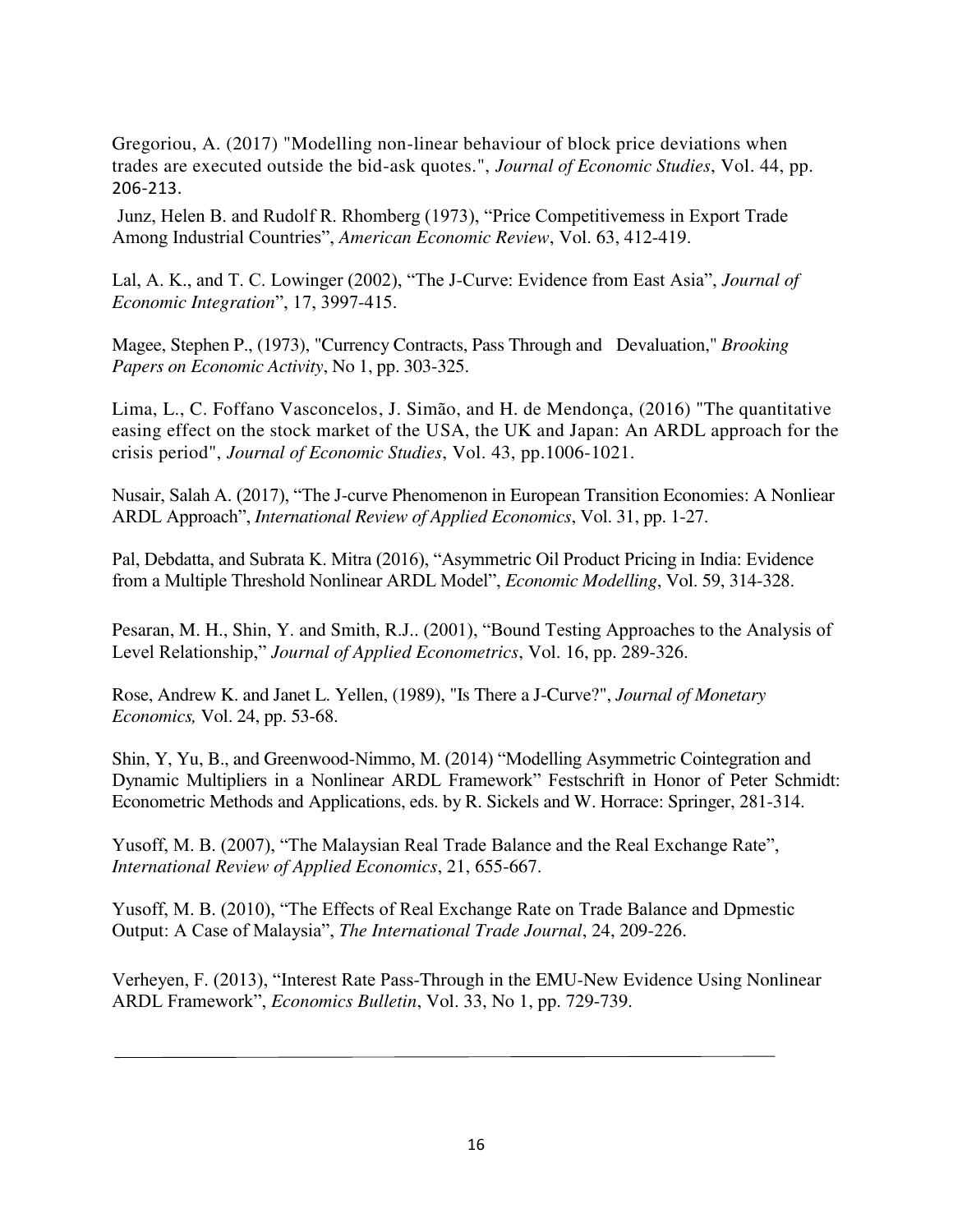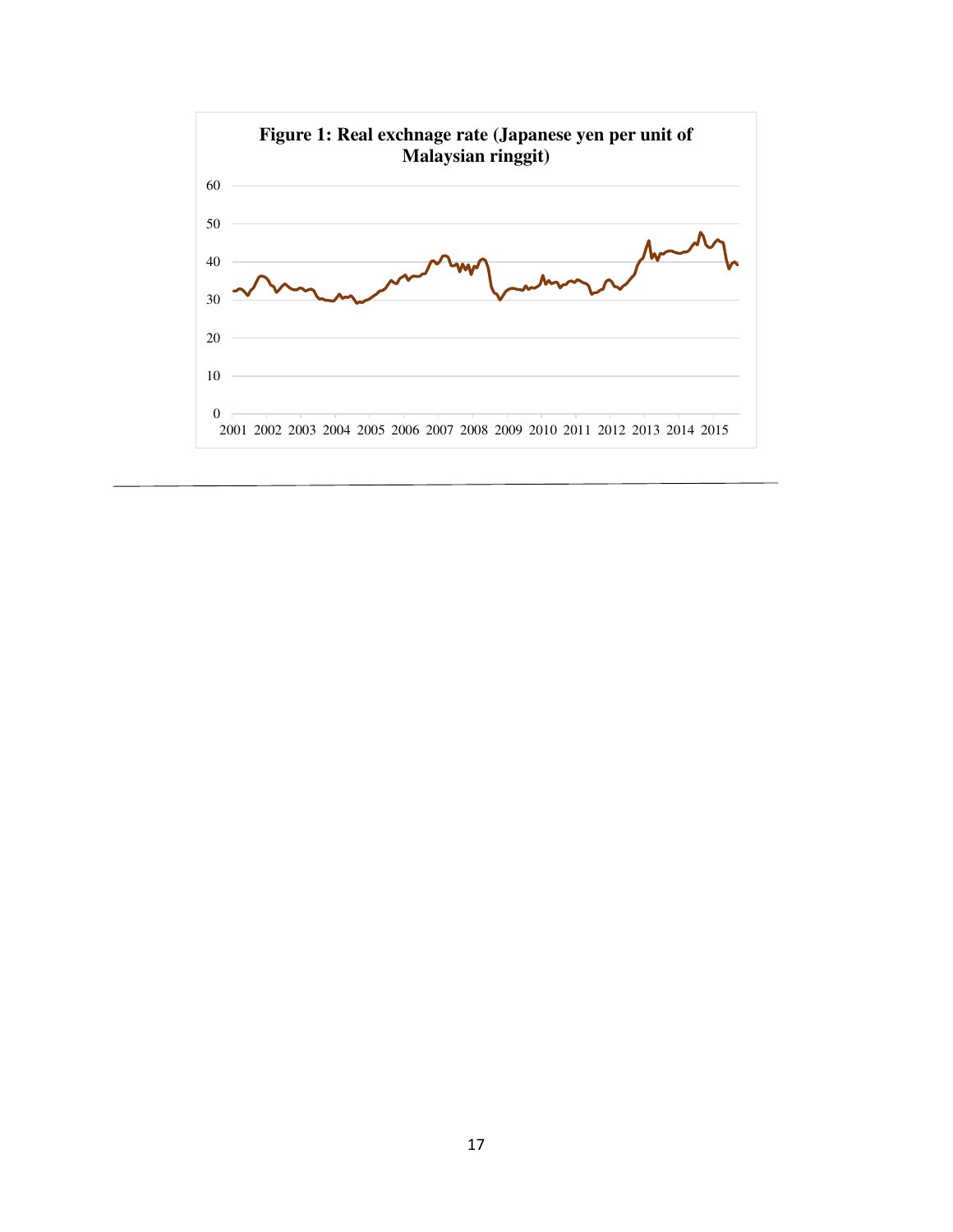| Table 1: Short-Run of the Linear ARDL Model                                 |                         |                          |                          |                          |                                        |                          |                          |                       |  |  |
|-----------------------------------------------------------------------------|-------------------------|--------------------------|--------------------------|--------------------------|----------------------------------------|--------------------------|--------------------------|-----------------------|--|--|
|                                                                             |                         |                          |                          |                          | <b>Short-Run Coefficient Estimates</b> |                          |                          |                       |  |  |
| <b>Industry (Trade Share)</b>                                               | $\triangle L n R E X_t$ | $\Delta L n R E X_{t-1}$ | $\Delta L n R E X_{t-2}$ | $\Delta L n R E X_{t-3}$ | $\Delta L n R E X_{t-4}$               | $\Delta L n R E X_{t-5}$ | $\Delta L n R E X_{t-6}$ | $\Delta L nREX_{t-7}$ |  |  |
| 02-Dairy products and birds' eggs(0.0044)                                   | 9.3854*                 |                          |                          |                          |                                        |                          |                          |                       |  |  |
| 03-Fish, crustaceans and molluscs, and preparations thereof (0.2963)        | $-3.7251*$              | $-5.2531**$              | $-3.8802*$               | 1.5831                   | $-2.4484$                              | $-8.5275**$              | 1.2963                   | $-5.5013**$           |  |  |
| 04-Cereals and cereal preparations(0.1206)                                  | $-3.5862**$             | $-3.0528*$               |                          |                          |                                        |                          |                          |                       |  |  |
| 05-Vegetables and fruits(0.0291)                                            | $-6.9286**$             | $-3.3429*$               | $-4.4989**$              | $-3.6951**$              | $-5.5861**$                            | $-5.9422**$              |                          |                       |  |  |
| 06-Sugars, sugar preparations and honey $(0.0181)$                          | $-2.9077$               |                          |                          |                          |                                        |                          |                          |                       |  |  |
| 07-Coffee, tea, cocoa, spices, and manufactures thereof(0.5864)             | $-3.2623$               | .9164                    | $-4.1116*$               | $-3.6182$                | $-1.7661$                              | $-5.3861**$              |                          |                       |  |  |
| 08-Feeding stuff for animals (notincluding unmilled cereals) (0.13)         | $-0.7968$               |                          |                          |                          |                                        |                          |                          |                       |  |  |
| 09-Miscellaneous edible productsandpreparations(0.1362)                     | $-0.9067$               | $-1.5395$                | $-5.4002$                | $-3.287*$                | $-2.5209$                              | $-1.8750$                | $-4.8942**$              | $-5.8941**$           |  |  |
| $11$ -Beverages $(0.0341)$                                                  | $-2.6095$               |                          |                          |                          |                                        |                          |                          |                       |  |  |
| 12-Tobacco and tobacco manufactures thereof(0.062)                          | $-3.9902$               |                          |                          |                          |                                        |                          |                          |                       |  |  |
| 22-Oil seeds and oleaginousfruits(0.0035)                                   | .7674                   | $-3.9432$                | 5.6909**                 |                          |                                        |                          |                          |                       |  |  |
| 23-Crude rubber (including synthetic and reclaimed)(0.5363)                 | $-2.8785$               |                          |                          |                          |                                        |                          |                          |                       |  |  |
| 24-Cork and wood(0.4828)                                                    | .3247                   |                          |                          |                          |                                        |                          |                          |                       |  |  |
| 25-Pulp and waste paper(0.0084)                                             | 1.7095                  |                          |                          |                          |                                        |                          |                          |                       |  |  |
| 26-Textile fibres (other than wool tops) n.e.s.(0.3932)                     | $-4.6668$               |                          |                          |                          |                                        |                          |                          |                       |  |  |
| 27-Crude fertilizers and crude minerals n.e.s. (0.0713)                     | 1.5968                  | $-1.1183$                | $-3.2188$                | $-1.0668$                | $-.3295$                               | $-0.9445$                | $-1.3554$                | $-8.3549**$           |  |  |
| 28-Metalliferous ores and metal scrap(0.3186)                               | $-4.0349$               | 1.4317                   | $-3.7822$                | 3.8912                   | 1.1412                                 | $-4.3376$                | .0069                    | $-8.6948**$           |  |  |
| 29-Crude animal and vegetable materials, n.e.s. (0.2432)                    | .3520                   |                          |                          |                          |                                        |                          |                          |                       |  |  |
| 33-Petroleum, petroleum products and related materials (1.9052)             | $-5.8440$               |                          |                          |                          |                                        |                          |                          |                       |  |  |
| 34-Gas, natural and manufactured(23.204)                                    | $-2.2293$               |                          |                          |                          |                                        |                          |                          |                       |  |  |
| 41-Animal oils and fats(0.0017)                                             | $-4.4612$               |                          |                          |                          |                                        |                          |                          |                       |  |  |
| 42-Fixed vegetable oils and fats, crude, refined or<br>fractionated(1.1475) | $-1.9568$               | $-8.0537**$              |                          |                          |                                        |                          |                          |                       |  |  |
| 43-Animal or vegetable oils and fats, processed n.e.s.(0.1651)              | 2.1801                  | 2.0483                   | $3.1426**$               |                          |                                        |                          |                          |                       |  |  |
| 51-Organic chemicals (1.6318)                                               | $-2.8064$               | $-.2474$                 | $-1.3191$                | $-4.138**$               | 2.9755                                 | $-7.5918**$              |                          |                       |  |  |
| 52-Inorganic chemicals(0.7059)                                              | $-7.764**$              | $-5.6145**$              | $-4.6006$                | $-2.5601$                | $-2.3493$                              | $-.3801$                 | $-1.3627$                | $-10.5737**$          |  |  |
| 53-Dyeing, tanning and colouring materials (0.3557)                         | $-1.7809$               | $-1.4602$                | $-4.7028**$              | $-2.6318$                | $-1.6910$                              | $-5.8186**$              | 2.4410                   | $-7.508**$            |  |  |
| 54-Medicinal and pharmaceutical products(0.0808)                            | 1.9804                  | $-.8531$                 | $-8.7465**$              | $-7.3794**$              | 5.5787*                                | $-.2787$                 | $-8.0277**$              |                       |  |  |
| 55-Essential oils and resinoids and perfume materials n.e.s.(0.3973)        | $-7.0637**$             | $-5.3457**$              | $-1.6146$                | $-2.8371$                | $-3.1983$                              | $-6.6189**$              | $-3.0873$                | $-4.466*$             |  |  |
| 56-Fertilizers, manufactured(0.1543)                                        | $-3.3213$               | $-9.3839*$               | $-3.3183$                | $-15.5461**$             |                                        |                          |                          |                       |  |  |
| 57-Plastics in primary forms (1.6504)                                       | $-1.4697$               | $-2.768*$                | $-2.4796$                | $-1.3630$                | $-1.4211$                              | $-.7814$                 | $-4.0567**$              | $-6.124**$            |  |  |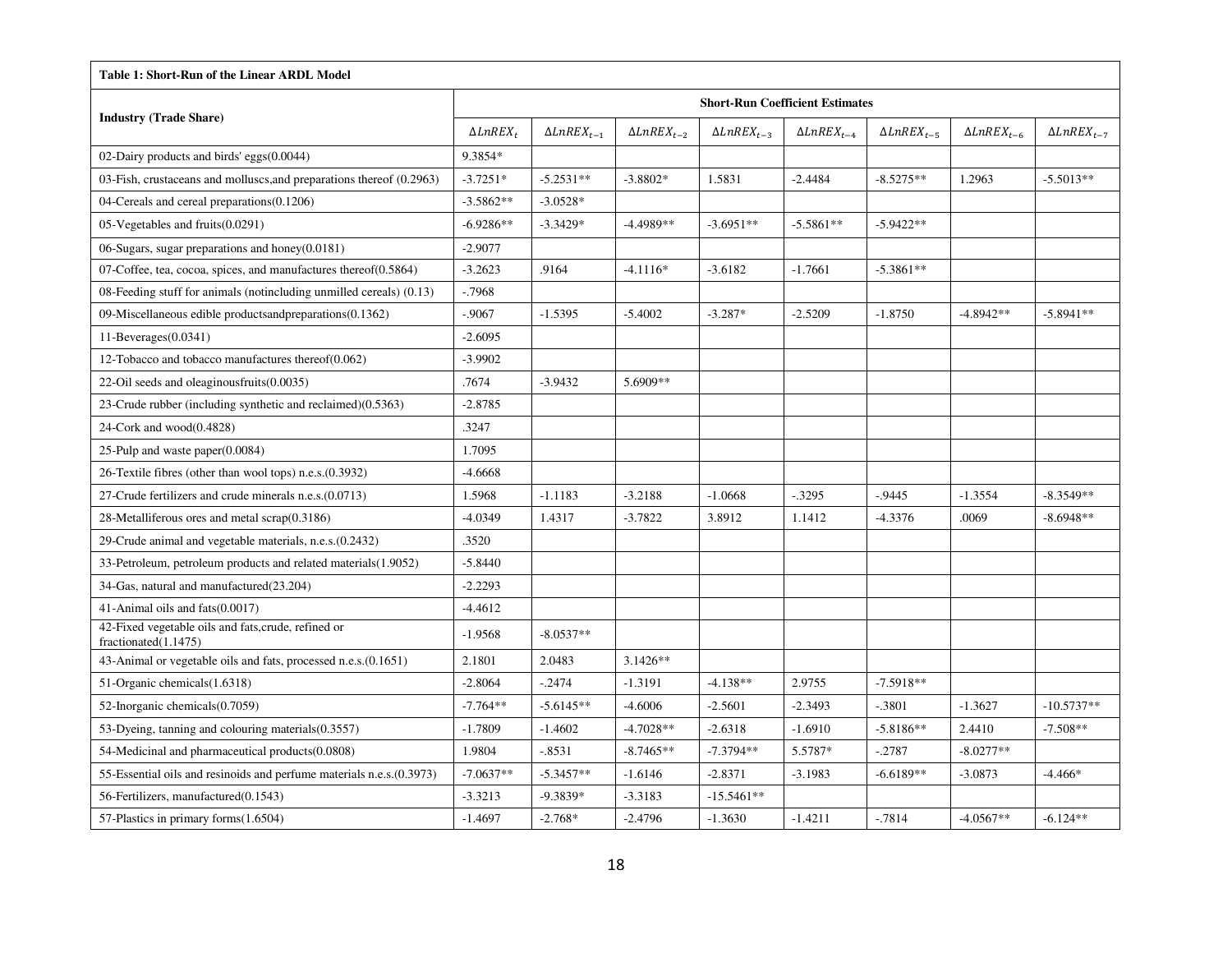| 58-Plastics in non-primary forms(1.4905)                                                 | $-4.244**$  | $-4.5278**$ | $-1.3475$ | $-4.8589**$ | .0858       | $-3.0826$   | $-4.3015*$  | $-8.7955**$  |
|------------------------------------------------------------------------------------------|-------------|-------------|-----------|-------------|-------------|-------------|-------------|--------------|
| 59-Chemical materials and products, n.e.s. (1.1425)                                      | $-.6460$    |             |           |             |             |             |             |              |
| 61-Leather, leather manufactures, n.e.s. (0.009)                                         | $-.2701$    |             |           |             |             |             |             |              |
| 62-Rubber manufactures, n.e.s. (0.4574)                                                  | $-5.2494**$ | $-.5211$    | $-2.7680$ | $-4.7592**$ | 2.2650      | $-4.374**$  | $-2.7675$   | $-5.6185**$  |
| 63-Cork and wood manufactures(excluding furniture)(2.1818)                               | $-1.4713$   | $-4.3009**$ |           |             |             |             |             |              |
| 64-Paper, paperboard, and articles of paper pulp n.e.s. (0.4644)                         | $-2.1473$   | $-2.3588$   | $-1.5702$ | $-3.0112$   | $-1.4572$   | $-2.5203$   | $-3.6566*$  | $-9.3093**$  |
| 65-Textile yarn, fabrics, made-up aricles, n.e.s. (0.6052)                               | $-2.6274$   |             |           |             |             |             |             |              |
| 66-Non-metallic mineral manufactures n.e.s. (0.8049)                                     | $-1.9805$   |             |           |             |             |             |             |              |
| $67$ -Iron and steel $(3.3492)$                                                          | $-1.9554$   |             |           |             |             |             |             |              |
| 68-Non-ferrous metals(4.0781)                                                            | $-5.0632**$ | $-3.5405$   | $-2.6328$ | $-1.4906$   | $-5.3406**$ | $-3.0429$   | .0941       | $-10.0032**$ |
| 69-Manufactures of metal, n.e.s. (1.2476)                                                | $-3.097*$   | $-2.6948*$  | $-0.9826$ | $-.7107$    | .5164       | $-3.7668**$ | $-0.0156$   | $-5.0844**$  |
| 71-Power generating machinery and equipment(1.0305)                                      | .3731       | $-4.611**$  |           |             |             |             |             |              |
| 72-Machinery specialized for particular industries (2.7412)                              | $-0.7986$   |             |           |             |             |             |             |              |
| 73-Metalworking machinery(0.6886)                                                        | $-4.5599*$  | $-5.1118**$ | 1.5374    | $-3.7826$   | $-4.4479*$  | $-2.1340$   | $-5.7806**$ | $-6.5953**$  |
| 74-General industrial machinery and equipment, n.e.s. (3.004)                            | $-3.3309**$ |             |           |             |             |             |             |              |
| 75-Office machines and automatic data processing<br>equipment $(2.7071)$                 | $-3.2373*$  | $-2.1356$   | $-2.6268$ | $-1.5911$   | $-1.0284$   | $-3.6662**$ | $-.8042$    | $-5.2875**$  |
| 76-Telecommunications and sound recording n.e.s.(3.5753)                                 | $-3.2109*$  | $-3.0915*$  | 1.0279    | $-4.6851**$ | 2.8927      | $-5.6533**$ | $-3.7886*$  |              |
| 77-Electrical machinery, apparatus and appliances, n.e.s. (20.5712)                      | $-2.6134$   | $-1.5515$   | $-1.4537$ | $-1.1462$   | $-4.2704*$  | $-5.9009**$ | 2.1874      | $-6.1973**$  |
| 78-Road vehicles (including air-cushion vehicles)(5.4245)                                | .7673       | $-1.1835$   | $-5.004*$ | $-6.1213**$ | $-.4272$    | $-6.4046**$ | $-1.3028$   | $-7.9518**$  |
| 79-Others transport equipment(0.339)                                                     | $-6.4017$   |             |           |             |             |             |             |              |
| 81-Prefabricated buildings, sanitary, plumbing, heating n.e.s.<br>(0.0475)               | 2.1919      |             |           |             |             |             |             |              |
| 82-Furniture and parts thereof(0.816)                                                    | $-1.1418$   | 3.9206*     | $-3.4334$ | 1.3668      | $-2.0410$   | $-7.0782**$ |             |              |
| 83-Travel goods, handbags and similar containers(0.0177)                                 | .8408       |             |           |             |             |             |             |              |
| 84-Articles of apparel and clothing accessories(1.0494)                                  | $-1.7109$   |             |           |             |             |             |             |              |
| 85-Footwear(0.0124)                                                                      | 4.4017      | 2.7025      | $-2.7295$ | $-5.3475$   | 9.7304**    | 12.4925**   |             |              |
| 87-Professional instruments and apparatus, n.e.s.(2.7079)                                | $-1.5418$   |             |           |             |             |             |             |              |
| 88-Photographic apparatus, equipment and supplied and optical<br>goods, n.e.s., (1.0832) | $-1.7273$   | 2.0994      | $-1.4936$ | 4.8238**    | .5594       | $-1.4627$   | 1.2103      | $-7.6322**$  |
| 89-Miscellaneous manufactured articles, n.e.s.(2.82)                                     | $-6.5693**$ | $-1.2953$   | $-4.3208$ | $-4.3387$   | $-0.7742$   | $-6.1809**$ | $-2.238$    | $-8.8478**$  |
| 93-Special transactions and commodities (0.374)                                          | $-2.2529*$  | $-3.0098**$ | $-1.8908$ | $-1.6099$   | $-1.4165$   | $-3.8775**$ | $-.2357$    | $-2.6319*$   |
| 97-Gold, non-monetary(0.189)                                                             | 2.6646      |             |           |             |             |             |             |              |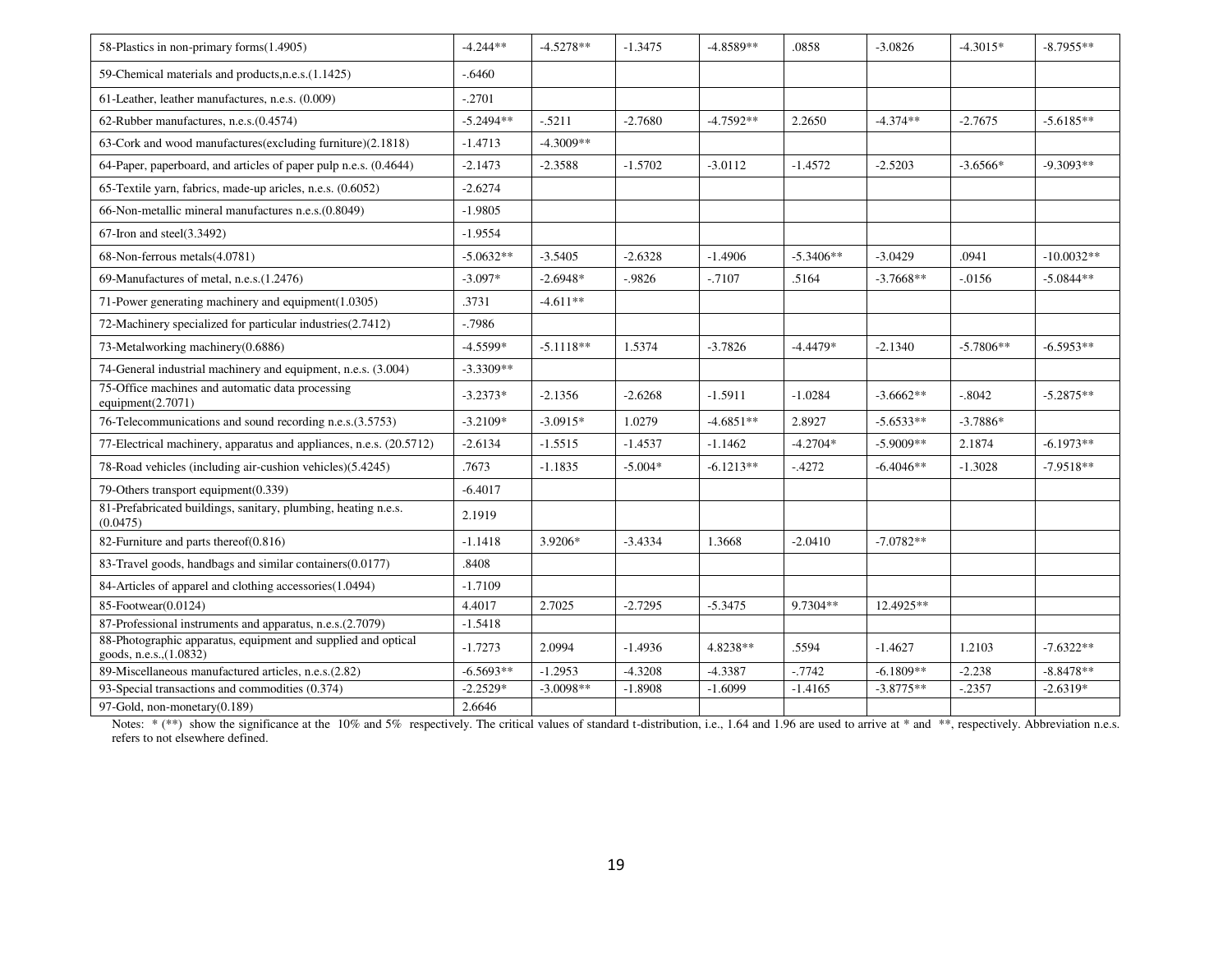| <b>Table 2: Long-Run Estimates of the Linear ARDL Model</b>               |                                       |             |               |                      |                       |  |  |  |  |  |
|---------------------------------------------------------------------------|---------------------------------------|-------------|---------------|----------------------|-----------------------|--|--|--|--|--|
|                                                                           | <b>Long-Run Coefficient Estimates</b> |             |               |                      |                       |  |  |  |  |  |
| <b>Industry (Trade Share)</b>                                             | Constant                              | $DM^{FC}$   | $ln IPI^{ML}$ | ln IPI <sup>IP</sup> | $ln$ REX <sub>t</sub> |  |  |  |  |  |
| 02-Dairy products and birds' eggs(0.0044)                                 | $-.8388**$                            | 2.0686*     | $-10.6905**$  | 14.1338*             | $-0.9457$             |  |  |  |  |  |
| 03-Fish, crustaceans and molluscs, and preparations thereof (0.2963)      | $-5.399**$                            | $-.9864$    | 1.2252        | 9.5485*              | 4.2845                |  |  |  |  |  |
| 04-Cereals and cereal preparations(0.1206)                                | $.0857**$                             | .0675       | $-1.5887$     | $-.5213$             | 2.0898                |  |  |  |  |  |
| 05-Vegetables and fruits(0.0291)                                          | $-3.4439**$                           | $-0.0864$   | 1.0938        | 2.5045               | .7800                 |  |  |  |  |  |
| 06-Sugars, sugar preparations and honey(0.0181)                           | $-5.0438**$                           | $-0.5519$   | $-7.2681**$   | 11.9589**            | 1.1367                |  |  |  |  |  |
| 07-Coffee, tea, cocoa, spices, and manufactures thereof(0.5864)           | $-2.4945**$                           | $-2132$     | $-.4975$      | 3.7315               | 1.7174                |  |  |  |  |  |
| 08-Feeding stuff for animals (notincluding unmilled cereals) $(0.13)$     | $-1.0356**$                           | .2350       | $-.0100$      | 6.7011               | $-4.1919$             |  |  |  |  |  |
| 09-Miscellaneous edible productsandpreparations(0.1362)                   | $-3.2872**$                           | $-5362$     | $-1.2626$     | 7.8919*              | 2.0102                |  |  |  |  |  |
| $11$ -Beverages $(0.0341)$                                                | $-1.5312**$                           | $-.2360$    | 3.8038**      | $-2.5577$            | .5466                 |  |  |  |  |  |
| 12-Tobacco and tobacco manufactures thereof $(0.062)$                     | .0500                                 | $-0.7757$   | $-12.7813*$   | 15.0109              | $-1.9764$             |  |  |  |  |  |
| 22-Oil seeds and oleaginous fruits $(0.0035)$                             | 3.9697**                              | $-4394$     | $-3.4265**$   | $-2.9620$            | 1.7836                |  |  |  |  |  |
| 23-Crude rubber (including synthetic and reclaimed)(0.5363)               | $-4.3219**$                           | $-2.5354**$ | 9.4442**      | 9.2080               | $-2.2354$             |  |  |  |  |  |
| 24-Cork and $wood(0.4828)$                                                | $-4.7071**$                           | $-7692**$   | $2.467**$     | $-.3594$             | 1.0826                |  |  |  |  |  |
| 25-Pulp and waste paper $(0.0084)$                                        | 5.5408**                              | 3.2615*     | $-4.3382$     | $-11.4651$           | $-.0342$              |  |  |  |  |  |
| 26-Textile fibres (other than wool tops) n.e.s. (0.3932)                  | .2592**                               | $-1933$     | $-2.2102$     | 8.7377               | $-8.6095$             |  |  |  |  |  |
| 27-Crude fertilizers and crude minerals n.e.s. (0.0713)                   | $-2.0843**$                           | $-.5232$    | $-3.1564*$    | 6.599**              | .1428                 |  |  |  |  |  |
| 28-Metalliferous ores and metal scrap(0.3186)                             | $-1.3113**$                           | $-7126$     | $-1.9972$     | 6.0976               | $-1.9129$             |  |  |  |  |  |
| 29-Crude animal and vegetable materials, n.e.s. (0.2432)                  | $-.5311**$                            | $-.0932$    | $-1.7813$     | 2.8735               | $-0.9625$             |  |  |  |  |  |
| 33-Petroleum, petroleum products and related materials(1.9052)            | .9104**                               | $-1685$     | $-2.3236$     | 1.4755               | $-2.5094$             |  |  |  |  |  |
| 34-Gas, natural and manufactured(23.204)                                  | $-7.5018**$                           | $-1.0628$   | $-2.1017$     | 10.8879*             | .7991                 |  |  |  |  |  |
| 41-Animal oils and fats(0.0017)                                           | 9.9701**                              | .9175       | 29.2604**     | $-5.6637**$          | $-15.7720$            |  |  |  |  |  |
| 42-Fixed vegetable oils and fats, crude, refined or fractionated (1.1475) | 4.4081**                              | $-.0908$    | $-5.5208**$   | $-2.0767$            | 4.9519**              |  |  |  |  |  |
| 43-Animal or vegetable oils and fats, processed n.e.s.(0.1651)            | $-1.4585**$                           | $-.0741$    | .6585         | 2.2516*              | $-2.6963*$            |  |  |  |  |  |
| 51-Organic chemicals (1.6318)                                             | $-6699**$                             | $-.2263$    | $-6.9535**$   | 6.4819               | 3.3468                |  |  |  |  |  |
| 52-Inorganic chemicals (0.7059)                                           | $-3.4757**$                           | $-8157$     | $-.8765$      | 8.7401               | $-.2079$              |  |  |  |  |  |
| 53-Dyeing, tanning and colouring materials (0.3557)                       | $-1.8246**$                           | $-0.8365$   | $-4.5448$     | 7.4702               | 3.2245                |  |  |  |  |  |
| 54-Medicinal and pharmaceutical products(0.0808)                          | $-6.8587**$                           | $-0.9854$   | 5.4331**      | 6.9974*              | $-3.8753$             |  |  |  |  |  |
| 55-Essential oils and resinoids and perfume materials n.e.s. (0.3973)     | $-3.902**$                            | $-1.0702*$  | $-3.4738$     | 9.7457**             | 3.3235                |  |  |  |  |  |
| 56-Fertilizers, manufactured(0.1543)                                      | $-5.7097**$                           | $-3142$     | .2252         | 12.4212**            | $-5.6640$             |  |  |  |  |  |
| 57-Plastics in primary forms(1.6504)                                      | $-2.7093**$                           | $-5253$     | $-2.2852$     | 8.4605**             | 2.3560                |  |  |  |  |  |
| 58-Plastics in non-primary forms(1.4905)                                  | $-4.3043**$                           | $-0.9796$   | $-2.1524$     | 13.0133**            | .3624                 |  |  |  |  |  |
| 59-Chemical materials and products, n.e.s. (1.1425)                       | 2.9781**                              | $-.0485$    | $-8.225**$    | $-3.5113$            | 7.3716**              |  |  |  |  |  |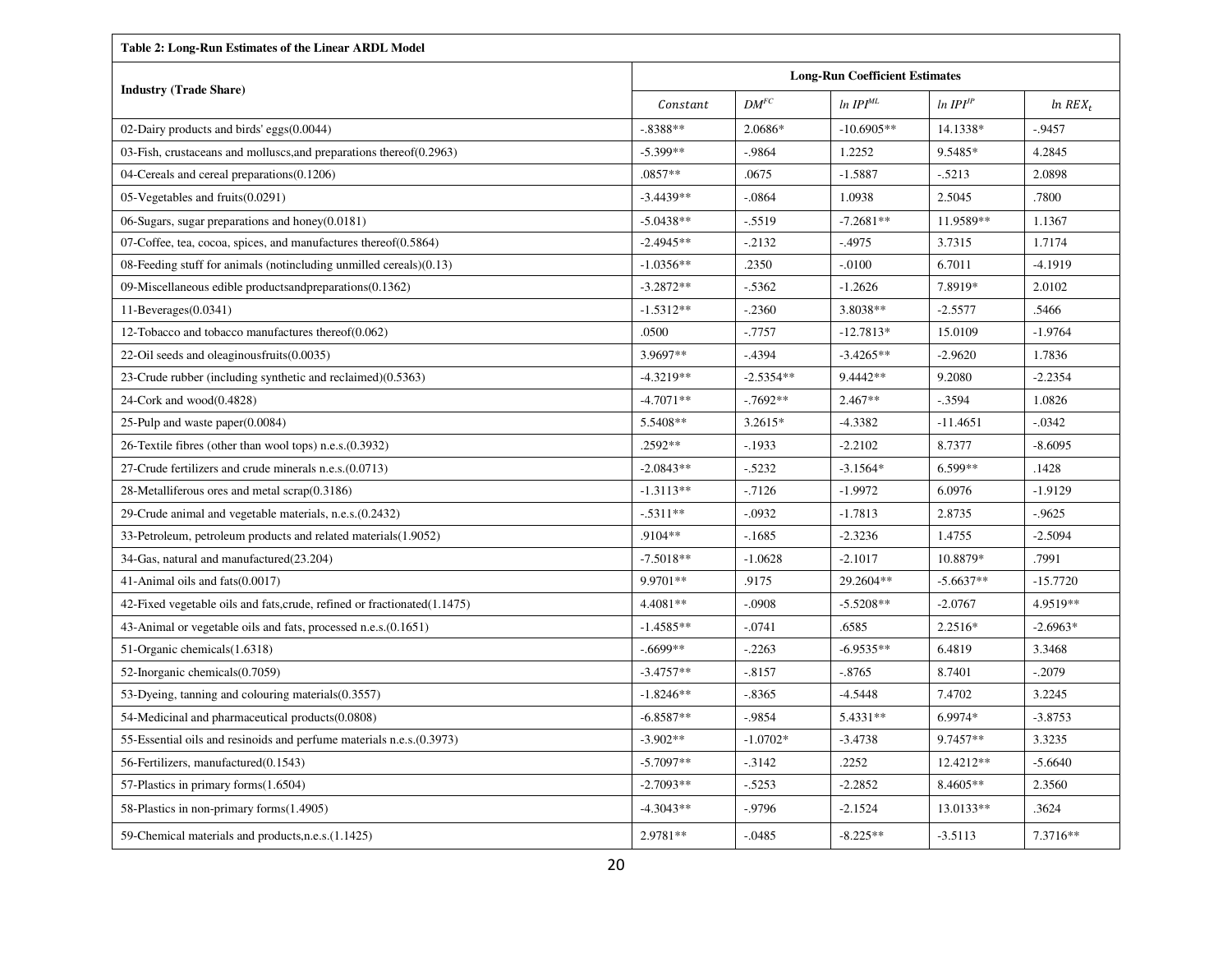| 61-Leather, leather manufactures, n.e.s. (0.009)                                      | 1.2945**    | .3934     | 8.4927**     | $-5.0304*$  | $-7.2971**$ |
|---------------------------------------------------------------------------------------|-------------|-----------|--------------|-------------|-------------|
| 62-Rubber manufactures, n.e.s. (0.4574)                                               | $-5.277**$  | $-7840$   | 2.9609       | 11.8647**   | $-2.3094$   |
| 63-Cork and wood manufactures(excluding furniture)(2.1818)                            | $1.9015**$  | $-.0118$  | $-8.1547**$  | 2.0371      | 2.8208      |
| 64-Paper, paperboard, and articles of paper pulp n.e.s. (0.4644)                      | $-4.2214**$ | $-1.2064$ | $-2.0325$    | 1.4689**    | 2.3378      |
| 65-Textile yarn, fabrics, made-up aricles, n.e.s. (0.6052)                            | $-9504**$   | $-.0064$  | $-2.2353$    | 7.9640      | $-4.1373$   |
| 66-Non-metallic mineral manufactures n.e.s. (0.8049)                                  | $-.4408**$  | $-4382$   | $-5.9229*$   | 7.2774      | .6175       |
| $67$ -Iron and steel $(3.3492)$                                                       | $-1.5189**$ | .1504     | .6725        | 6.3468      | $-4.4492$   |
| 68-Non-ferrous metals(4.0781)                                                         | $-4.7601**$ | $-0.8645$ | $-3.2004$    | 16.0492**   | .5382       |
| 69-Manufactures of metal, n.e.s. (1.2476)                                             | $-1.8234**$ | $-4081$   | $-1.8250$    | 4.9313*     | 1.0920      |
| 71-Power generating machinery and equipment(1.0305)                                   | $-1.1117**$ | $-.0092$  | $-.3934$     | 4.2545      | $-0.9084$   |
| 72-Machinery specialized for particular industries(2.7412)                            | $1.2673**$  | .1908     | $-3.9369**$  | 1.4419      | 1.2829      |
| 73-Metalworking machinery(0.6886)                                                     | $-5.4629**$ | $-.8495$  | 1.4557       | 13.6783**   | $-4.0780$   |
| 74-General industrial machinery and equipment, n.e.s. (3.004)                         | $-1.2891**$ | .0847     | 2.7170       | 5.0117      | $-6.0034**$ |
| 75-Office machines and automatic data processing equipment(2.7071)                    | $-3.8173**$ | $-0.6746$ | $-1.4610$    | $11.6131**$ | .7356       |
| 76-Telecommunications and sound recording n.e.s.(3.5753)                              | $-3.2325**$ | $-.8221$  | $-3.1068$    | 13.882**    | .5461       |
| 77-Electrical machinery, apparatus and appliances, n.e.s. (20.5712)                   | $-1.1912**$ | $-.7722$  | $-11.9401**$ | 9.6153      | 9.2986      |
| 78-Road vehicles (including air-cushion vehicles)(5.4245)                             | $-1.0493**$ | $-0.6927$ | $-5.8499*$   | 8.5470      | 1.1042      |
| 79-Others transport equipment(0.339)                                                  | $1.5317**$  | .1216     | $-.8560$     | 6.5007      | $-9.3114**$ |
| 81-Prefabricated buildings, sanitary, plumbing, heating n.e.s.(0.0475)                | .49653      | .6657     | 3.4759       | 1.5384      | $-5.6528$   |
| 82-Furniture and parts thereof(0.816)                                                 | $.1876**$   | .0439     | $-7.8796**$  | .9079       | 8.5247      |
| 83-Travel goods, handbags and similar containers(0.0177)                              | $-7309**$   | .7636     | 5.4645**     | 1.4350      | $-7.6515**$ |
| 84-Articles of apparel and clothing accessories (1.0494)                              | .4283**     | .0469     | $-4.1959$    | 1.3132      | 2.0431      |
| 85-Footwear(0.0124)                                                                   | $-5.3671**$ | .1078     | 10.3887**    | 1.2278      | $-9.7125**$ |
| 87-Professional instruments and apparatus, n.e.s.(2.7079)                             | $-.2579**$  | .0784     | $-1.3431$    | 3.3802      | $-1.6775$   |
| 88-Photographic apparatus, equipment and supplied and optical goods, n.e.s., (1.0832) | $2.549**$   | $-.2447$  | $-1.7924$    | 1.67711     | $-3.2159**$ |
| 89-Miscellaneous manufactured articles, n.e.s. (2.82)                                 | $-4.4947**$ | $-1.903*$ | $-6.21989$   | 15.4114*    | 7.8795      |
| 93-Special transactions and commodities (0.374)                                       | $-2.2669**$ | $-8838**$ | $-3.8949**$  | 7.6625**    | 3.9058      |
| 97-Gold, non-monetary(0.189)                                                          | 1.2667      | .4731     | $-3.0301$    | 4.1618      | $-3.9417$   |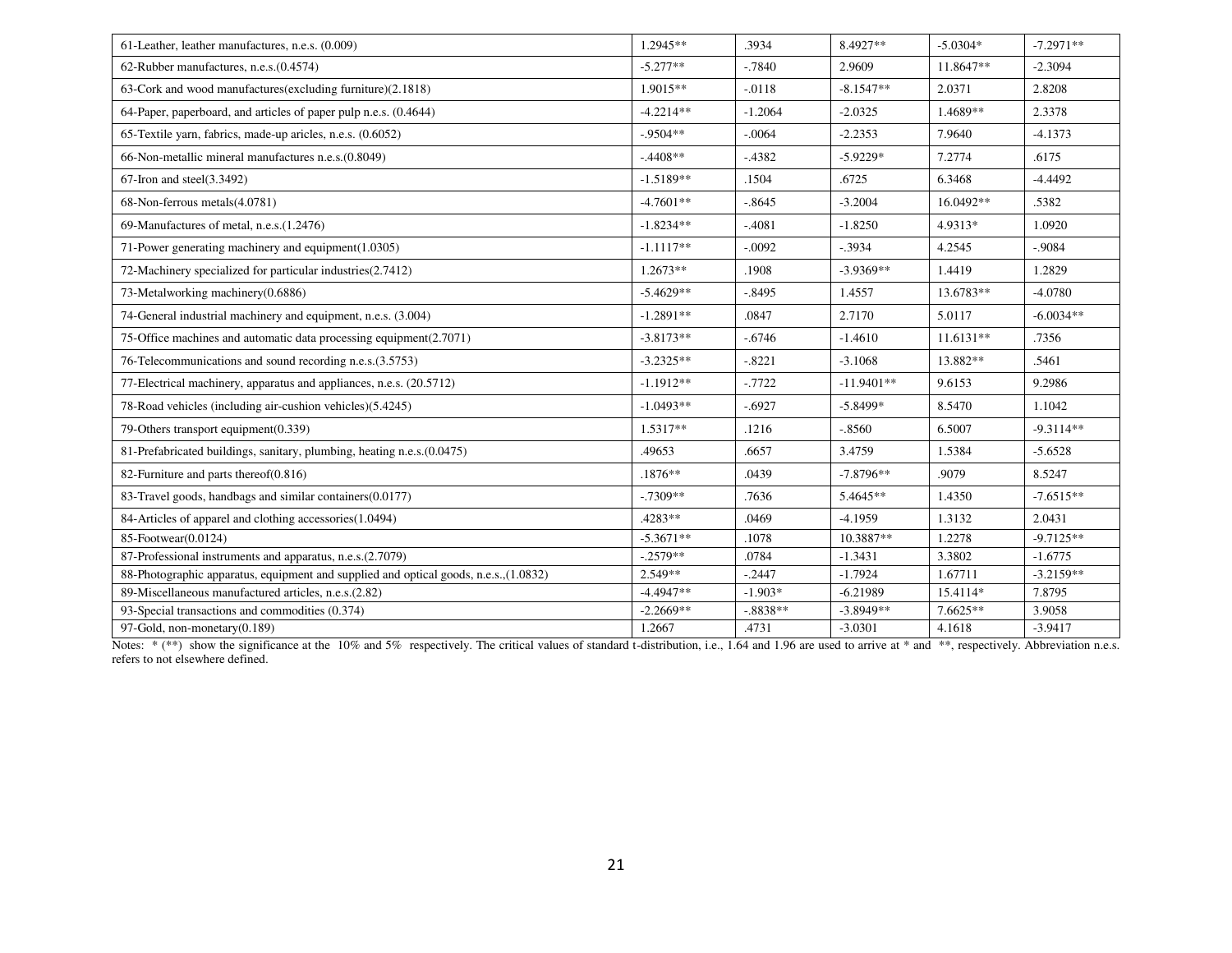| <b>Table 3: Linear ARDL Model Diagnostic Statistics</b>                  |                    |                      |            |         |              |             |             |  |  |  |
|--------------------------------------------------------------------------|--------------------|----------------------|------------|---------|--------------|-------------|-------------|--|--|--|
|                                                                          | <b>Diagnostics</b> |                      |            |         |              |             |             |  |  |  |
| <b>Industry (Trade Share)</b>                                            | $F_{PSS}^a$        | $ECM_{t-1}$          | Adj. $R^2$ | LM      | <b>RESET</b> | CU          | <b>CUQ</b>  |  |  |  |
| 02-Dairy products and birds' eggs(0.0044)                                | 3.2544             | $-.2899(3.9082)$ **  | .5116      | 1.0517  | .4792        | S           | S           |  |  |  |
| 03-Fish, crustaceans and molluscs, and preparations thereof (0.2963)     | 3.3341             | $-.1859(4.2179)$ **  | .7344      | .3883   | 5.0973**     | S           | U           |  |  |  |
| 04-Cereals and cereal preparations(0.1206)                               | 2.8372             | $-.2837(3.7652)*$    | .5614      | 3.0624* | $6.1325**$   | S           | U           |  |  |  |
| 05-Vegetables and fruits(0.0291)                                         | 5.2459**           | $-.3814(5.1822)$ **  | .4443      | .5551   | 2.391        | S           | U           |  |  |  |
| 06-Sugars, sugar preparations and honey(0.0181)                          | 2.928              | $-.4999(4.0132)$ **  | .5847      | .7455   | .4671        | S           | S           |  |  |  |
| 07-Coffee, tea, cocoa, spices, and manufactures thereof(0.5864)          | 2.7521             | $-.2259(3.7659)*$    | .5054      | .9574   | 3.849**      | S           | U           |  |  |  |
| 08-Feeding stuff for animals (notincluding unmilled cereals)(0.13)       | 1.2433             | $-.168(2.5887)$      | .5540      | .0195   | 2.4134       | S           | U           |  |  |  |
| 09-Miscellaneous edible productsand preparations (0.1362)                | 4.8331**           | $-.2017(4.9128)$ **  | .7472      | .1670   | 7.3006**     | S           | U           |  |  |  |
| $11$ -Beverages $(0.0341)$                                               | 3.3791             | $-.3588(4.0755)$ **  | .3902      | .6225   | 2.0875       | S           | S           |  |  |  |
| 12-Tobacco and tobacco manufactures thereof(0.062)                       | 1.6811             | $-.1921(2.9965)$     | .6547      | .3651   | $3.0263*$    | S           | S           |  |  |  |
| 22-Oil seeds and oleaginousfruits(0.0035)                                | 8.84**             | $-4065(6.7886)$ **   | .4633      | 1.6038  | .9738        | S           | U           |  |  |  |
| 23-Crude rubber (including synthetic and reclaimed)(0.5363)              | 3.0971             | $-.1313(3.8303)$ **  | .8428      | .1032   | 1.3123       | S           | U           |  |  |  |
| 24-Cork and wood(0.4828)                                                 | 5.6886**           | $-.5937(5.2526)$ **  | .4863      | .6003   | .0976        | S           | S           |  |  |  |
| 25-Pulp and waste paper $(0.0084)$                                       | 2.6388             | $-1835(3.6635)^*$    | .6499      | .4396   | .0090        | S           | S           |  |  |  |
| 26-Textile fibres (other than wool tops) n.e.s.(0.3932)                  | 3.387              | $-1941(4.2286)$ **   | .7309      | .9508   | 3.0716*      | S           | S           |  |  |  |
| 27-Crude fertilizers and crude minerals n.e.s. (0.0713)                  | 4.2797*            | $-.3249(4.7267)$ **  | .5511      | .0647   | 4.7399**     | $\mathbf S$ | U           |  |  |  |
| 28-Metalliferous ores and metal $scrap(0.3186)$                          | 2.8023             | $-.2713(3.9066)$ **  | .6246      | .0050   | 3.7291*      | S           | U           |  |  |  |
| 29-Crude animal and vegetable materials, n.e.s. (0.2432)                 | 2.2774             | $-.2892(3.3901)$     | .5187      | .0760   | 1.1067       | S           | S           |  |  |  |
| 33-Petroleum, petroleum products and related materials (1.9052)          | 2.3514             | $-0.1879(3.5382)$ *  | .5936      | 1.6212  | .4686        | S           | S           |  |  |  |
| 34-Gas, natural and manufactured(23.204)                                 | 2.2977             | $-.3408(3.4815)*$    | .2999      | .5383   | 1.3913       | S           | S           |  |  |  |
| 41-Animal oils and fats(0.0017)                                          | 2.9864             | $-141(4.2264)$ **    | .9036      | .0567   | .0392        | S           | U           |  |  |  |
| 42-Fixed vegetable oils and fats, crude, refined or fractionated(1.1475) | 20.355**           | $-.7286(10.4033)$ ** | .3484      | .6817   | .6055        | $\mathbf S$ | S           |  |  |  |
| 43-Animal or vegetable oils and fats, processed n.e.s. (0.1651)          | 5.5076**           | $-4463(5.0802)$ **   | .3460      | .8226   | .0121        | S           | S           |  |  |  |
| 51-Organic chemicals (1.6318)                                            | 4.3119*            | $-.2097(4.7639)$ **  | .7531      | 1.2581  | 2.8144*      | S           | U           |  |  |  |
| 52-Inorganic chemicals(0.7059)                                           | 2.9882             | $-.2459(3.9358)$ **  | .5222      | .5460   | 2.2657       | S           | U           |  |  |  |
| 53-Dyeing, tanning and colouring materials (0.3557)                      | 4.1994*            | $-.1952(4.6515)$ **  | .7401      | .2630   | 4.2244**     | S           | U           |  |  |  |
| 54-Medicinal and pharmaceutical products(0.0808)                         | 6.5648**           | $-.3681(5.7446)$ **  | .4716      | .9595   | 2.8298*      | S           | S           |  |  |  |
| 55-Essential oils and resinoids and perfume materials n.e.s. (0.3973)    | 3.9922*            | $-.2317(4.5128)$ **  | .6607      | .7415   | 3.1576*      | S           | U           |  |  |  |
| 56-Fertilizers, manufactured(0.1543)                                     | 3.2116             | $-.3523(3.8021)$ **  | .3283      | 1.4298  | 11.1264**    | S           | $\mathbf S$ |  |  |  |
| 57-Plastics in primary forms(1.6504)                                     | 4.4848**           | $-.179(4.7354)$ **   | .7771      | .5398   | .6649        | ${\bf S}$   | U           |  |  |  |
| 58-Plastics in non-primary forms(1.4905)                                 | 5.4711**           | $-1969(5.2757)$ **   | .8567      | .1593   | 4.9013**     | S           | U           |  |  |  |
| 59-Chemical materials and products, n.e.s. (1.1425)                      | 4.3326*            | $-.2177(4.5984)$ **  | .7718      | 2.1852  | 1.4233       | S           | U           |  |  |  |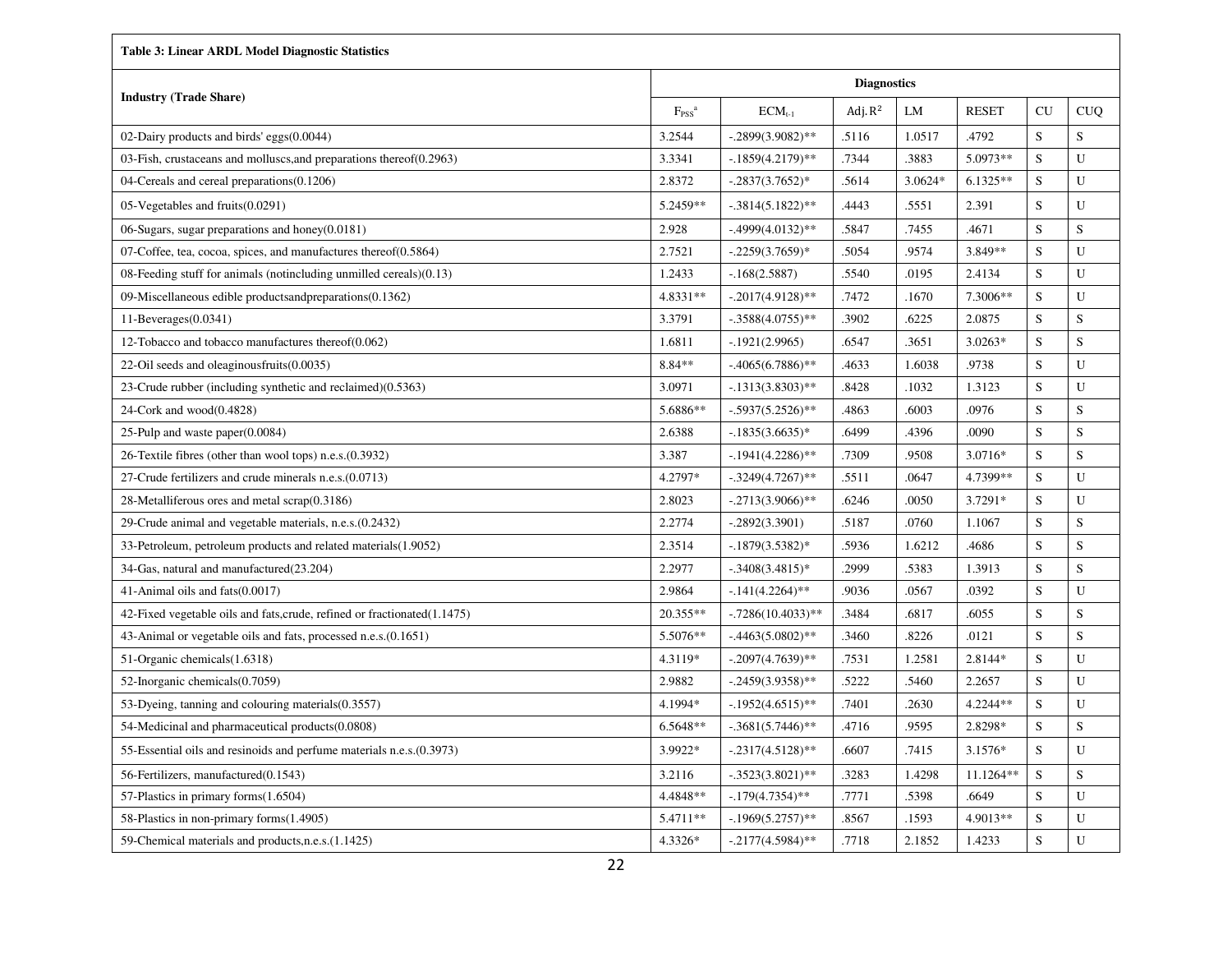| 61-Leather, leather manufactures, n.e.s. (0.009)                                      | 4.7874**   | $-0.4327(5.2394)$ ** | .6195 | 1.9861 | 2.7247*    | S  | S         |
|---------------------------------------------------------------------------------------|------------|----------------------|-------|--------|------------|----|-----------|
| 62-Rubber manufactures, n.e.s.(0.4574)                                                | 4.6977**   | $-.2012(4.9208)$ **  | .7532 | .7239  | 3.5839*    | S  | U         |
| 63-Cork and wood manufactures(excluding furniture)(2.1818)                            | 4.0706*    | $-.2938(4.5467)$ **  | .7959 | .1363  | .0058      | S. | S         |
| 64-Paper, paperboard, and articles of paper pulp n.e.s. (0.4644)                      | 3.9264*    | $-1438(4.4173)$ **   | .8155 | .4727  | $6.0271*$  | S. | U         |
| 65-Textile yarn, fabrics, made-up aricles, n.e.s. (0.6052)                            | 3.6322     | $-1947(4.2915)$ **   | .7216 | 1.3687 | .1215      | S  | U         |
| 66-Non-metallic mineral manufactures n.e.s. (0.8049)                                  | 3.1702     | $-1745(4.0242)$ **   | .8043 | .6661  | 2.1531     | S  | S         |
| $67$ -Iron and steel $(3.3492)$                                                       | 5.5215**   | $-.2819(5.3186)$ **  | .5618 | 1.2402 | 8.1958**   | S  | U         |
| 68-Non-ferrous metals(4.0781)                                                         | $4.647**$  | $-1884(4.9495)$ **   | .8455 | .6716  | 6.6898**   | S  | U         |
| 69-Manufactures of metal, n.e.s. (1.2476)                                             | 5.4285**   | $-.2538(5.3196)$ **  | .6655 | .5717  | 4.7744**   | S  | U         |
| 71-Power generating machinery and equipment(1.0305)                                   | 3.0552     | $-.2057(3.8384)$ **  | .5795 | .0934  | 4.5912**   | S  | U         |
| 72-Machinery specialized for particular industries(2.7412)                            | 2.9605     | $-.2718(4.0342)$ **  | .5715 | .2027  | 2.5781     | S  | U         |
| 73-Metalworking machinery(0.6886)                                                     | 5.4078**   | $-.2386(5.2678)$ **  | .7260 | .2747  | $3.8642**$ | S  | U         |
| 74-General industrial machinery and equipment, n.e.s. (3.004)                         | 3.4370     | $-.2183(4.2014)$ **  | .6664 | .1592  | 3.0217*    | S  | U         |
| 75-Office machines and automatic data processing equipment(2.7071)                    | $4.5263**$ | $-1773(4.8224)$ **   | .8368 | .3167  | 5.7853**   | S  | U         |
| 76-Telecommunications and sound recording n.e.s.(3.5753)                              | 3.4019     | $-1443(4.1483)$ **   | .8612 | 1.2736 | 3.4242*    | S. | U         |
| 77-Electrical machinery, apparatus and appliances, n.e.s. (20.5712)                   | 3.2901     | $-1637(4.2127)$ **   | .8284 | .4969  | .7668      | S  | U         |
| 78-Road vehicles (including air-cushion vehicles)(5.4245)                             | 5.208**    | $-.2282(5.1047)$ **  | .8103 | 1.3743 | 5.482**    | S  | ${\bf U}$ |
| 79-Others transport equipment(0.339)                                                  | $6.087**$  | $-0.4382(5.5735)$ ** | .4062 | .2962  | $4.502**$  | S  | S         |
| 81-Prefabricated buildings, sanitary, plumbing, heating n.e.s.(0.0475)                | 2.6598     | $-.2288(3.7403)*$    | .5569 | .0685  | .5417      | S  | S         |
| 82-Furniture and parts thereof(0.816)                                                 | 3.3187     | $-.1622(4.1713)*$    | .7749 | .1547  | 5.9562**   | S  | U         |
| 83-Travel goods, handbags and similar containers(0.0177)                              | 3.0081     | $-.2412(4.0233)$ **  | .5998 | .6040  | 3.0054*    | S  | S         |
| 84-Articles of apparel and clothing accessories(1.0494)                               | $4.4212**$ | $-.2311(4.7698)$ **  | .6251 | .6070  | .0635      | S  | U         |
| 85-Footwear(0.0124)                                                                   | 12.8814**  | $-.5254(7.906)$ **   | .4701 | 1.1538 | 1.4038     | S. | ${\bf S}$ |
| 87-Professional instruments and apparatus, n.e.s.(2.7079)                             | 3.8278*    | $-.2127(4.4745)$ **  | .6903 | .5457  | 1.6208     | S  | U         |
| 88-Photographic apparatus, equipment and supplied and optical goods, n.e.s., (1.0832) | $5.059**$  | $-0.4604(5.0742)$ ** | .6809 | .1623  | 7.2324**   | S  | U         |
| 89-Miscellaneous manufactured articles, n.e.s.(2.82)                                  | 3.1296     | $-.1545(4.1254)$ **  | .7665 | .6108  | 5.3097**   | S  | U         |
| 93-Special transactions and commodities (0.374)                                       | 3.5256     | $-1838(4.476)$ **    | .8157 | .8155  | 3.5882*    | S  | U         |
| 97-Gold, non-monetary(0.189)                                                          | 3.0056     | $-.2656(3.854)$ **   | .5829 | .0288  | .1881      | S  | S         |
|                                                                                       |            |                      |       |        |            |    |           |

Notes:

a. The F test due to Pesaran te al. (2001) is denoted by F<sub>PSS</sub>. At the 10% (5%) significance level when there are three exogenous variables (k=3), its critical value is 3.77(4.35). This comes from Pesaran et al. (2001, Table CI-Case III, page 300). \* indicates a significant statistic.

b. LM is the Lagrange Multiplier test of residual serial correlation. It is distributed as  $\chi^2$  with one degree of freedom (first order). Its critical value at 10% (5%) level is 2.71 (3.84).

c. RESET is Ramsey's test for misspecification. It is distributed as  $\chi^2$  with one degree of freedom (first order). Its critical value at 10% (5%) level is 2.71 (3.84).

d. CU and CUQ are CUSUM and CUSUMQ respectively to test stability of all coefficients.

e. Number inside the parenthesis next to  $ECM_{t-1}$  is the absolute value of the t-ratio, denoted by t<sub>BDM</sub> in the text. Its critical value of -3.46 (-3.78) at 10% (5%) level comes from Pesaran et al. (2001, Table CII-Case III, page 303).

f. Abbreviation n.e.s. stands for not elsewhere defined.

g. Trade share is in percentage calculated for the year 2015.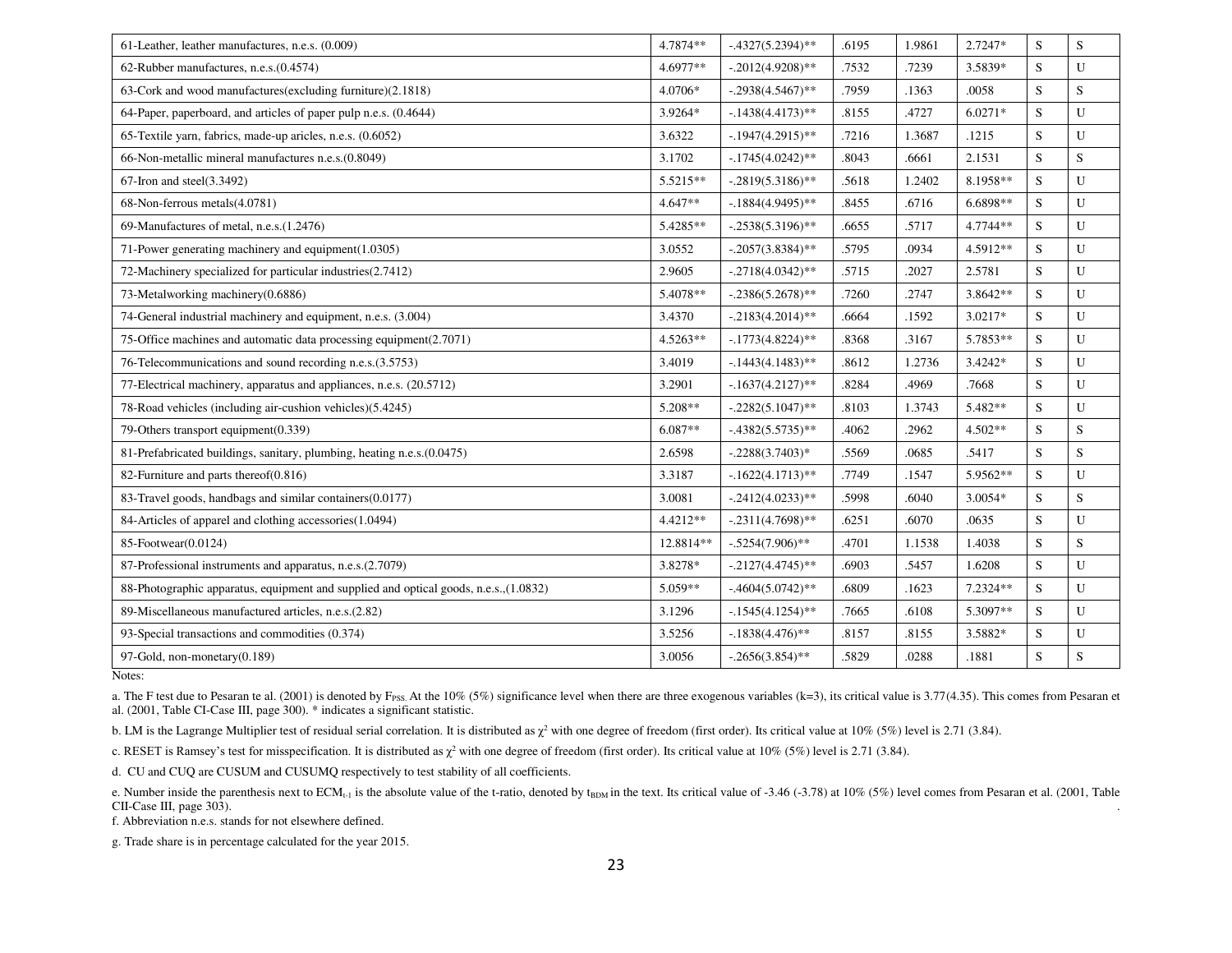| Table 4: Short-Run Estimates (Appreciation) from Nonlinear ARDL Model    |                     |                    |                    |                                        |                    |                    |                    |                    |  |
|--------------------------------------------------------------------------|---------------------|--------------------|--------------------|----------------------------------------|--------------------|--------------------|--------------------|--------------------|--|
|                                                                          |                     |                    |                    | <b>Short-Run Coefficient Estimates</b> |                    |                    |                    |                    |  |
| <b>Industry (Trade Share)</b>                                            | $\triangle POS_{t}$ | $\Delta POS_{t-1}$ | $\Delta POS_{t-2}$ | $\Delta POS_{t-3}$                     | $\Delta POS_{t-4}$ | $\Delta POS_{t-5}$ | $\Delta POS_{t-6}$ | $\Delta POS_{t-7}$ |  |
| 02-Dairy products and birds' eggs(0.0044)                                | $-4.3445$           | $-17.6249*$        |                    |                                        |                    |                    |                    |                    |  |
| 03-Fish, crustaceans and molluscs, and preparations thereof (0.2963)     | $-11.183**$         | $-6.917$           | $-7.8799*$         | $-5.0973$                              | $-6.3683$          | $-9.4491**$        |                    |                    |  |
| 04-Cereals and cereal preparations(0.1206)                               | $-13.143**$         |                    |                    |                                        |                    |                    |                    |                    |  |
| 05-Vegetables and fruits(0.0291)                                         | $-4.3058$           | $-11.698**$        | 1.3384             | $-9.8246**$                            | $-4.2169$          | $-7.2872**$        |                    |                    |  |
| 06-Sugars, sugar preparations and honey $(0.0181)$                       | $-1.4558$           |                    |                    |                                        |                    |                    |                    |                    |  |
| 07-Coffee, tea, cocoa, spices, and manufactures thereof(0.5864)          | $-10.5516**$        | 0.797578           | $-8.0049*$         | $-9.1314**$                            | 0.523332           | $-9.8541**$        |                    |                    |  |
| 08-Feeding stuff for animals (notincluding unmilled cereals)(0.13)       | $-4.7499$           |                    |                    |                                        |                    |                    |                    |                    |  |
| 09-Miscellaneous edible productsandpreparations(0.1362)                  | $-7.1722*$          | $-7.1296**$        | $-10.628**$        | $-5.6332$                              | $-6.9439*$         | $-3.7502$          | $-4.6671$          | $-9.435**$         |  |
| $11$ -Beverages $(0.0341)$                                               | $-6.4918$           |                    |                    |                                        |                    |                    |                    |                    |  |
| 12-Tobacco and tobacco manufactures thereof(0.062)                       | $-1.5178$           | $2.679**$          | $-1.6598*$         |                                        |                    |                    |                    |                    |  |
| 22-Oil seeds and oleaginousfruits(0.0035)                                | $-1.3581$           | $-5.5266$          | $1.5351**$         |                                        |                    |                    |                    |                    |  |
| 23-Crude rubber (including synthetic and reclaimed)(0.5363)              | .1467               |                    |                    |                                        |                    |                    |                    |                    |  |
| 24-Cork and wood(0.4828)                                                 | $-0.0196$           |                    |                    |                                        |                    |                    |                    |                    |  |
| 25-Pulp and waste paper $(0.0084)$                                       | 1.7877              |                    |                    |                                        |                    |                    |                    |                    |  |
| 26-Textile fibres (other than wool tops) n.e.s. (0.3932)                 | $-1.5197**$         | $-5.1254$          | $-1.6965**$        | $-11.2263*$                            |                    |                    |                    |                    |  |
| 27-Crude fertilizers and crude minerals n.e.s. (0.0713)                  | $-0.57784$          | $-.2742$           | $-8.151*$          | $-10.889**$                            |                    |                    |                    |                    |  |
| 28-Metalliferous ores and metal scrap(0.3186)                            | $-8.8904*$          |                    |                    |                                        |                    |                    |                    |                    |  |
| 29-Crude animal and vegetable materials, n.e.s. (0.2432)                 | .7492               |                    |                    |                                        |                    |                    |                    |                    |  |
| 33-Petroleum, petroleum products and related materials(1.9052)           | $-2.0169**$         | $-9.3187$          | $-3.8953$          | $-1.6271*$                             | $-.5354$           | $-19.002**$        |                    |                    |  |
| 34-Gas, natural and manufactured(23.204)                                 | $-6.9582$           | $-.1133**$         | $-12.9759$         | 1.3962                                 | $-2.0349**$        |                    |                    |                    |  |
| 41-Animal oils and fats(0.0017)                                          | $-7.5327$           |                    |                    |                                        |                    |                    |                    |                    |  |
| 42-Fixed vegetable oils and fats, crude, refined or fractionated(1.1475) | $-5.5431$           |                    |                    |                                        |                    |                    |                    |                    |  |
| 43-Animal or vegetable oils and fats, processed n.e.s. (0.1651)          | 5.7163**            | 7.1392**           | 5.5214**           | 2.9555                                 | 3.7121             | 2.5784             | 6.8516**           |                    |  |
| 51-Organic chemicals(1.6318)                                             | $-6.8476*$          | $-3.3268$          | $-2.6009$          | $-12.596**$                            | 5.0513             | $-12.99**$         |                    |                    |  |
| 52-Inorganic chemicals(0.7059)                                           | $-16.989**$         |                    |                    |                                        |                    |                    |                    |                    |  |
| 53-Dyeing, tanning and colouring materials (0.3557)                      | $-3.5297$           | 2.8256             | $-1.6219**$        |                                        |                    |                    |                    |                    |  |
| 54-Medicinal and pharmaceutical products(0.0808)                         | $-7.2004$           | $-6.2194**$        | $-13.908**$        | $-1.5249$                              | 5.3061             | $-2.1846$          | $-14.4267**$       |                    |  |
| 55-Essential oils and resinoids and perfume materials n.e.s. (0.3973)    | $-1.8629**$         | $-7.4699*$         | .6892              | $-6.9046$                              | $-6.6183$          | $-9.2981**$        |                    |                    |  |
| 56-Fertilizers, manufactured(0.1543)                                     | $-1.0361*$          | $-3.911**$         | $-5.90772$         | $-2.4771**$                            | $-2.5154**$        |                    |                    |                    |  |
| 57-Plastics in primary forms(1.6504)                                     | $-3.12902$          | $-8.3879**$        | $-3.4229$          | $-8.0344**$                            |                    |                    |                    |                    |  |
| 58-Plastics in non-primary forms(1.4905)                                 | $-6.1659$           | $-1.6949**$        | $-8.0996*$         | $-8.085*$                              | $-1.0280$          | 2.1013             | $-1.8537**$        |                    |  |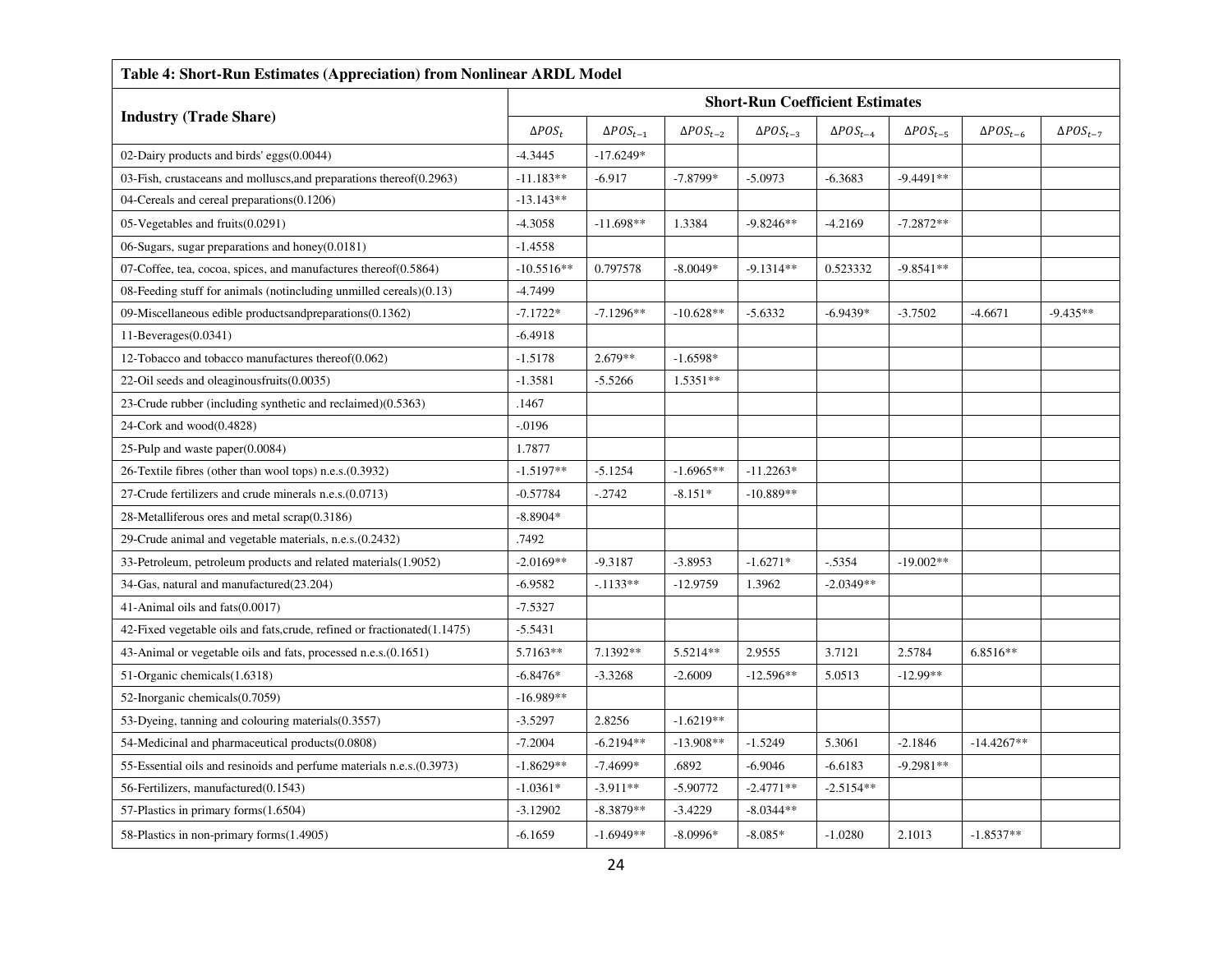| 59-Chemical materials and products, n.e.s. (1.1425)                                      | $-2.4597$    |              |             |              |             |             |             |              |
|------------------------------------------------------------------------------------------|--------------|--------------|-------------|--------------|-------------|-------------|-------------|--------------|
| 61-Leather, leather manufactures, n.e.s. (0.009)                                         | $-6.28944$   |              |             |              |             |             |             |              |
| 62-Rubber manufactures, n.e.s.(0.4574)                                                   | $-2.1476**$  | $-5.70835$   | $-7.48*$    | $-11.4302**$ |             |             |             |              |
| 63-Cork and wood manufactures(excluding furniture)(2.1818)                               | $-6.8194*$   |              |             |              |             |             |             |              |
| 64-Paper, paperboard, and articles of paper pulp n.e.s. (0.4644)                         | $-8.5815**$  | $-10.1879**$ | $-7.4319*$  | $-8.875**$   | $-8.7795**$ | $-0.30574$  | $-8.3031**$ |              |
| 65-Textile yarn, fabrics, made-up aricles, n.e.s. (0.6052)                               | $-3.3567**$  | $-3.2811$    | $-1.2251**$ | $-7.7464*$   |             |             |             |              |
| 66-Non-metallic mineral manufactures n.e.s.(0.8049)                                      | $-.2773**$   | $-7.0196$    | $-2.52653$  | $-9.2864**$  | $-2.7636$   | $-1.801**$  |             |              |
| $67$ -Iron and steel $(3.3492)$                                                          | $-2.0146**$  |              |             |              |             |             |             |              |
| 68-Non-ferrous metals(4.0781)                                                            | $-9309**$    | 1.6972       | $-10.249**$ |              |             |             |             |              |
| 69-Manufactures of metal, n.e.s.(1.2476)                                                 | $-9.5898**$  | $-5.1222**$  | $-0.79602$  | $-3.92861$   | .5557       | $-9.2752**$ |             |              |
| 71-Power generating machinery and equipment(1.0305)                                      | $-1.7567**$  |              |             |              |             |             |             |              |
| 72-Machinery specialized for particular industries(2.7412)                               | $-5.4457*$   |              |             |              |             |             |             |              |
| 73-Metalworking machinery(0.6886)                                                        | $-8.7187**$  | $-5.1937$    | $-1.1005**$ | $-7.4416$    | $-5.4694$   | $-8.6742*$  |             |              |
| 74-General industrial machinery and equipment, n.e.s. (3.004)                            | $-1.2244**$  | $-4.3121$    | $-4.5206$   | $-8.5684**$  |             |             |             |              |
| 75-Office machines and automatic data processing equipment(2.7071)                       | $-8.2158**$  | $-3.4553$    | $-8.6335**$ |              |             |             |             |              |
| 76-Telecommunications and sound recording n.e.s.(3.5753)                                 | $-12.9018**$ |              |             |              |             |             |             |              |
| 77-Electrical machinery, apparatus and appliances, n.e.s. (20.5712)                      | $-12.2783**$ |              |             |              |             |             |             |              |
| 78-Road vehicles (including air-cushion vehicles)(5.4245)                                | $-8.1104$    | 1.6868       | $-2.1721**$ | $-16.8492**$ |             |             |             |              |
| 79-Others transport equipment(0.339)                                                     | $-19.1605**$ | $-.5585$     | $-9.0229$   | $-3.6973**$  | $-4.0115$   | $-6.5064$   | $-7.7225**$ | $-21.4965**$ |
| 81-Prefabricated buildings, sanitary, plumbing, heating n.e.s.(0.0475)                   | $-.5900$     |              |             |              |             |             |             |              |
| 82-Furniture and parts thereof(0.816)                                                    | $-2.3951$    |              |             |              |             |             |             |              |
| 83-Travel goods, handbags and similar containers(0.0177)                                 | $-4.11123$   | $-10.9479**$ | $-10.372**$ |              |             |             |             |              |
| 84-Articles of apparel and clothing accessories(1.0494)                                  | $-4.5684$    | .0006        | $-3.0781$   | $-6.3399**$  |             |             |             |              |
| 85-Footwear(0.0124)                                                                      | $2.4799**$   | 4.535        | 9.5756      | $-2.0777**$  |             |             |             |              |
| 87-Professional instruments and apparatus, n.e.s.(2.7079)                                | $-6.4744**$  | $-2.44317$   | $-2.9991$   | $-3.6919$    | 3.28415     | $-7.0306**$ |             |              |
| 88-Photographic apparatus, equipment and supplied and optical goods,<br>n.e.s., (1.0832) | $-4.1394$    | $-.3242$     | $-1.1135$   | $-7.7911**$  | $-2.1343$   | $-8.3905**$ | 0.4924      | $-11.9163**$ |
| 89-Miscellaneous manufactured articles, n.e.s.(2.82)                                     | $-15.0327**$ | $-1.1231$    | $-8.6819$   | $-13.6609**$ |             |             |             |              |
| 93-Special transactions and commodities (0.374)                                          | $-7.7898**$  | $-5.4046**$  | $-3.9917$   | $-3.1273$    | $-1.684$    | $-6.6312**$ |             |              |
| 97-Gold, non-monetary(0.189)                                                             | 2.1599       |              |             |              |             |             |             |              |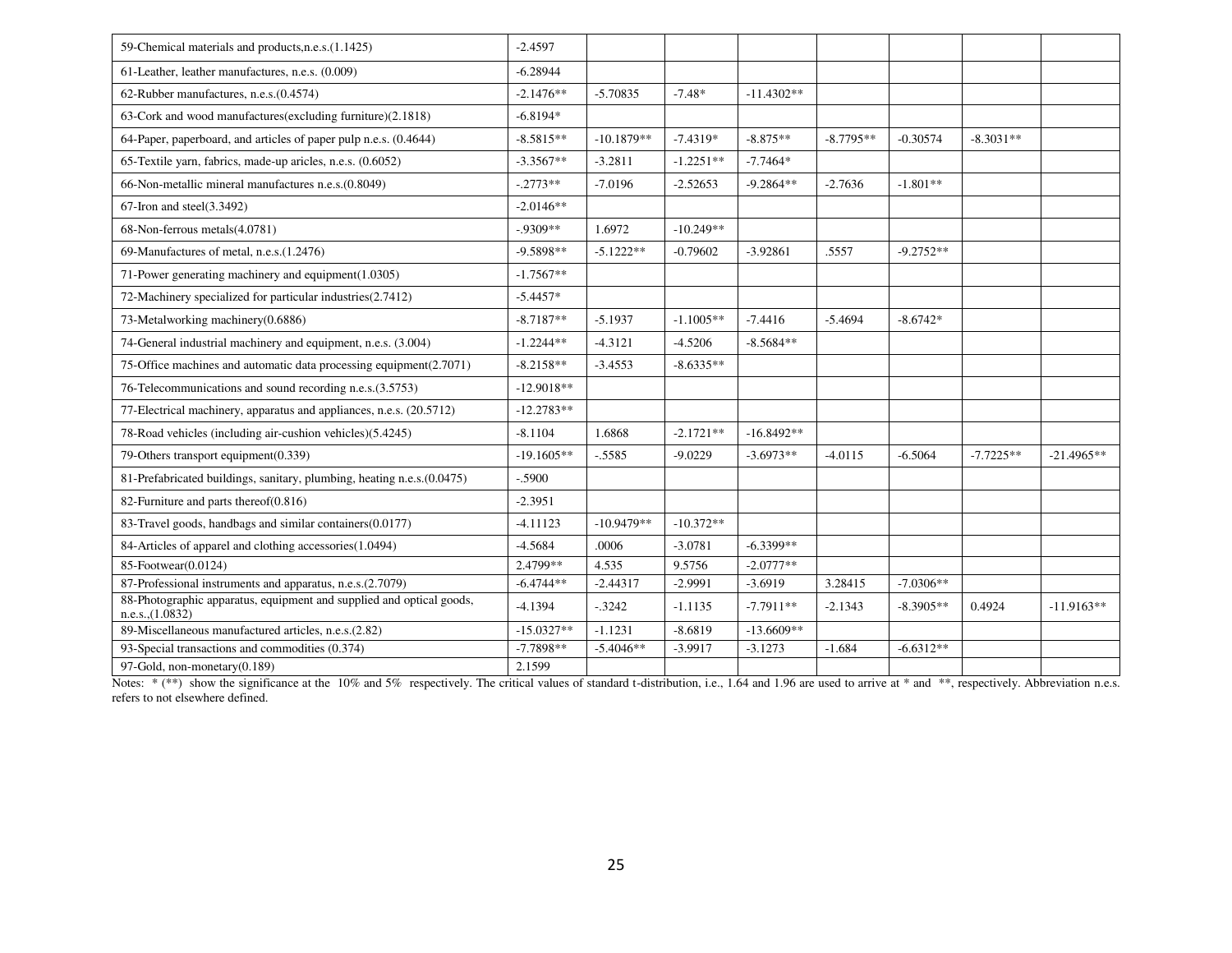| Table 5: Short-Run Estimates (Depreciation) from Nonlinear ARDL Model     |                |                    |                    |                                        |                       |                    |                    |                    |  |
|---------------------------------------------------------------------------|----------------|--------------------|--------------------|----------------------------------------|-----------------------|--------------------|--------------------|--------------------|--|
|                                                                           |                |                    |                    | <b>Short-Run Coefficient Estimates</b> |                       |                    |                    |                    |  |
| <b>Industry (Trade Share)</b>                                             | $\Delta NEG_t$ | $\Delta NEG_{t-1}$ | $\Delta NEG_{t-2}$ | $\Delta NEG_{t-3}$                     | $\triangle NEG_{t-4}$ | $\Delta NEG_{t-5}$ | $\Delta NEG_{t-6}$ | $\Delta NEG_{t-7}$ |  |
| 02-Dairy products and birds' eggs(0.0044)                                 | 18.9616**      |                    |                    |                                        |                       |                    |                    |                    |  |
| 03-Fish, crustaceans and molluscs, and preparations thereof (0.2963)      | 4.2638         | $-4.9138$          | $-1.0365$          | 5.5847*                                | $-.2027$              | $-7.6814**$        | 3.5668             | $-8.4966**$        |  |
| 04-Cereals and cereal preparations (0.1206)                               | 3.4439         | $-5.1728*$         |                    |                                        |                       |                    |                    |                    |  |
| 05-Vegetables and fruits(0.0291)                                          | $-8.9968**$    | 3.7941             | $-9.123**$         | 2.1                                    | $-8.43**$             |                    |                    |                    |  |
| 06-Sugars, sugar preparations and honey(0.0181)                           | $-1.5331$      | $-8.4668**$        |                    |                                        |                       |                    |                    |                    |  |
| 07-Coffee, tea, cocoa, spices, and manufactures thereof $(0.5864)$        | 2.9085         |                    |                    |                                        |                       |                    |                    |                    |  |
| 08-Feeding stuff for animals (notincluding unmilled cereals)(0.13)        | 2.0809         |                    |                    |                                        |                       |                    |                    |                    |  |
| 09-Miscellaneous edible productsandpreparations(0.1362)                   | 1.3113         |                    |                    |                                        |                       |                    |                    |                    |  |
| $11$ -Beverages $(0.0341)$                                                | .2073          |                    |                    |                                        |                       |                    |                    |                    |  |
| 12-Tobacco and tobacco manufactures thereof(0.062)                        | $-5.1176$      | $-3.5799**$        |                    |                                        |                       |                    |                    |                    |  |
| 22-Oil seeds and oleaginousfruits(0.0035)                                 | 3.0618         |                    |                    |                                        |                       |                    |                    |                    |  |
| 23-Crude rubber (including synthetic and reclaimed)(0.5363)               | $-4.8141$      |                    |                    |                                        |                       |                    |                    |                    |  |
| 24-Cork and wood(0.4828)                                                  | .5307          |                    |                    |                                        |                       |                    |                    |                    |  |
| 25-Pulp and waste paper $(0.0084)$                                        | $-5125$        |                    |                    |                                        |                       |                    |                    |                    |  |
| 26-Textile fibres (other than wool tops) n.e.s. (0.3932)                  | 2.4286         |                    |                    |                                        |                       |                    |                    |                    |  |
| 27-Crude fertilizers and crude minerals n.e.s. (0.0713)                   | 5.0647         | $-.6448$           | 1.8596             | 5.3832                                 | $-1.4405$             | .6013              | 1.9509             | $-12.219**$        |  |
| 28-Metalliferous ores and metal scrap(0.3186)                             | $-.8204$       |                    |                    |                                        |                       |                    |                    |                    |  |
| 29-Crude animal and vegetable materials, n.e.s. (0.2432)                  | .1187          |                    |                    |                                        |                       |                    |                    |                    |  |
| 33-Petroleum, petroleum products and related materials(1.9052)            | 4.5307         |                    |                    |                                        |                       |                    |                    |                    |  |
| 34-Gas, natural and manufactured(23.204)                                  | 4.2992         | 1.1117**           |                    |                                        |                       |                    |                    |                    |  |
| 41-Animal oils and fats(0.0017)                                           | $-2.6431$      |                    |                    |                                        |                       |                    |                    |                    |  |
| 42-Fixed vegetable oils and fats, crude, refined or fractionated (1.1475) | .1582          | $-1.8687**$        |                    |                                        |                       |                    |                    |                    |  |
| 43-Animal or vegetable oils and fats, processed n.e.s. (0.1651)           | $-1.0087$      |                    |                    |                                        |                       |                    |                    |                    |  |
| 51-Organic chemicals (1.6318)                                             | .8899          |                    |                    |                                        |                       |                    |                    |                    |  |
| 52-Inorganic chemicals(0.7059)                                            | $-0.6854$      |                    |                    |                                        |                       |                    |                    |                    |  |
| 53-Dyeing, tanning and colouring materials (0.3557)                       | 1.6688         | $-2.3951$          | 4.1777             | $-4.3004$                              | $-.6459$              | $-8.163**$         | 7.0362**           | $-3.2051**$        |  |
| 54-Medicinal and pharmaceutical products(0.0808)                          | 9.1071*        |                    |                    |                                        |                       |                    |                    |                    |  |
| 55-Essential oils and resinoids and perfume materials n.e.s. (0.3973)     | .2444          |                    |                    |                                        |                       |                    |                    |                    |  |
| 56-Fertilizers, manufactured(0.1543)                                      | 2.2776         |                    |                    |                                        |                       |                    |                    |                    |  |
| 57-Plastics in primary forms(1.6504)                                      | 1.5749         | 1.9724             | $-0.9253$          | 3.8500                                 | $-3.0628$             | 2.6574             | $-4.3691*$         | $-7.9314**$        |  |
| 58-Plastics in non-primary forms(1.4905)                                  | $-6694$        | 4.8913             | 1.5528             | $-2.8898$                              | .5865                 | $-7.2029*$         | 1.3417             | $-14.645**$        |  |
| 59-Chemical materials and products, n.e.s. (1.1425)                       | .6188          |                    |                    |                                        |                       |                    |                    |                    |  |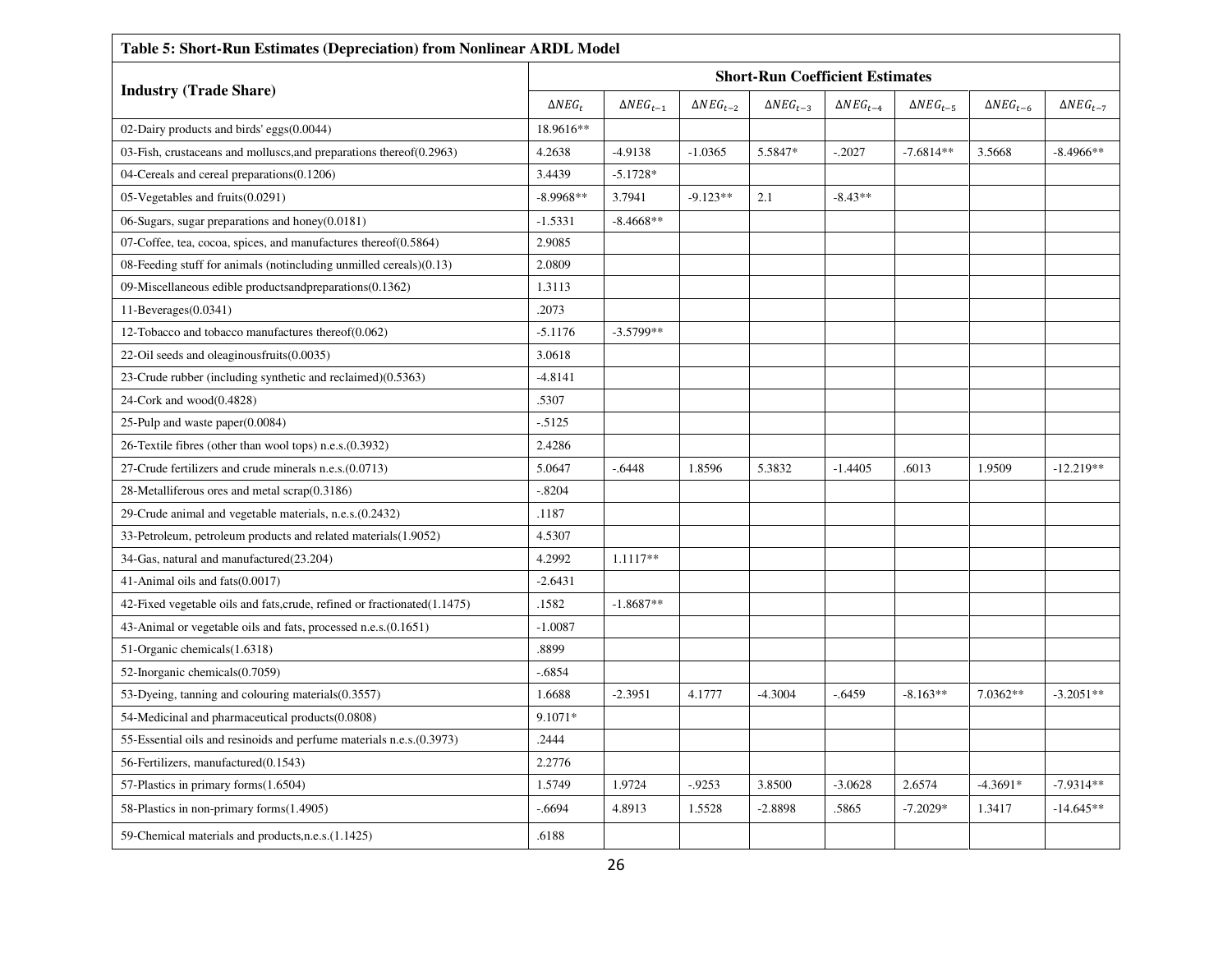| 61-Leather, leather manufactures, n.e.s. (0.009)                                         | 4.2409    | .6278       | 9.1319**    | 2.4523      | $-5.4608$  | 9.4156**    |          |              |
|------------------------------------------------------------------------------------------|-----------|-------------|-------------|-------------|------------|-------------|----------|--------------|
| 62-Rubber manufactures, n.e.s. (0.4574)                                                  | 1.4894    | 2.8239      | 2.3588      | .5049       | 2.8435     | $-5.5238$   | $-.6617$ | $-8.5387**$  |
| 63-Cork and wood manufactures (excluding furniture) (2.1818)                             | .9323     | $-8.7315**$ | $-0.7939$   | $-.3875$    | $-1.5753$  | $-9.0209**$ |          |              |
| 64-Paper, paperboard, and articles of paper pulp n.e.s. (0.4644)                         | 4.3566    | 2.8633      | 3.9866      | 3.0118      | 3.4876     | $-2.5319$   | 2.8485   | $-3.6037**$  |
| 65-Textile yarn, fabrics, made-up aricles, n.e.s. (0.6052)                               | $6.1845*$ | 1.15        | 8.6919**    |             |            |             |          |              |
| 66-Non-metallic mineral manufactures n.e.s. (0.8049)                                     | 10.3197** |             |             |             |            |             |          |              |
| $67$ -Iron and steel $(3.3492)$                                                          | 5.6106    |             |             |             |            |             |          |              |
| 68-Non-ferrous metals(4.0781)                                                            | 4.6085    | $-5.7873$   | 5.2787      | 1.4387      | $-6.0435*$ | $-3.2634$   | 2.2645   | $-15.9875**$ |
| 69-Manufactures of metal, n.e.s. (1.2476)                                                | 1.6782    |             |             |             |            |             |          |              |
| 71-Power generating machinery and equipment(1.0305)                                      | 8.6661**  | $-9.8264**$ | 2.6367      | .5213       | $-3.6312$  | $-2.7944$   | 4.7138   | $-9.2339**$  |
| 72-Machinery specialized for particular industries(2.7412)                               | 2.6112    |             |             |             |            |             |          |              |
| 73-Metalworking machinery(0.6886)                                                        | 7.7634**  | $-3.6455$   | $3.6073**$  |             |            |             |          |              |
| 74-General industrial machinery and equipment, n.e.s. (3.004)                            | 1.8977    |             |             |             |            |             |          |              |
| 75-Office machines and automatic data processing equipment(2.7071)                       | 2.1802    | $-1.7216$   | 2.3751      | $-2.8015$   | .1790      | $-5.4643**$ | .2895    | $-9.4302**$  |
| 76-Telecommunications and sound recording n.e.s.(3.5753)                                 | 3.7698    | $-4.6031*$  | 4.798*      | $-7.1407**$ | 7.1429**   | $-1.4061**$ | 1.9965   | $-8142**$    |
| 77-Electrical machinery, apparatus and appliances, n.e.s. (20.5712)                      | 5.3338    | $-2.9048$   | 2.3716      | $-1.3466$   | $-4.15698$ | $-7.1664*$  | 7.5867** | $-10.928**$  |
| 78-Road vehicles (including air-cushion vehicles)(5.4245)                                | 8.8985**  | $-1.9094$   | 1.7804      | 2.594012    | $-7612$    | $-9.7471**$ | 1.5309   | $-3.5113**$  |
| 79-Others transport equipment(0.339)                                                     | $-4.995$  |             |             |             |            |             |          |              |
| 81-Prefabricated buildings, sanitary, plumbing, heating n.e.s. (0.0475)                  | 4.0262    |             |             |             |            |             |          |              |
| 82-Furniture and parts thereof $(0.816)$                                                 | .5105     | 9.2048**    |             |             |            |             |          |              |
| 83-Travel goods, handbags and similar containers(0.0177)                                 | 6.2233    | $9.0527**$  |             |             |            |             |          |              |
| 84-Articles of apparel and clothing accessories(1.0494)                                  | .3645     |             |             |             |            |             |          |              |
| 85-Footwear(0.0124)                                                                      | $-7.1771$ | 3.5379      | $-2.9533**$ | 8.3607      | $10.0013*$ | 18.7504**   |          |              |
| 87-Professional instruments and apparatus, n.e.s.(2.7079)                                | 1.629     |             |             |             |            |             |          |              |
| 88-Photographic apparatus, equipment and supplied and optical goods,<br>n.e.s., (1.0832) | .3324     | 2.7141      | $-2.2426$   | 14.4945**   |            |             |          |              |
| 89-Miscellaneous manufactured articles, n.e.s.(2.82)                                     | 1.9406    | $-.3291$    | 1.4156      | 2.5413      | $-.6234$   | $-7.7619*$  | 1.140733 | $-14.592**$  |
| 93-Special transactions and commodities (0.374)                                          | 3.7365*   |             |             |             |            |             |          |              |
| 97-Gold, non-monetary(0.189)                                                             | 3.0849    |             |             |             |            |             |          |              |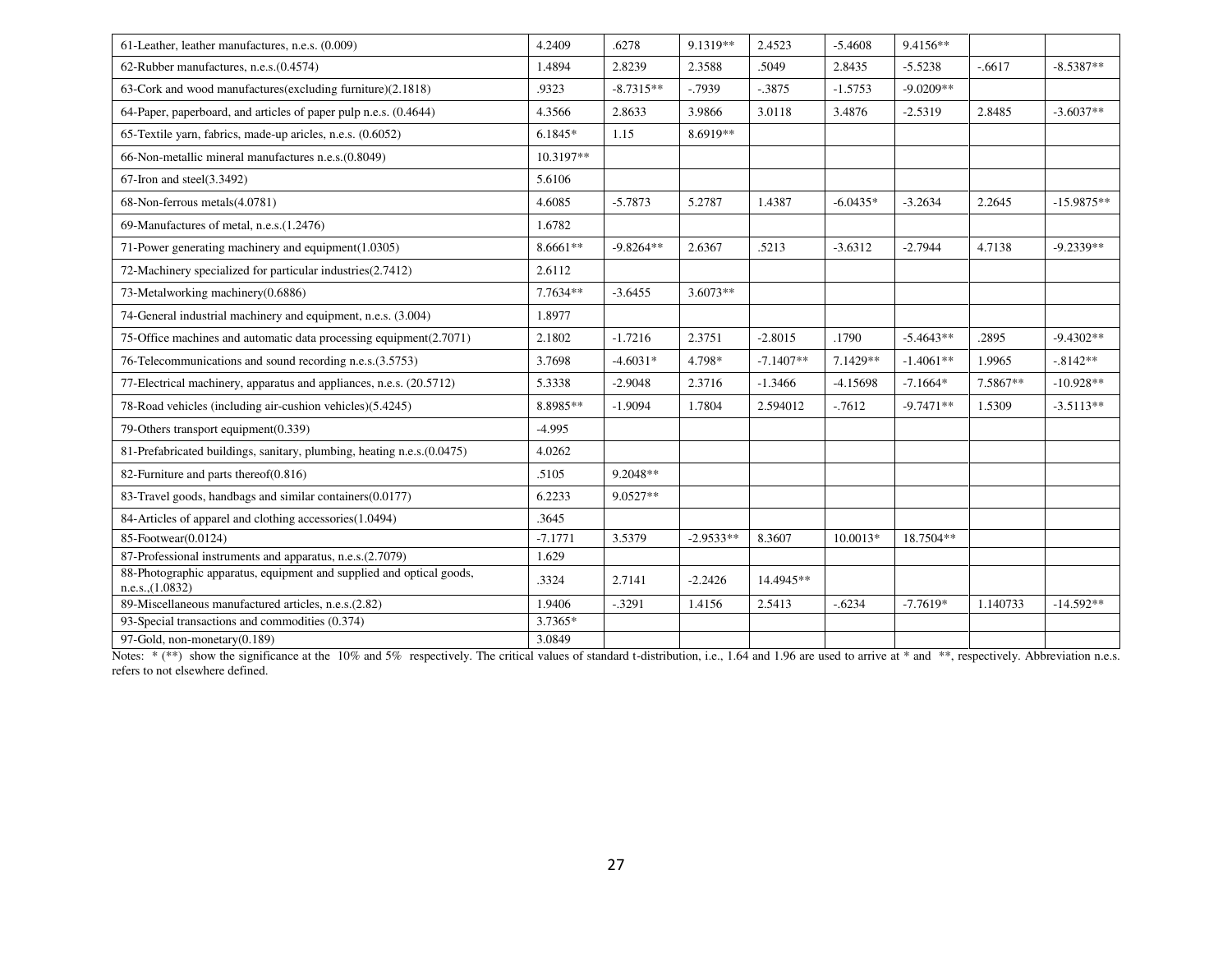| Table 6: Long-Run Coefficient Estimates of Nonlinear ARDL Model           |                   |                         |                                       |               |             |             |  |  |  |
|---------------------------------------------------------------------------|-------------------|-------------------------|---------------------------------------|---------------|-------------|-------------|--|--|--|
|                                                                           |                   |                         | <b>Long-Run Coefficient Estimates</b> |               |             |             |  |  |  |
| <b>Industry (Trade Share)</b>                                             | $\mathcal{C}_{0}$ | ${\cal D}{\cal M}^{FC}$ | ln IPI <sup>ML</sup>                  | $ln IPI^{IP}$ | $POS_{t}$   | $NEG_{t}$   |  |  |  |
| 02-Dairy products and birds' eggs(0.0044)                                 | $-2.8764**$       | $1.5477**$              | 11.1038*                              | $-7.4400$     | $-.7023$    | 5.257       |  |  |  |
| 03-Fish, crustaceans and molluscs, and preparations thereof $(0.2963)$    | $-2.9826**$       | .0074                   | $-1.7085$                             | 9.4419        | 6.8570      | 5.8656      |  |  |  |
| 04-Cereals and cereal preparations(0.1206)                                | .7701**           | .2009                   | $-4.8382$                             | 3.2682        | 2.0721      | .8710       |  |  |  |
| 05-Vegetables and fruits(0.0291)                                          | $-2.7354**$       | .3291                   | 2.9129                                | .3346         | 1.2431      | 1.8486      |  |  |  |
| 06-Sugars, sugar preparations and honey $(0.0181)$                        | 2.2375**          | -.1267                  | 2.1409                                | $-3.0777$     | 1.8707*     | 5.1552**    |  |  |  |
| 07-Coffee, tea, cocoa, spices, and manufactures thereof $(0.5864)$        | $-1.3406**$       | .6854                   | $-1.6962$                             | 3.3043        | 2.1555      | 1.6856      |  |  |  |
| 08-Feeding stuff for animals (notincluding unmilled cereals) $(0.13)$     | $-2.2435**$       | .1925                   | $-4.4284$                             | 11.8654       | $-4.5491$   | $-6.0659$   |  |  |  |
| 09-Miscellaneous edible productsandpreparations(0.1362)                   | $-.7454**$        | .5619                   | $-1.0279$                             | 2.7966        | 1.918       | 1.7636      |  |  |  |
| $11$ -Beverages $(0.0341)$                                                | $-1.6282**$       | $-.3031$                | $-1.5767$                             | 3.4409        | .249        | $-1.5511$   |  |  |  |
| 12-Tobacco and tobacco manufactures thereof $(0.062)$                     | $-3.9596**$       | $-2.3724$               | $-1.9367$                             | 2.5437        | $-3.7235$   | $-3.4668$   |  |  |  |
| 22-Oil seeds and oleaginous fruits $(0.0035)$                             | $4.4623**$        | -.3261                  | $-2.4004$                             | $-3.2904$     | .3952       | .2993       |  |  |  |
| 23-Crude rubber (including synthetic and reclaimed)(0.5363)               | $-5.4425**$       | $-2.6007$               | $-5.7145$                             | 25.1274       | $-2.8887$   | $-7.9614$   |  |  |  |
| 24-Cork and $wood(0.4828)$                                                | $-3.5135**$       | $-7651**$               | 3.8294                                | $-2.0229$     | 1.1800      | 1.6466      |  |  |  |
| 25-Pulp and waste paper $(0.0084)$                                        | 5.2929**          | 4.2985**                | $-3.0949**$                           | 20.6123       | 1.6491      | $-7.1244$   |  |  |  |
| 26-Textile fibres (other than wool tops) n.e.s. (0.3932)                  | $-9078**$         | .1330                   | $-10.4795$                            | 14.1634       | $-8159$     | $-2.9000$   |  |  |  |
| 27-Crude fertilizers and crude minerals n.e.s. (0.0713)                   | $-8244**$         | $-.0875$                | $-.4808$                              | 2.0373        | .3112       | 1.1459      |  |  |  |
| 28-Metalliferous ores and metal $scrap(0.3186)$                           | $.2326**$         | $-.2968$                | 4.4145                                | $-4.7284$     | $-2.2792$   | $-1794$     |  |  |  |
| 29-Crude animal and vegetable materials, n.e.s. (0.2432)                  | $-8534**$         | $-.0967$                | .8621                                 | $-.1801$      | $-0.6859$   | .2202       |  |  |  |
| 33-Petroleum, petroleum products and related materials (1.9052)           | 2.5179**          | .5343                   | 1.2135                                | $-5.1962$     | 3.1913      | 4.5645      |  |  |  |
| 34-Gas, natural and manufactured(23.204)                                  | $-5.1284**$       | -.5107                  | $-.6261$                              | 7.0155        | 6.6220      | 7.2401      |  |  |  |
| 41-Animal oils and fats(0.0017)                                           | 6.0077**          | $-.1085$                | $-15.4493$                            | $-4.2252$     | $-13.3447$  | $-2.804**$  |  |  |  |
| 42-Fixed vegetable oils and fats, crude, refined or fractionated (1.1475) | 10.8298**         | $-.1906$                | $-3.3856*$                            | $-4.8449*$    | 4.8941**    | 5.6241**    |  |  |  |
| 43-Animal or vegetable oils and fats, processed n.e.s. (0.1651)           | $-6.0219**$       | $-.334**$               | 3.0999**                              | .7473         | $-3.0573**$ | $-2.2249**$ |  |  |  |
| 51-Organic chemicals (1.6318)                                             | $2.5117**$        | .4637                   | $-10.4255**$                          | 6.5689        | 5.1274*     | 4.0955      |  |  |  |
| 52-Inorganic chemicals(0.7059)                                            | $-1.933**$        | .2383                   | $-8.7454$                             | 13.3913       | $-4.6451$   | $-7.711*$   |  |  |  |
| 53-Dyeing, tanning and colouring materials (0.3557)                       | $-.2418**$        | $-4140$                 | $-7.4903$                             | 8.8209        | 2.4545      | 1.4326      |  |  |  |
| 54-Medicinal and pharmaceutical products(0.0808)                          | $-8.1336**$       | .0755                   | $-.2140$                              | 9.7002*       | $-2.5824$   | $-4.4454$   |  |  |  |
| 55-Essential oils and resinoids and perfume materials n.e.s. (0.3973)     | $.3428**$         | .1331                   | $-8.3226*$                            | 8.4668        | 2.4174      | .7991       |  |  |  |
| 56-Fertilizers, manufactured(0.1543)                                      | $-6.0487**$       | 1.1530                  | $-14.8573$                            | 4.8296**      | .5554       | $-4.0166$   |  |  |  |
| 57-Plastics in primary forms(1.6504)                                      | $-.8797**$        | .3072                   | $-1.2116$                             | 4.0594        | 2.2110      | 2.5244      |  |  |  |
| 58-Plastics in non-primary forms(1.4905)                                  | $-3.2182**$       | $-.0825$                | $-2.0595$                             | 12.2889       | 5.0382      | 5.0998      |  |  |  |
| 59-Chemical materials and products, n.e.s. (1.1425)                       | 5.4453**          | $-.0351$                | $-7.0206$                             | $-4.9177$     | 7.4948**    | 7.9121*     |  |  |  |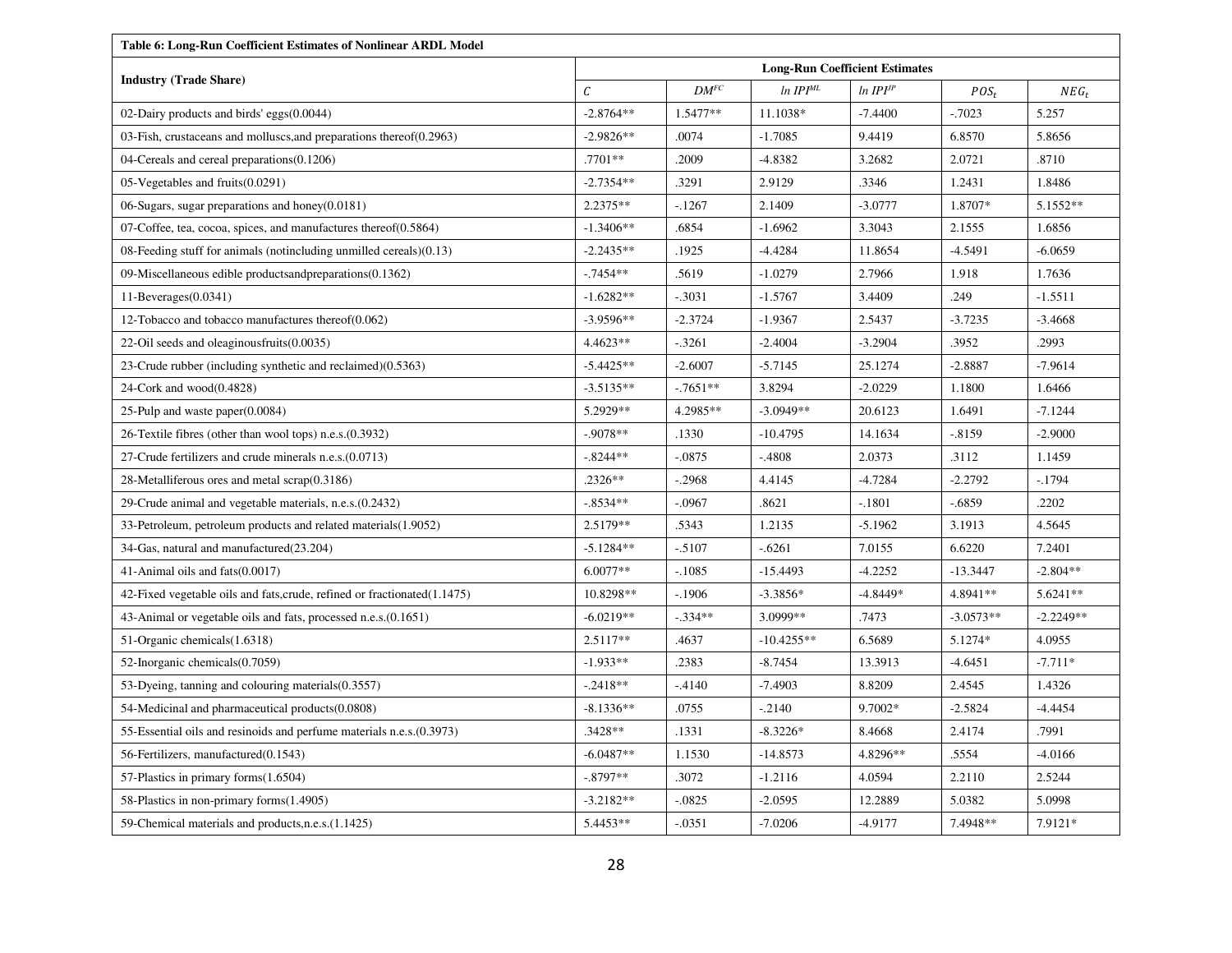| 61-Leather, leather manufactures, n.e.s. (0.009)                                      | $-2.9235**$  | $.8555***$ | 3.1458      | $-1893$   | $-8.8024**$ | $-10.8198**$ |
|---------------------------------------------------------------------------------------|--------------|------------|-------------|-----------|-------------|--------------|
| 62-Rubber manufactures, n.e.s. (0.4574)                                               | $-5.1306**$  | .2192      | .6121       | 11.5703   | $-1.7062$   | $-2.6468$    |
| 63-Cork and wood manufactures (excluding furniture) (2.1818)                          | $2.5095**$   | $-5217$    | $-4.3095$   | $-1.0515$ | 3.5236      | 4.8206       |
| 64-Paper, paperboard, and articles of paper pulp n.e.s. (0.4644)                      | $-2.3104**$  | .5686      | $-.5108$    | 7.1302    | 2.1741      | 2.3328       |
| 65-Textile yarn, fabrics, made-up aricles, n.e.s. (0.6052)                            | $-.6585**$   | 1.0751     | $-11.0553$  | 13.5705   | 1.2121      | $-1.4249$    |
| 66-Non-metallic mineral manufactures n.e.s.(0.8049)                                   | .9283**      | .3844      | $-9.5868$   | 8.6005    | 8.4054*     | 7.5240       |
| $67$ -Iron and steel $(3.3492)$                                                       | $-3.4335**$  | .3952      | $-1.7066$   | 8.6694    | $-3.8068$   | $-4.6504$    |
| 68-Non-ferrous metals(4.0781)                                                         | $-5.1779**$  | $-4958$    | $-8.2153$   | 25.0299*  | 1.4916      | $-.3447$     |
| 69-Manufactures of metal, n.e.s. (1.2476)                                             | $.3146**$    | .2366      | $-3.9962$   | 4.0460    | 1.4162      | .7279        |
| 71-Power generating machinery and equipment(1.0305)                                   | $-2.758**$   | $-.0884$   | 1.2197      | 6.2306    | $-.1701$    | .0313        |
| 72-Machinery specialized for particular industries (2.7412)                           | 1.9533**     | .1809      | $-5.4719*$  | 2.8412    | 1.7562      | 1.2717       |
| 73-Metalworking machinery(0.6886)                                                     | $-2.6166**$  | .9617*     | $-.6950$    | 6.5670    | $-3.3125$   | $-3.8973$    |
| 74-General industrial machinery and equipment, n.e.s. (3.004)                         | $-2.9884**$  | .2731      | $-0.0117$   | 6.7854    | $-2.0925$   | $-2.8376$    |
| 75-Office machines and automatic data processing equipment(2.7071)                    | $-3.5921**$  | $-.3622$   | $-4.0977$   | $6.0355*$ | 1.4154      | .4043        |
| 76-Telecommunications and sound recording n.e.s.(3.5753)                              | $-4.4072**$  | $-1.4809$  | $-8.7081$   | 28.7514   | 1.1062      | $-0.7832$    |
| 77-Electrical machinery, apparatus and appliances, n.e.s. (20.5712)                   | .9891**      | $-.3205$   | -9.9868     | 7.4882    | 7.4946      | 7.8083       |
| 78-Road vehicles (including air-cushion vehicles)(5.4245)                             | $-.4417**$   | $-.1738$   | $-7.7522$   | 10.4589   | 3.0286      | 2.2984       |
| 79-Others transport equipment(0.339)                                                  | $-1.5552**$  | .2341      | $-4.9913**$ | 2.9294*   | $-5.1737**$ | $-9.8284**$  |
| 81-Prefabricated buildings, sanitary, plumbing, heating n.e.s.(0.0475)                | $-1.8751**$  | .7640      | 12.025*     | $-8.3962$ | $-4.9194$   | $-1.9578$    |
| 82-Furniture and parts thereof(0.816)                                                 | $2.5531**$   | .8665      | $-4.1008*$  | 6.5578    | 3.286243    | .2542        |
| 83-Travel goods, handbags and similar containers(0.0177)                              | $-2.6811**$  | 1.7368**   | 2.7367      | 3.5562    | $-5.5881$   | $-6.7758$    |
| 84-Articles of apparel and clothing accessories(1.0494)                               | $2.386**$    | 0.206812   | $-8.6193$   | 3.9123    | 5.9873      | 5.0294       |
| 85-Footwear(0.0124)                                                                   | $-12.5522**$ | .05111     | 4.5512      | 6.3634    | $-8.6629**$ | $-10.3042**$ |
| 87-Professional instruments and apparatus, n.e.s.(2.7079)                             | $-.3096**$   | .2284      | $-1.5027$   | 2.4903    | .85213      | .9809        |
| 88-Photographic apparatus, equipment and supplied and optical goods, n.e.s., (1.0832) | 2.3439**     | .4808      | $-3.2272$   | .2333     | $-.3818$    | $-0.6698$    |
| 89-Miscellaneous manufactured articles, n.e.s.(2.82)                                  | $-1.9994**$  | $-76944$   | $-14.5362$  | 21.6949   | 6.7949      | 3.7099       |
| 93-Special transactions and commodities (0.374)                                       | .4248**      | .1245      | $-3.5043$   | 3.3717    | 3.7636*     | 3.7962       |
| 97-Gold, non-monetary(0.189)                                                          | $.1663*$     | .5519      | .8176       | $-.6206$  | $-3.6324$   | $-2.3105$    |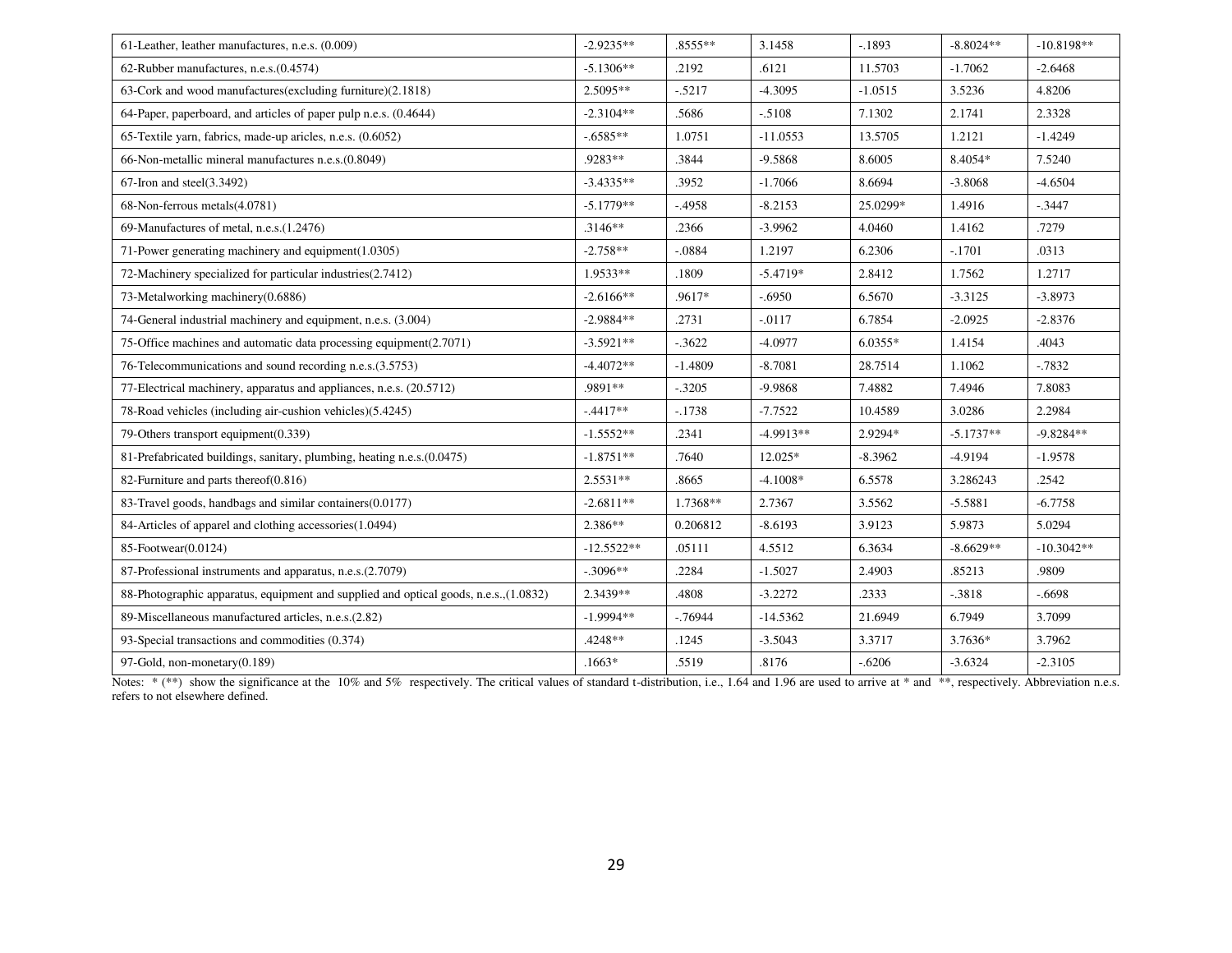| <b>Table 7: Nonlinear Model Diagnostic Statistics</b>                    |                               |                    |            |        |              |             |            |            |           |
|--------------------------------------------------------------------------|-------------------------------|--------------------|------------|--------|--------------|-------------|------------|------------|-----------|
| <b>Industry (Trade Share)</b>                                            | <b>Diagnostics</b>            |                    |            |        |              |             |            |            |           |
|                                                                          | F <sub>PSS</sub> <sup>a</sup> | $ECM_{t-1}$        | Adj. $R^2$ | LM     | <b>RESET</b> | CU          | <b>CUQ</b> | Wald-S     | Wald-L    |
| 02-Dairy products and birds' eggs $(0.0044)$                             | 7.2597**                      | $-0.524(6.795)$ ** | .5150      | .8598  | .0149        | S           | S          | 4.2933**   | 7.0093**  |
| 03-Fish, crustaceans and molluscs, and preparations thereof (0.2963)     | 3.5914                        | $-1901(4.71)$ **   | .7492      | .7183  | 5.5366**     | S           | U          | $6.1652**$ | .0746     |
| 04-Cereals and cereal preparations(0.1206)                               | 2.8135                        | $-.2958(4.18)$ **  | .5790      | 1.3564 | 6.5389**     | S           | U          | 3.5781**   | .8524     |
| 05-Vegetables and fruits(0.0291)                                         | 4.147*                        | $-.3853(5.08)$ **  | .4664      | .2347  | 3.6538*      | S           | U          | 1.2275     | 1.0071    |
| 06-Sugars, sugar preparations and honey(0.0181)                          | 6.785**                       | $-.9301(6.22)$ **  | .6003      | .0178  | .4570        | S           | S          | .8607      | 32.1317** |
| 07-Coffee, tea, cocoa, spices, and manufactures thereof $(0.5864)$       | 3.2863                        | $-.289(4.528)$ **  | .5181      | .1263  | 3.4382*      | S           | U          | 9.5267**   | .0014     |
| 08-Feeding stuff for animals (notincluding unmilled cereals) $(0.13)$    | 1.0411                        | $-1663(2.5833)$    | .5523      | .0230  | 2.0798       | S           | S          | 1.2648     | .6260     |
| 09-Miscellaneous edible productsandpreparations(0.1362)                  | 5.4242**                      | $-.2763(5.75)$ **  | .7500      | .0717  | $6.1664**$   | S           | U          | 20.0041**  | .0184     |
| 11-Beverages $(0.0341)$                                                  | 3.1586                        | $-.3727(4.12)$ **  | .3927      | 1.2816 | 1.5458       | S           | U          | .5268      | 1.5806    |
| 12-Tobacco and tobacco manufactures thereof $(0.062)$                    | 1.7899                        | $-2167(3.36)$      | .6859      | .3721  | 2.0547       | S           | S          | $2.6332*$  | .0725     |
| 22-Oil seeds and oleaginousfruits(0.0035)                                | 7.3907**                      | $-4145(6.69)$ **   | .4226      | 1.9585 | .0831        | S           | U          | .5770      | .0347     |
| 23-Crude rubber (including synthetic and reclaimed)(0.5363)              | 2.7459                        | $-.1457(4.05)$ **  | .8441      | .2562  | 4064         | S           | U          | .4694      | 1.6052    |
| 24-Cork and wood $(0.4828)$                                              | 4.766**                       | $-.6093(5.33)$ **  | .4842      | .8622  | .1804        | S           | S          | .0498      | 1.0962    |
| 25-Pulp and waste paper $(0.0084)$                                       | 3.1289                        | $-.2025(4.44)$ **  | .6509      | .3111  | .0503        | S           | S          | .8695      | 1.9688    |
| 26-Textile fibres (other than wool tops) n.e.s. (0.3932)                 | 2.9885                        | $-.2008(4.41)$ **  | .7442      | 1.4198 | 2.5723       | S           | S          | 10.3898**  | .2303     |
| 27-Crude fertilizers and crude minerals n.e.s. (0.0713)                  | 3.9737*                       | $-.3589(4.87)$ **  | .5698      | .0225  | 5.4833**     | S           | U          | 2.1726     | .5347     |
| 28-Metalliferous ores and metal $scrap(0.3186)$                          | 1.9668                        | $-.2336(3.46)$     | .6058      | .9278  | 1.8788       | $\mathbf S$ | U          | .8832      | .7820     |
| 29-Crude animal and vegetable materials, n.e.s. (0.2432)                 | 1.9672                        | $-0.3337(3.4696)$  | .5180      | .1445  | 1.5527       | S           | S          | .0255      | .6502     |
| 33-Petroleum, petroleum products and related materials(1.9052)           | 4.443**                       | $-.3086(5.13)$ **  | .6212      | .0546  | .0335        | ${\bf S}$   | ${\bf S}$  | 11.7926**  | .8327     |
| 34-Gas, natural and manufactured(23.204)                                 | 1.8831                        | $-.3386(3.4019)$   | .3389      | .8086  | 1.0648       | S           | S          | 10.4797**  | .0049     |
| 41-Animal oils and fats(0.0017)                                          | 3.3161                        | $-1665(4.49)$ **   | .9061      | .1702  | .0339        | S           | U          | .0915      | 4.8158**  |
| 42-Fixed vegetable oils and fats, crude, refined or fractionated(1.1475) | 17.9037**                     | $-.7439(10.6)$ **  | .3531      | .3541  | .4568        | S           | S          | .7374      | 1.0427    |
| 43-Animal or vegetable oils and fats, processed n.e.s.(0.1651)           | 8.2828**                      | $-.635(6.968)$ **  | .3847      | 1.7490 | .4046        | S           | S          | 19.3045**  | 3.2208*   |
| 51-Organic chemicals (1.6318)                                            | 5.0226**                      | $-.2692(5.67)$ **  | .7621      | .4853  | $3.1862*$    | S           | U          | 11.1451**  | .2808     |
| 52-Inorganic chemicals(0.7059)                                           | 2.3052                        | $-0.2638(3.843)*$  | .5107      | 1.4418 | .9321        | S           | U          | 4.8883**   | 1.7184    |
| 53-Dyeing, tanning and colouring materials (0.3557)                      | 3.3820                        | $-1835(4.53)$ **   | .7441      | .0933  | 4.5313**     | S           | U          | .0023      | .2731     |
| 54-Medicinal and pharmaceutical products(0.0808)                         | $6.0345**$                    | $-.4577(6.09)$ **  | .4895      | 2.5793 | 3.1783*      | S           | S          | 13.4927**  | 1.7459    |
| 55-Essential oils and resinoids and perfume materials n.e.s. (0.3973)    | 3.5447                        | $-.2727(4.76)$ **  | .6640      | 1.0316 | 3.2839*      | S           | U          | 5.6481**   | .0136     |
| 56-Fertilizers, manufactured (0.1543)                                    | 3.5973                        | $-.3524(4.77)$ **  | .3909      | .1231  | 1.7047       | S           | S          | 24.283**   | .8597     |
| 57-Plastics in primary forms(1.6504)                                     | 3.945*                        | $-.1883(4.84)$ **  | .7832      | .8316  | 2.1181       | S           | U          | 1.7491     | .0169     |
| 58-Plastics in non-primary forms(1.4905)                                 | 4.2894*                       | $-.1664(5.01)$ **  | .8618      | .1638  | 5.5141**     | S           | U          | .9969      | .0787     |
| 59-Chemical materials and products, n.e.s. (1.1425)                      | 3.5887                        | $-.2171(4.59)$ **  | .7704      | 2.1342 | 1.4994       | S           | U          | .2344      | .0410     |